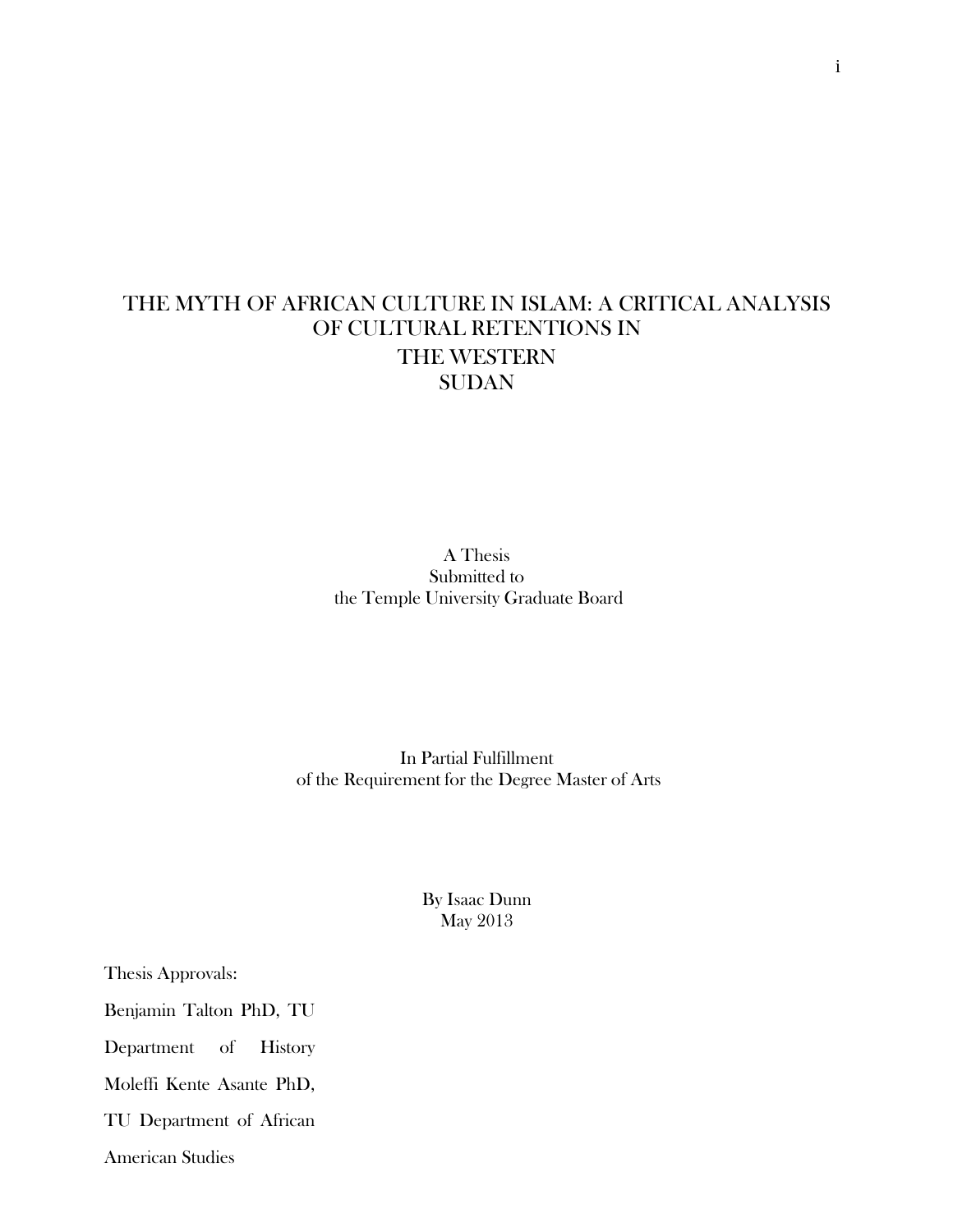## ABSTRACT

The point of my research is to reassess themes and notions of cultural imperialism and African perceptions and responses to foreign influences, while at the same time explore traditional cultural patterns, cultural identity, and continuity within the context of an ethno-history. It further brings together and subsumes scholars and Muslim intellectuals of nineteenth and twentieth-century African history from a variety of backgrounds and their learned and unique perspectives on the self-perceptions of African Muslims in the Senegambia. My initial project is to construct a historical and cultural account regarding how Murids in the Senegambia distinguish themselves as a particular group of African Muslims in West Africa based on identity and religious practices. It is significant because it attempts to examine the cultural and traditional identities of Wolof and Murid communities in the Diaspora within the social collective, while at the same time examine the interplay between the Arab cultural influences of Islam in conjunction with African religious customs and practices through the historical experiences of Cheikh Amadu Bamba Mbeke 1853-

1927. By combining archival and oral testimonies with historical research, this paper will shed light on the initiatives and creativities of Amadu Bamaba, and how he shaped Wolof culture and continuities that distinctively characterizes the Senegambia. Further, it investigates how the continuity of Wolof history, culture, and identity is directly linked to Cheikh Amadu Bamba himself who is a central figure to Wolof collective identities. Moreover, it reveals how Amadu Bamba's tariqa served as an instrument for Wolof in the Senegambia to not only share essential attributes that constitute their identities as distinct Muslims, but also manifests how their practice of Islam sets them apart from the broader world of the religion itself. Although much of the scholarship of Africa pays particular attention to the legacy of imperialism and how it shaped postcolonial policies, there has been very little research regarding the idiosyncrasies and the ontological nature of conquered people, and how they have shaped alien influences to be compatible with their cultures.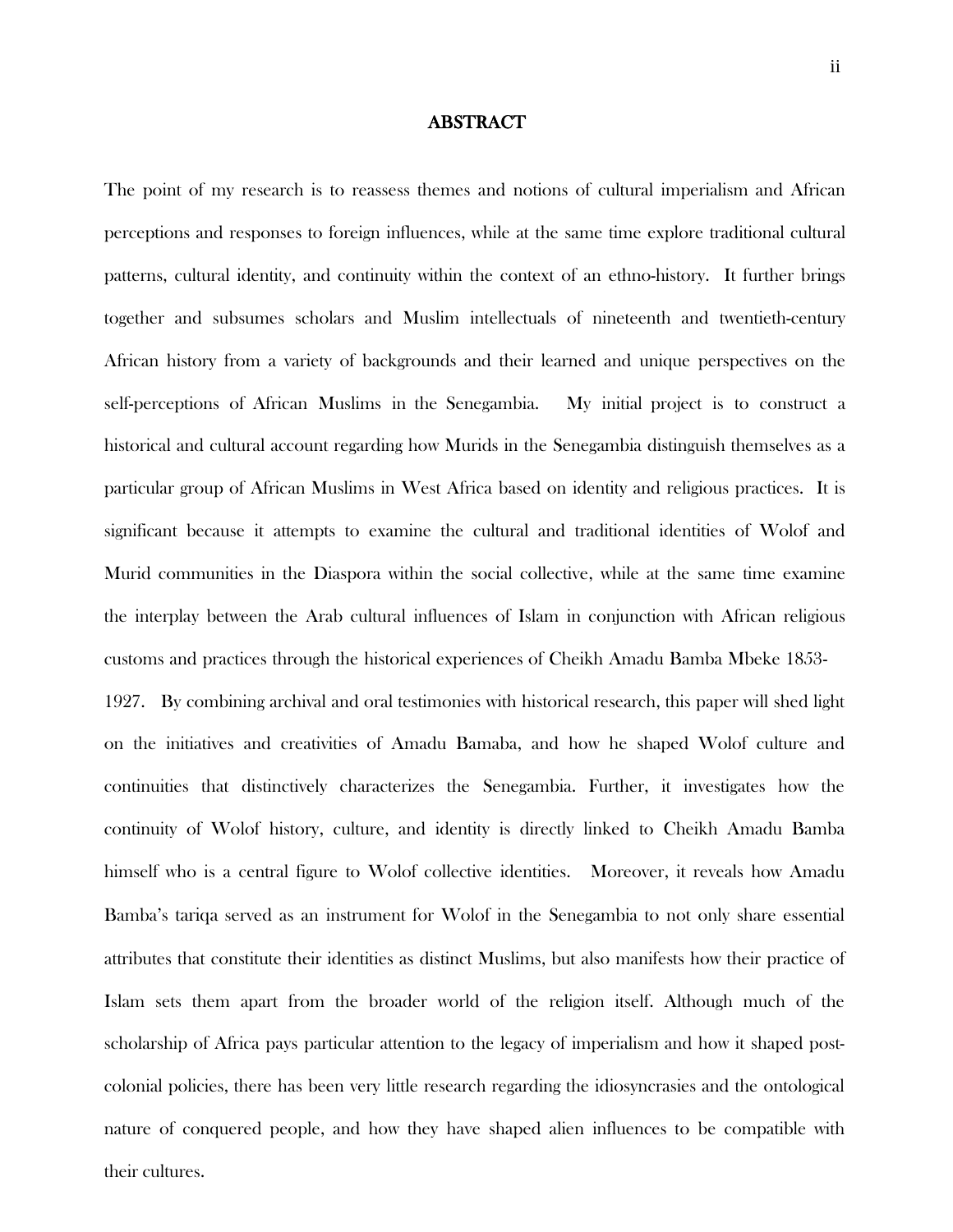## TABLE OF CONTENTS

ABSTRACT……………………………………………………………………………………………………………………ii

## **CHAPTER**

## 1. AFRICAN OR ARAB: CHEIKH AMADU BAMBA'S CONTRIBUTION TO CULTURAL RETENTIONS AND SELF-PERCEPTION IN THE SENEGAMBIA…………………………………1

## **CHAPTER**

|  |  | 2. ISLAM AND WESTERN SUDANIC CULTURAL SYNCRETISM: AN INTELLECTUAL |  |  |
|--|--|-------------------------------------------------------------------|--|--|
|  |  |                                                                   |  |  |

## CHAPTER

## 3. AMADOU BAMBA AND THE MURIDYYA OF THE SENEGAMBIA……………………….19

## **CHAPTER**

|  |  | 4. LANGUAGE: THE NECESSARY INSTRUMENT TO SUSTAIN WOLOF |  |  |
|--|--|--------------------------------------------------------|--|--|
|  |  |                                                        |  |  |
|  |  |                                                        |  |  |
|  |  |                                                        |  |  |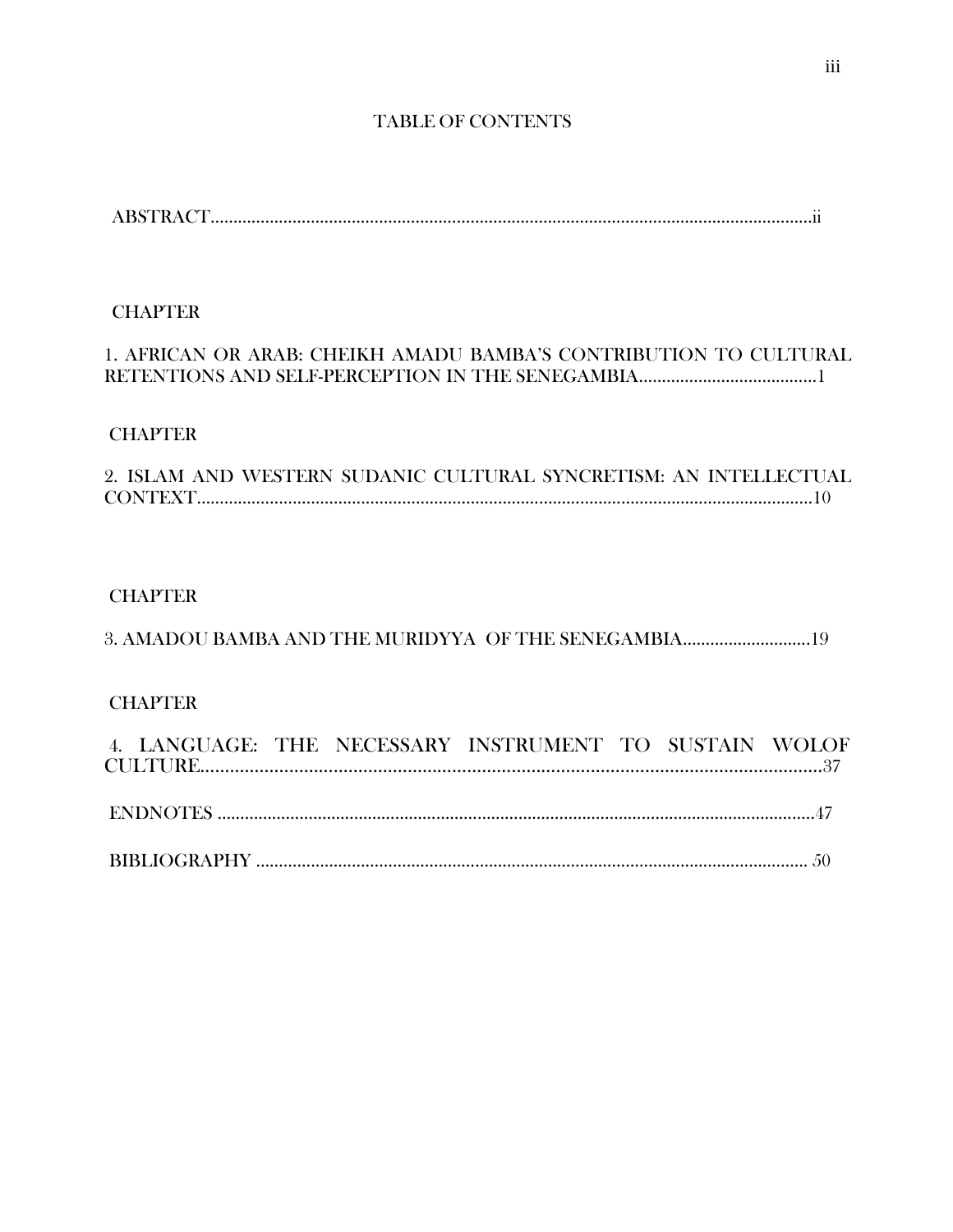## The Myth of African Culture in Islam: A Critical Analysis of Cultural Retentions in The Western Sudan

"I find it strange that people write the history of people by ignoring what those people actually think about themselves."

-Dr. Cheikh Anta Babou

#### CHAPTER 1

## AFRICAN OR ARAB: CHEIKH AMADU BAMBA'S CONTRIBUTION TO CULTURAL RETENTIONS AND SELF-PERCEPTION IN THE SENEGAMBIA

In this thesis I will examine the distinctive ways in which Senegalese Muslims within the Muridyyian Sufi order retained Wolof culture under Arab influence by demonstrating how Amadu Bamba's visit to Mauritania between 1883-1884 and the decline of educational values in Mbakke Bawol was central for him to reshape Islam and furthermore preserve Wolof culture. Africa is a continent that has an amalgam of influences, not just from experiences and relations within its vast boundaries, but also from Europeans and Arabs who have greatly contributed to altering the social relations and traditional structures. Cheikh Amadu Bamba used Islam to transform the politics and traditional social structures in the Senegambia and fashioned a new tradition between 1865 and 1913. The dissemination of his new teachings and educational philosophies in Bawol and Kajoor resulted in a very unique system of beliefs and practices exceptional to the Senegambia. In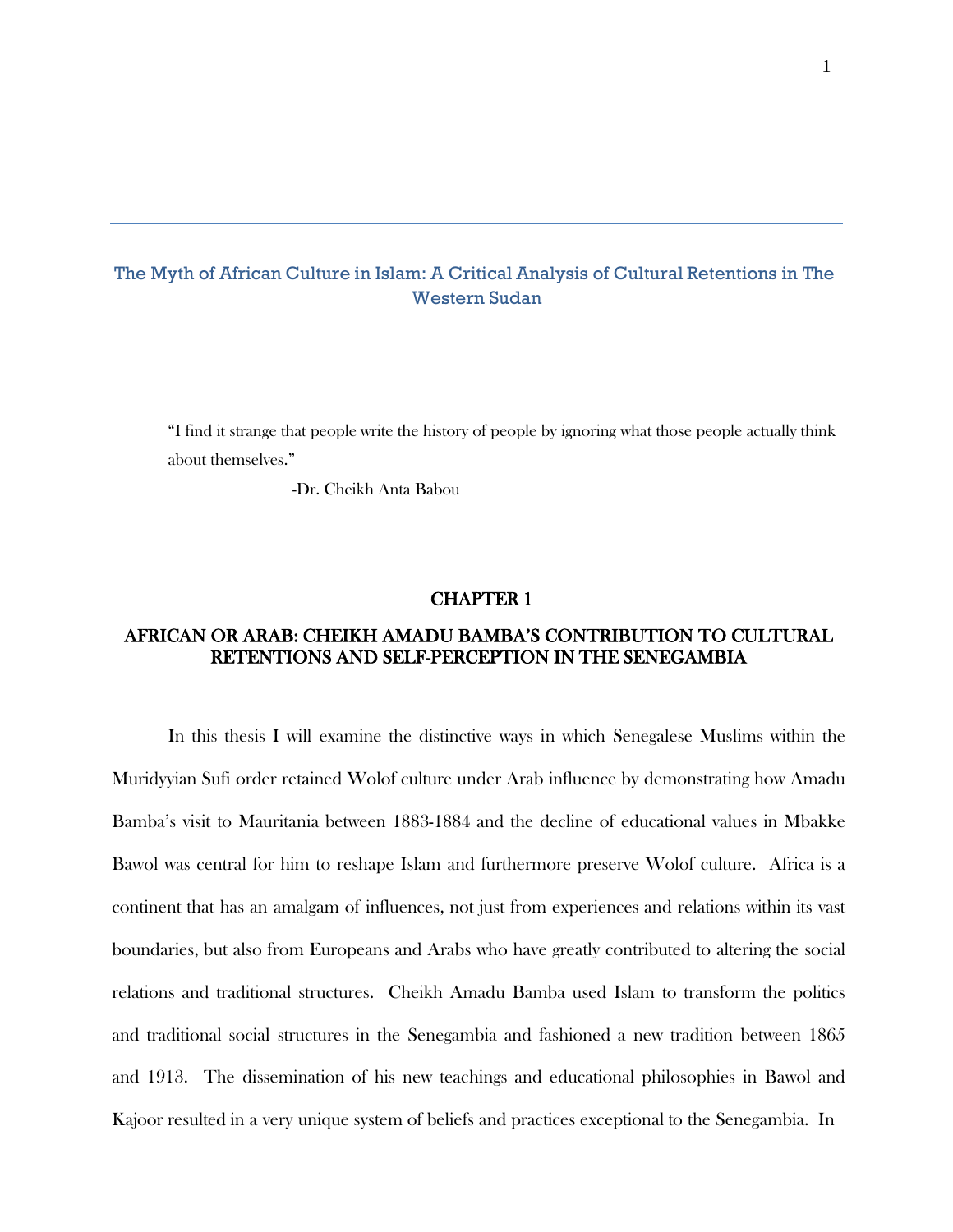fact, it is Amadu Bamba that makes the tariqa he established the most distinctive and widely studied practice in Islam today. Although many analysts of contemporary Senegal examine the role of the history of Islam, few have explored how Cheikh Amadu Bamba's school of thought produced one of the efficacious and prominent institutions that presently protect Wolof identity. The Murid tariqa which he established shaped Wolof ideas of self-perception that furthered their sense of culture, tradition and belonging.

At the same time, this research also examines how Murids in Senegal modified an alien faith to be compatible with their culture, thus retaining it. Further, I am particularly interested in the process of how Murids redefined and restructured Islam to appropriate their cultural identities as a distinctive group of African Muslims in the Senegambia and abroad. During the early part of the eleventh century many traditional social structures in West African states were altered due to the imposing momentum and cultural influence of Islam. By the middle of the nineteenth century most of West Africa was under the suzerainty of France and Britain. Although West Africans experienced various periods of alien influence and the erosion of Islamic practices in West Africa contributed to shaping a very distinctive culture in most of the Senegambia region.

Bound by common identity rooted in language, culture, territorial association and history Murids see themselves as unique Africans who have a very exceptional practice of Islam that is directly linked to an African ancestor. Whereas many African Muslims apotheosize Muhammad in Islam, Africans in Senegal acknowledge Cheikh Amadu Bamba as the paragon of virtue and link their expression of the faith to him. Albeit the Koran is the holy book used in many Muslim communities in Senegal, the teachings are centered on Amadu Bamba. From the fifteenth to the nineteenth century Muslim and indigenous communities in the Senegambia had initiated a period of major reforms intended to quell the challenges of Arabization and hold at bay threats of the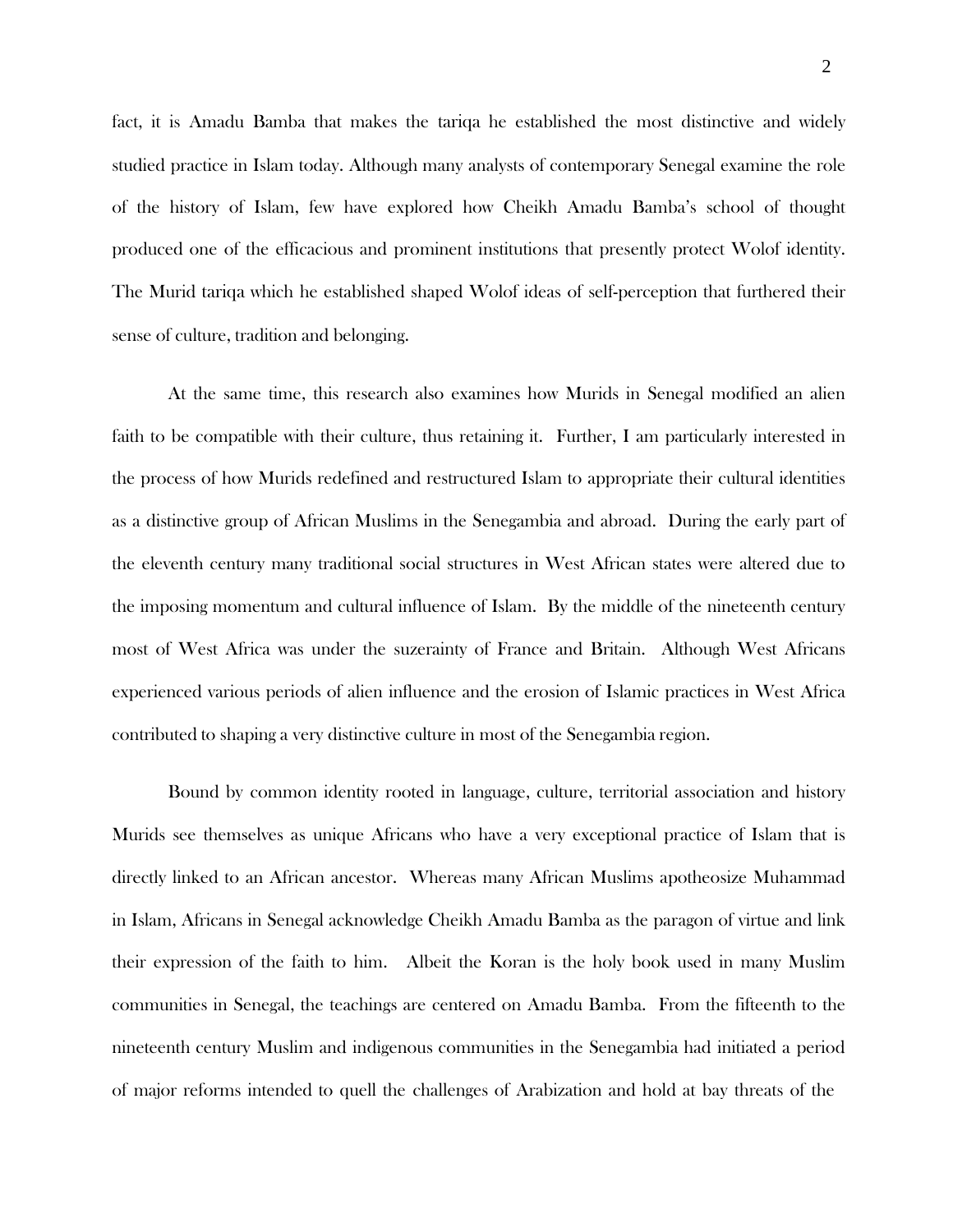establishment of French and British colonial rule. However, such conditions also conferred to resistance. It is erroneous to assert that theses Africans simply acquiesced to foreign influences and institutions. Undeniably, Africans in the Senegambia did experiences social and aesthetic changes. Yet, one cannot maintain a complex of ignorance to cultural retentions. In fact, the adaptive practices that they accepted were modified to serve their purposes, which in many ways resemble their traditional values. Much of what reinforced this paper is the process in which African Muslims in Senegal have retained their culture.

I examine how religious acculturation in the Senegambia did not disrupt identity, purpose, and direction within Murid communities. Moreover, the introduction to an alien faith was central to a very erudite reform movement that solidified an ideology which preserved cultural identities in the Senegambia. The following pages will demystify how Muslims were and continued to be viewed with regard to their practice of Islam, and how they have cultivated spaces to preserve their culture as long as possible. Exploring this issue is not intended to romanticize African culture in the Senegambia in its relation with Islam, nor castigate the scholarship regarding the social relationships between Africans and Arabs in their practice of Islam. It is, however, intended to build a comprehensive framework of the different approaches and debates from historians and reveal how Africans were not only able to contest Arabization, but use a religion of Arab origin to ingeniously secure specific polities, structures, and their culture. Further, the arguments that Africans acculturated into Arab culture through Islam can be countered on many fronts.

The interplay between religious and cultural influences is of great significance regarding the contemporary political history of the Senegambia. Conversely, it must be reexamined to appreciate its dynamics and consequences. Hereof, the distortion regarding how Africans lost their cultural identities due to the imposing momentum of Islam continues to open spaces for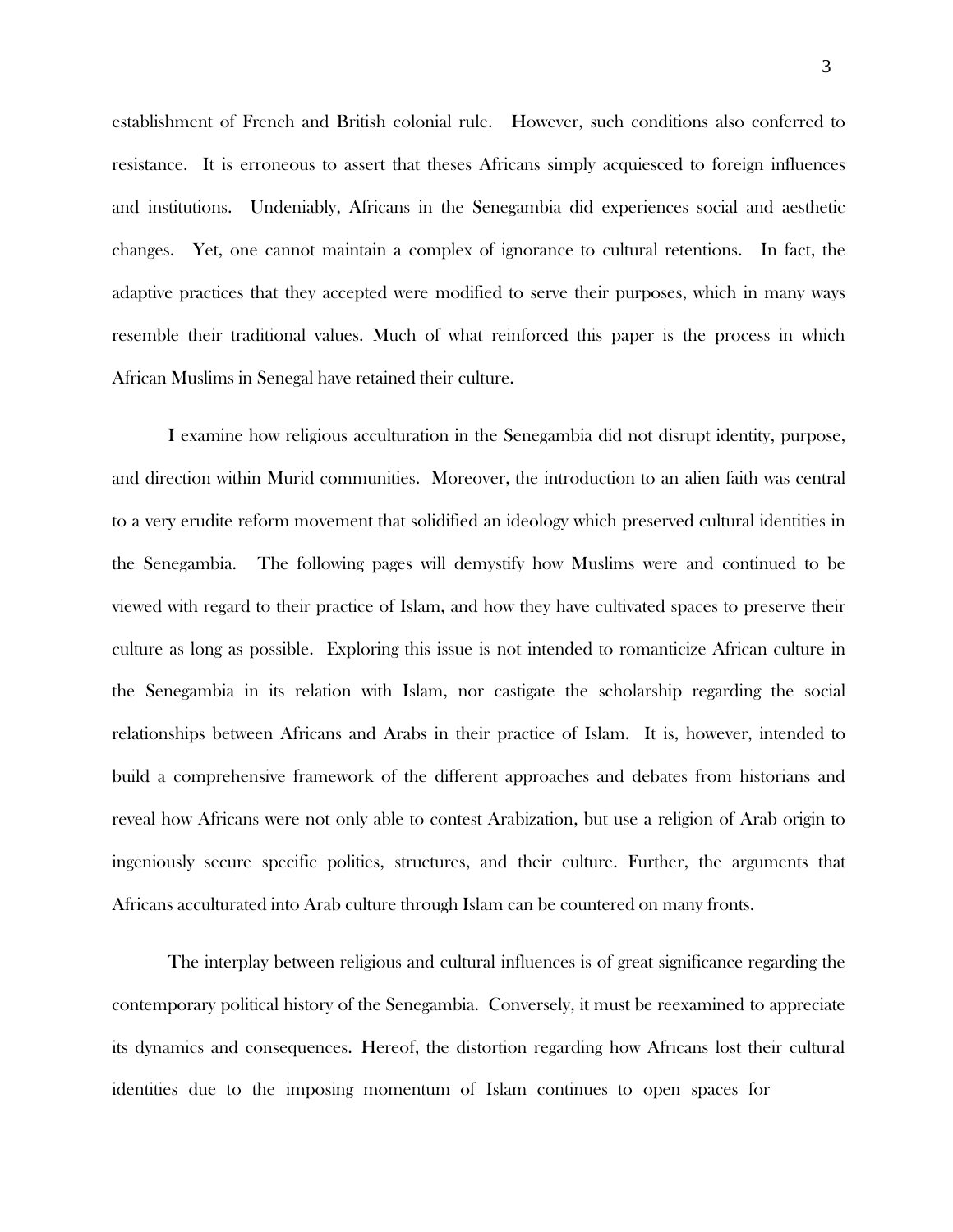investigation. If Africans in the Senegambia did conform to an Arab religion, one must pay particularly close attention to the visual culture within the interior and exterior of their communities. The setting of hairstyles, cloths, foods, and even sometime the names used point to the conclusion that they take pride in their identities and Africanity. Though their blackness represents dual-cultural experiences between African and Islamic practices, most retained identification with their African heritage in the Senegambia.

Historian A. Adu Boahen argues that of all the changes experienced in Africa, none came as swift as the religion of Islam and the imposition of Arab culture. <sup>1</sup>This suggests that many Africans were significantly influenced by Arab culture and the religious practices of Islam. However, Boahen's contention does not imply that the spread and momentum of Islam disrupted the collective memory of all Africans, nor does it maintain that Africans lost their ideas of race and identity. Indeed, the introduction of Islam between the seventh and the early nineteenth-century produced a series of Jihads that transformed the socio-cultural interior, thus Africa was becoming Islamized with the intent to purify the continent. <sup>2</sup>Mervyn Hiskett claims that the goal and objective of Islamic expansion was intended to replace African cosmology with Islamic culture, and contest African explanations of life and death.<sup>3</sup> Very often the spread of Islam and the influence of Arab culture and trade came at the same time, therefore, those who acquiesced with the practices, polices and culture that evolved around the religion, had both commercial and religious motives. Yet, does this mean that the acceptance of the religion subsequently contributed to the loss of identities and cultural traits?

Arabic became the principal language as the religion expanded, in Africa and many began to acquire the rudiments of Arab culture. Yet, this does not imply that domains were not available for various African groups to maintain some form of cultural retentions. Although south Sahara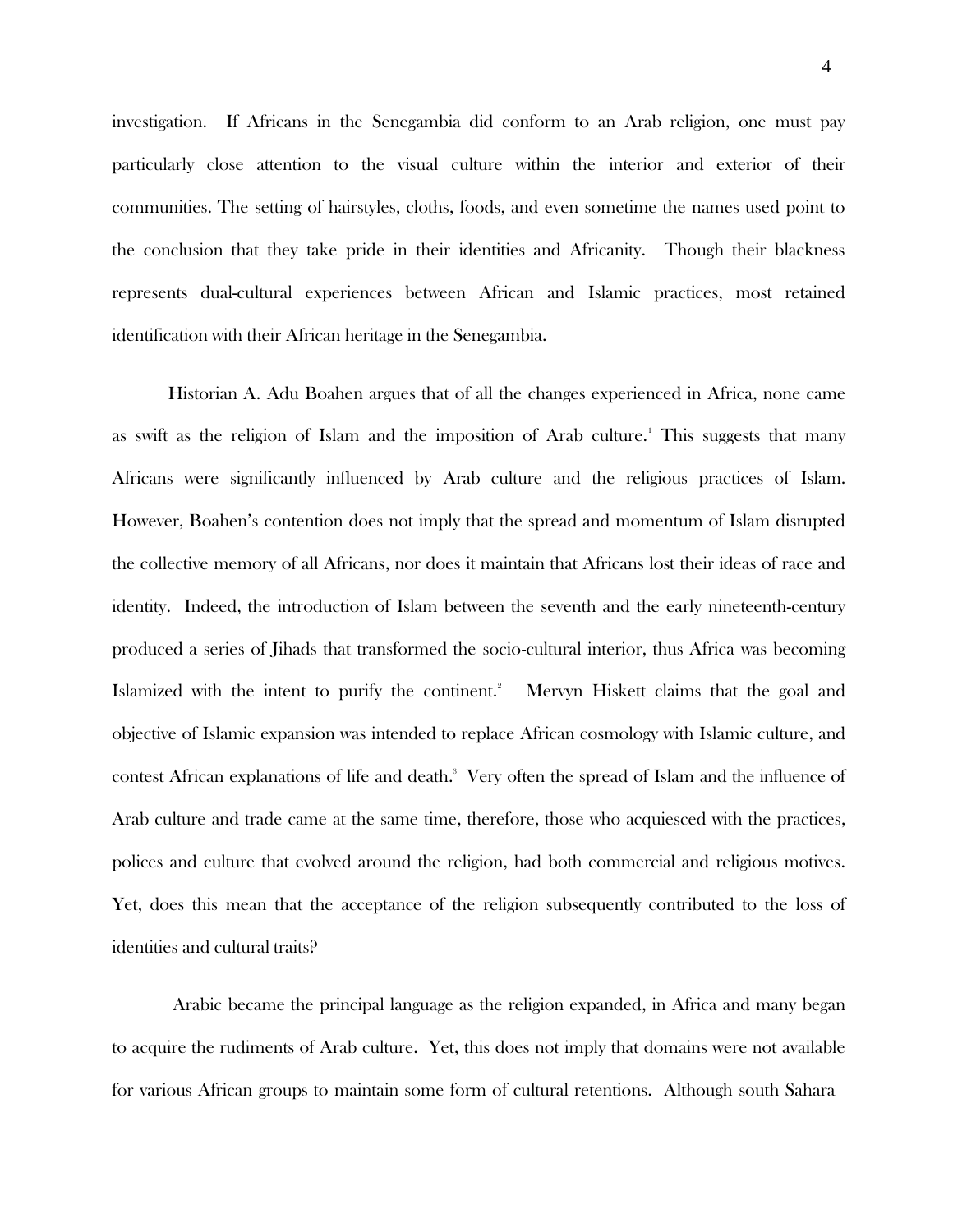Africa adopted the Islamic religion, Arabic was not the official language as the native tongue. Many Africans sustained their tribal identities and relationships to various clans through the means of retaining language. Contrarily, many historians of Africa suggest that cultural retentions and continuities of various groups have been absorbed into a dominating Islamic or European ethos which altered the way Africans identify themselves. Such themes presents very broad generalizations that further suggest African cultures and the sense of defining oneself have been eradicated due to the imposing alien influences of Islam. However, many historians and literary scholars of African history would perhaps benefit by further investigating ethno-histories and spaces where Africans sustained collective memories regarding how they see themselves, and processes in which those memories transcends notions of a cultural authority and identity.

#### HISTORICAL CONTENT

Africa is a continent that has an amalgam of influences, not just from its experiences and relations within its vast boundaries, but also from Europeans and Arabs who have greatly contributed to altering the social relations and traditional structures. Throughout history, Africans have been known for their practice in international trade and economic relations with both Arabs and Europeans. Such relations in commerce contributed to the development of enterprise that motivated interests of all groups, each psychologically contingent upon who would reap the rewards and economic advantages of various commodities to further strengthen the individual, citystate, nation, or empire. Contests and notions for power between Africans, Arabs and Europeans are significant to these conflicts. What is particularly interesting to me in this thesis is the evolving process of cultural power and configurations of conquest between Africans, Arabs, and Europeans, and how this process shaped the various ways Africans in the Senegambia organized their relations to new influences in the continent. With such a focus, this thesis demonstrates that in spite of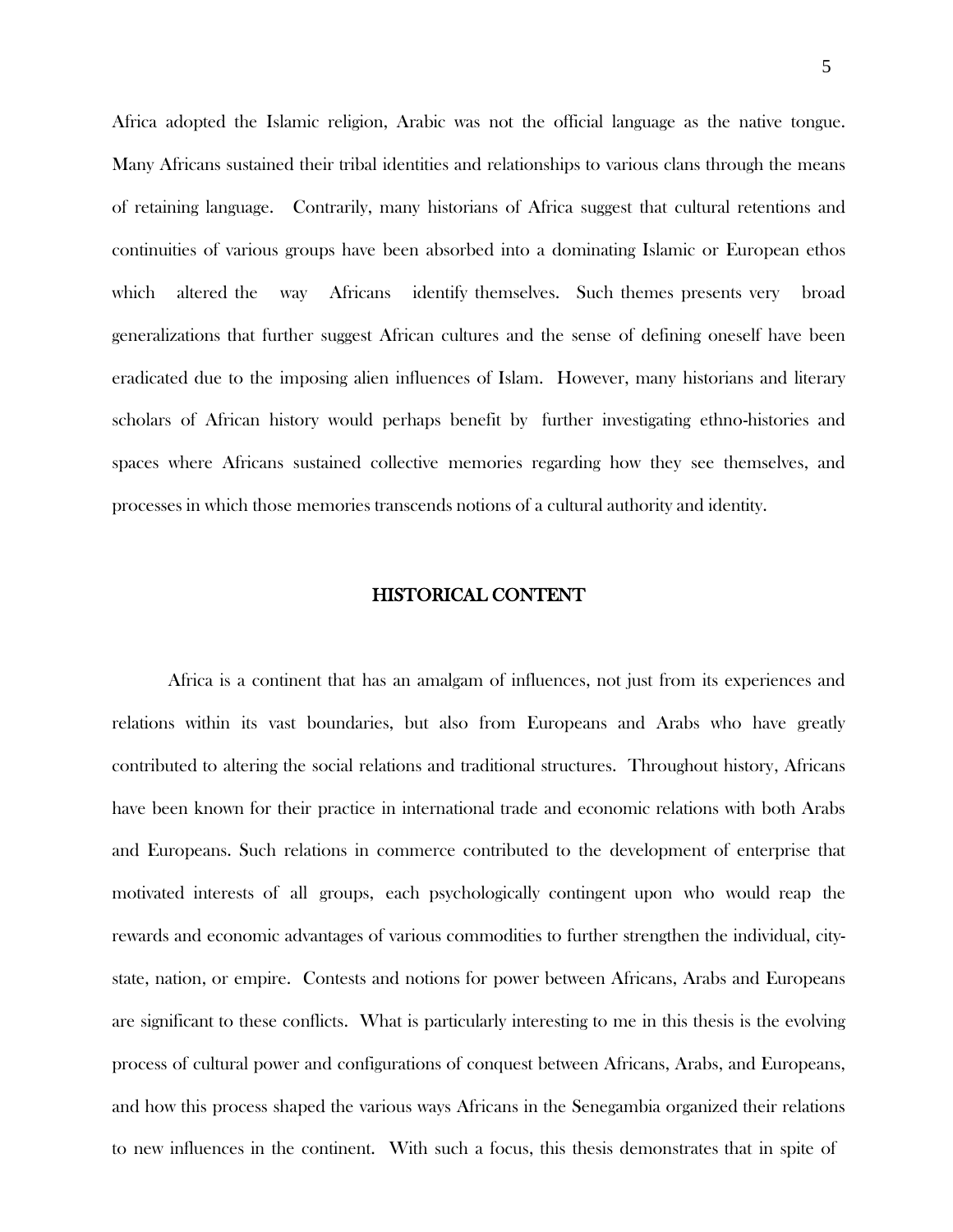accepting an alien religion, African Muslims in the Senegambia have collectively maintained their cultural identity as a distinct group Muslims through the educational and social experiences of Cheikh Amadu Bamba. Further, his reputation for piety and high standards of learning not only influenced hundreds and thousands of Africans in the Senegambia, but also created a space for them to retain both their culture and collective identity. This examination also demonstrates that Amadu Bamba's ability to construct the theosophical ideology of Muridism and revamp Islam in the Senegambia is distinctly a Wolof or African phenomenon. Conversely, Amadu Bamba's social, spiritual, and educational contributions to African, or rather world history is central to how Wolof personally preserve their sense of history, culture and community.

The history of Islam in Africa is of great importance because it not only contributed to the growth of trading communities in the continent, but also increased power for many rulers and major chiefs. As Islam expanded in North Africa and the sub-Sahara, Muslim communities established mutually beneficial relations with communities and political leaders practicing traditional religions. The expansion of Islam also led to tension between Islamic and indigenous groups. Although conflict was common between the two groups, there also emerged a distinctive Muslim African culture. Various regions in the continent experienced rapid change religiously and culturally. The three major invasions and influences outside of Africa included the Almoravid incursions of the eleventh century, which was aimed at the markets of ancient Ghana; the Moroccan expedition of the late sixteenth century, aimed at the wealth of Songhay; and the nineteenth century onslaught of the Europeans, aimed at the whole continent.<sup>4</sup> The introduction and transition to new systems and new institutions, whether they were religious, cultural, economic, or political, fostered new African attitudes based on the changing geo-political demands for goods and labor, specifically throughout the eleventh to the nineteenth-centuries. These centuries are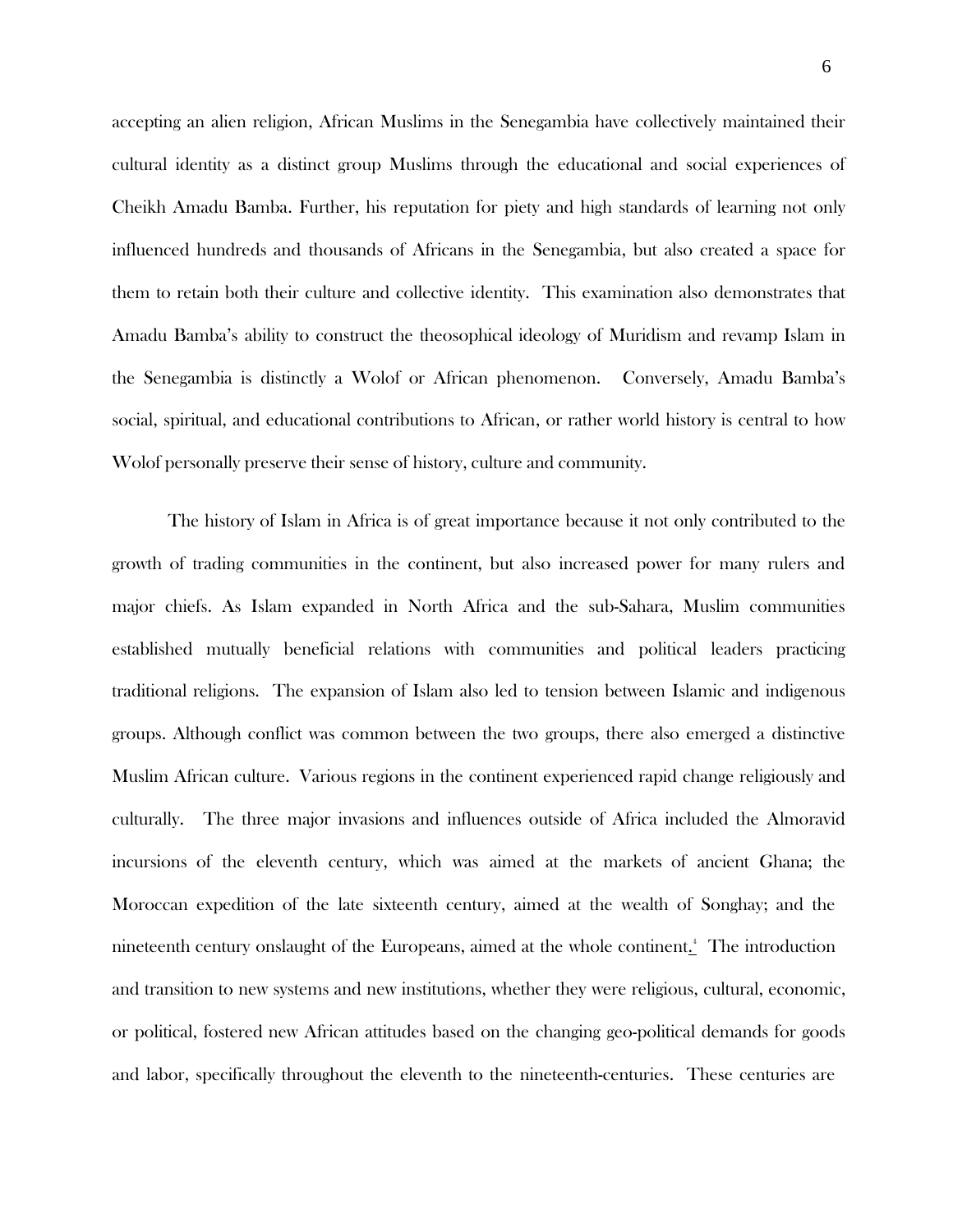important in Africa's history because not only was the continent experiencing a socio-cultural metamorphosis in the religious sector, but also the transition from the slave trade to the export of natural resources and products further weakened Africa's interior and was central to the continents demise. In the seventh and the fifteenth centuries Arabs came into North and East Africa, adding their names to the list of invaders who had come in the past. Arabs were inspired and united by the teachings of Islam preached by the Prophet Muhammad who died in A.D 632. **I**slamic education no doubt began to spread with unparalleled speed in West Africa when the University of Timbuktu was established 970 years ago. 6

Many of the Africans who were able to penetrate the western Sudan were mixed between Arab and African peoples. In John Hendrik Clarke's Islam in Africa, Clarke contends that after several generations of inter-marriage between both African and Arabs there were enough black looking Arabs to move into the western Sudan to further the spread of Islam and commerce. As Islam spread throughout Africa, the social and economic relations between both, Africans and non- African Arabs was a semi-partnership that was skillfully interwoven into a dominating religious presence. Although Islam originated in Arabia, the acquiescence of the faith in Africa bonded the two regions to marketing and trade throughout the Atlantic, Pacific, and Indian Oceans. In many ways one may maintain that it was somewhat fraternal. However, does this mean that Africans who accepted Islam fully assimilated into Arab beliefs, and values? And does this also imply that they adapted and conformed themselves to their host culture as fully as possible? In the pages that follow I will provide the reader with historical and cultural information to demonstrate the ways in which the Wolof in the Senegambia have not fully assimilated to Arab beliefs, and sustain their collective identity through the contributions of Cheikh Amadu Bamba.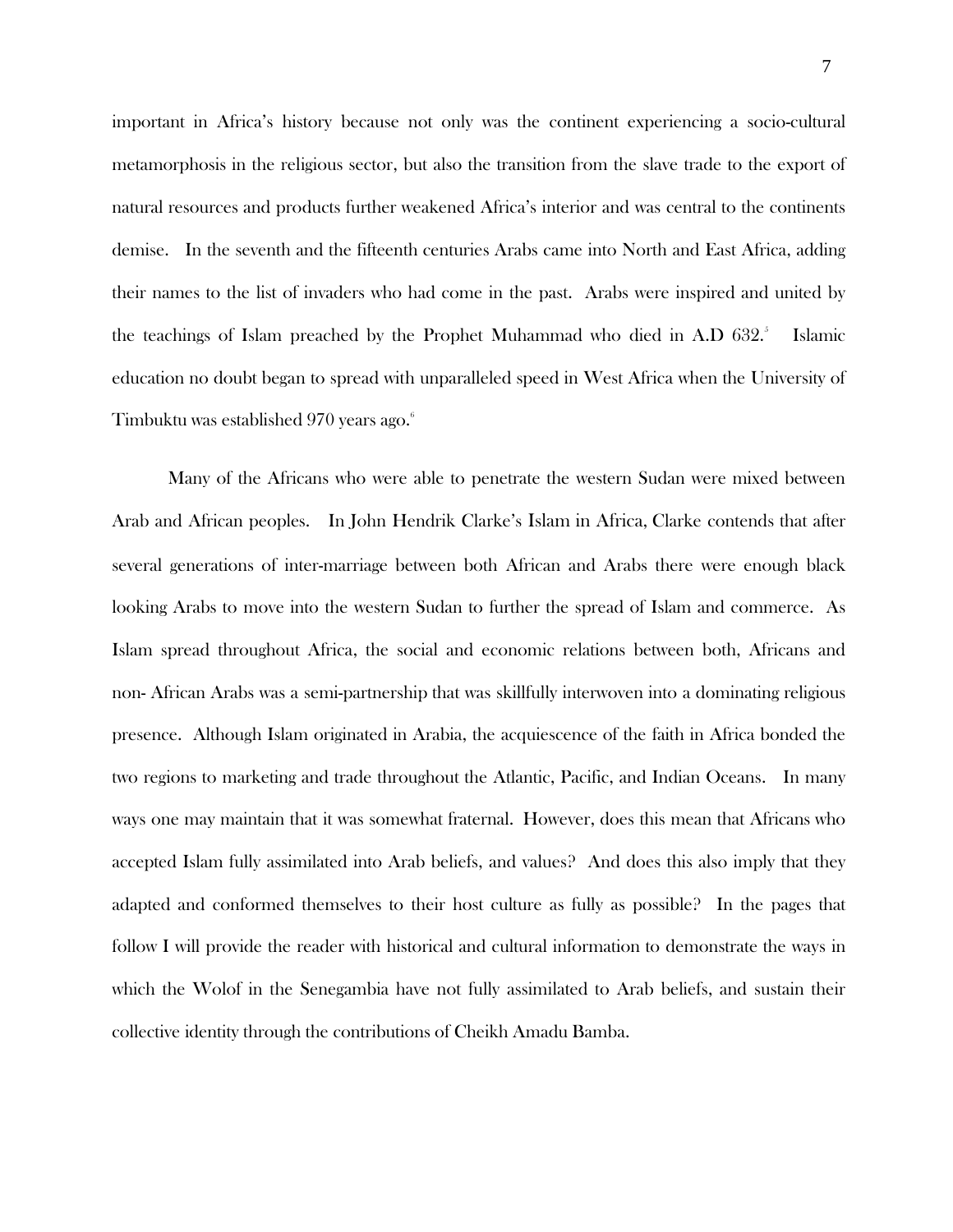#### METHODOLOGY

To further my question regarding identity, culture and self-perception of African Muslims in the Senegambia I conducted an interview at Temple University's Blockson Museum with Mamadu Diallo. Diallo was a Senegalese Muslim who was a graduate student in the African American Studies Department studying African American culture and music. To support my contention that Cheikh Amadu Bamba's tariqa created a space for Africans in the Senegambia to preserve their sense of culture and identity, I asked how Amadu Bamba was able to contest Arabization and French colonialism. Diallo stated, "Amadu Bamba is a cultural leader of black Africa, and he introduced a new context of Islam to people in the Senegambia regardless of their sect and practice in any Mosque…yuh know…see Amadu Bamba's methods protected us, and it taught us to fight Arabism…Cheikh Amadu Bamba turned the people of the Senegambia into a political consciousness by using Sufism to create Muridism, and Murid philosophy as a weapon against Arabism and French imperialists…. Yuh understand, he used Muridism as a cultural tool to protect his people and their identities, their histories, and he did it through the use of spirituality…you have to keep in mind that African people are faith people, faith in God …and Cheikh Amadu Bamba taught us to view him in our own culture." <sup>7</sup>Here, too, one can see how Babou and Diallo share congruent views regarding the value of Cheikh Amadu Bamba's life and teachings. It also signifies that they are bounded by attributes or characteristics that each one possesses. Conversely, there is a particular emphasis on the role of Amadu Bamba's moral principles and how such methods served as a cultural and spiritual revival of his people. It further supports my contention that Cheikh Amadu Bamba's version of Islam is heavily Africanized. And although Bamba's philosophy regarding the practice of Islam is a universal message offered for all humanity, he laid the foundation for the continuity of Wolof culture in West Africa.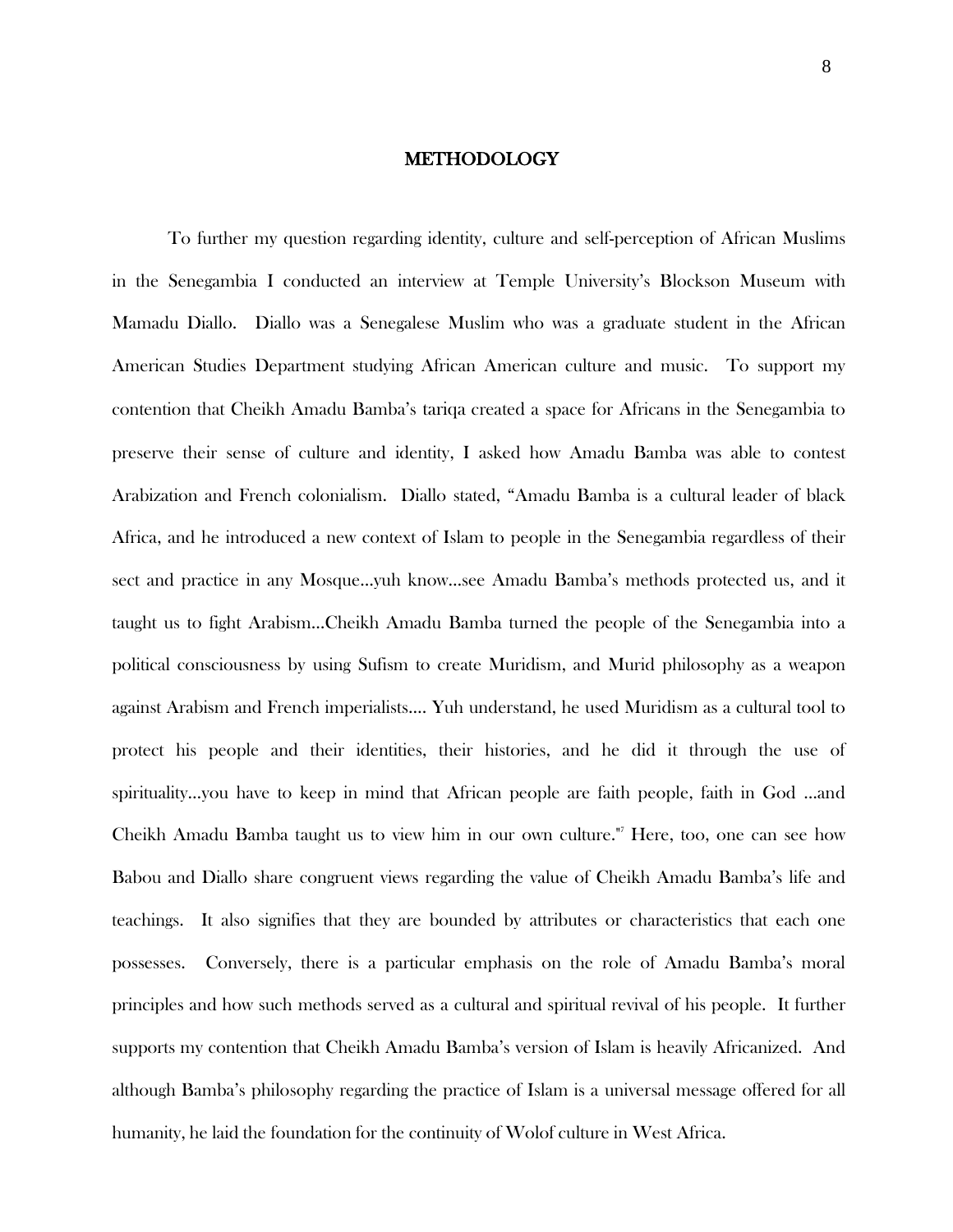Cheikh Amadu Bamba's construct introduced not only a worldview of peace, but it also regulated and brought balance to the tumult in the Senegambia. According to Diagne, Cheikh Amadu Bamba felt that he had a responsibility towards humanity that he had to educate his people out of darkness into the light of knowledge, true worship and the action of transforming his people's condition, though peaceful means, form oppression to emancipation, from inequality to injustice, from poverty to development. <sup>8</sup>By using a wide range of materials, such as formal and informal interviews, historical documents, ethnographies, and visual observations, one will have a better understanding of the self-perception of African Muslims in the Senegambia. In doing so I will attempt to convey to the readers that the ideological perspectives of Amadu Bamba has provided spaces to preserve their sense of culture and identity personally, socially, and linguistically, which gives meaning to accepted modes of behavior based on who they are as African people. If African Muslims in the Senegambia abandon modes of culture and action, and deny their identities, histories, and cultures of origin, for example, their lives begin to lose meaning in the context of their history and deteriorate. It is thought the historical contributions and experiences of Cheikh Amadu Bamba that Muslims in the Senegambia have maintained their sovereignty, including self-identity and self-definition.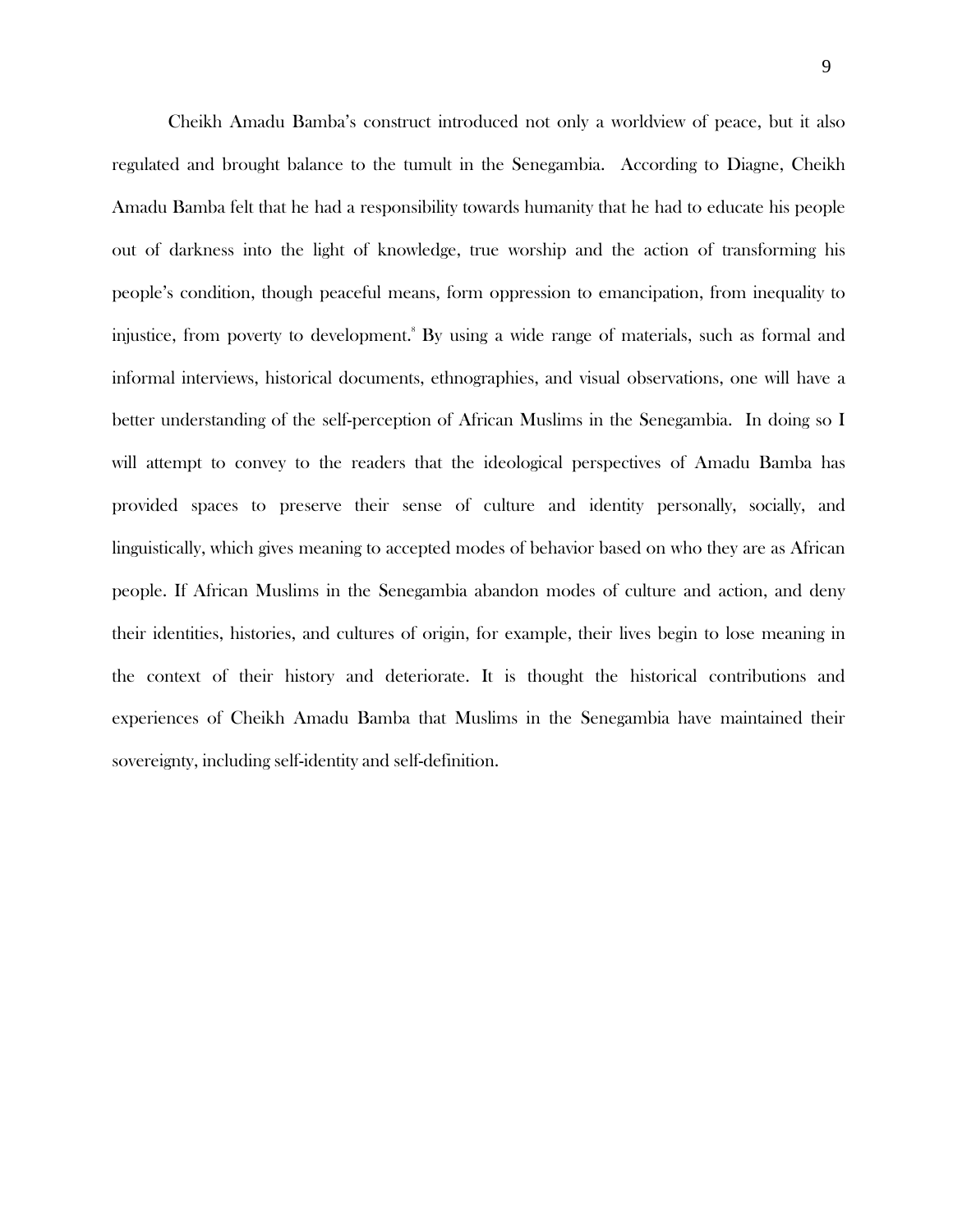#### CHAPTER 2

#### ISLAM AND WESTERN SUDANIC CULTURAL SYNCRETISM: AN INTELLECTUAL CONTEXT

Scholars of Africa, such as Robert Collins, Eugene Rogan, Chancellor Williams, Daniel Butler, and Paul Lovejoy have built themes around the notions that with the spread of Islam in Africa, Africans became culturally removed and detached from their traditional histories and cultural identities. The insinuation that the spread of Islam was central to the demise of the continent reinforces such notions. Although these historians have explored specific factors shaping the pre-modern and contemporary plight of the continent, contentions maintaining Islam facilitated the continent's demise leaves room for nuance. Eugene Rogan's The Arabs, Rogan argues that the history of Arab conquest between the seventh and fourteenth-century maintained a very dominant cultural presence in Africa. He further contends that the cultural influences of Islam significantly changed ethnic and religious identities within various native communities. In Robert Collins' Dafur: The Long Road to Disaster, Collins' maintains that although Islamic invasion in the Bilad al-Sudan provided economic and geographical bonds between Arab and Sudanic aristocracies, Arab influence transformed the social order defined by indigenous kings, Cheikhs, rulers, chieftains and warriors, thus reforming their sense of piety, literacy and knowledge of themselves.<sup>10</sup> Indeed, the cultural influences of Islam did have a significant impact in various local level communities in Africa. However, one can not imply that through the spread of Islam Africans lost their sense of community and identity. In The Destruction of Black Civilization, Chancellor Williams contends that the penetration of African culture came easy under the banner of Islam. He further argues the advance of Arab culture and religion was three-pronged: proselytizing missions claiming one brotherhood; widespread marriages and concubinage with African women; and forced conversions at sword point. According to Williams the tumultuous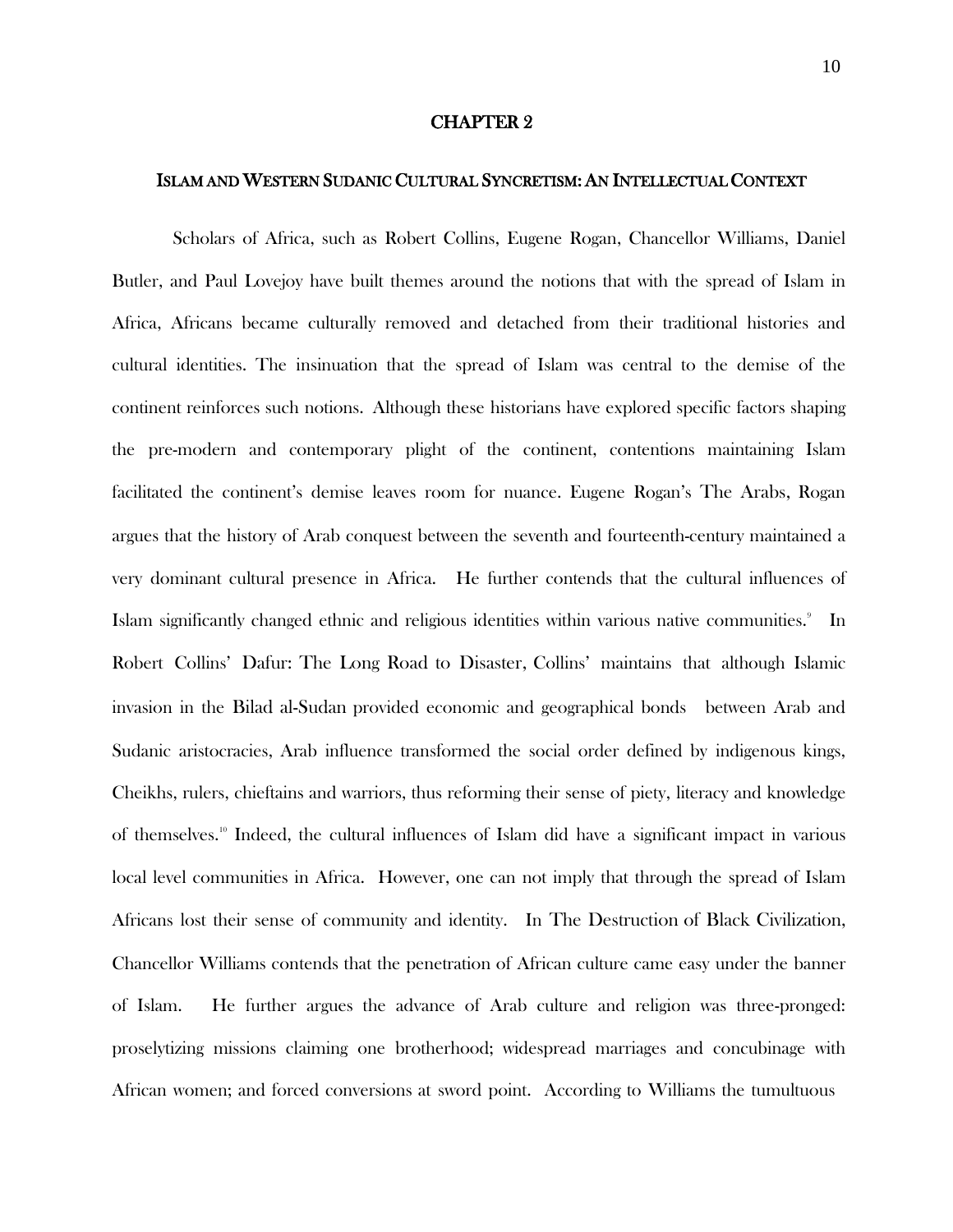advance destroyed not only African heritage, but also their very African identity psychologically; therefore, they were forced to change their names, thus boring the names of their enslavers and oppressors. In studying the history of race and the introduction to Islam and Arab culture, Williams claims that only those Africans who were mixed up and confused of racial identity would believe their religion is being attacked.<sup>12</sup> Daniel Butler takes a similar approach in The First Jihad, in which the author astutely argues that not only do the roots of Islam run deep throughout many African societies, but more interesting, how the religion is distinctly Arab in origin and culture.<sup>13</sup> The marriage between forced migrations, labor, commodity markets, and racial social theories are directly linked to new phases of Arab and western expansion in which these groups voraciously moved into Africa. These scholars differ from the insights of Martin Klein, David Robinson, Christopher Harrison and Timothy Cleveland who skillfully analyze not only the historical, cultural, ethnic and social factors that contribute to social change and continuity in African cultures in the mist of foreign or alien influence, but also the various practices in which Africans have shaped their societies to function accordingly. Further, few scholars have taken have taken up the issue of cultural syncretism. Additionally, there has been relatively minimal research regarding how interwoven African customs are with alien religious practices.

Moreover, the emphasis of this paper has been influenced by the approaches to the history of Africans and the social relations with Arabs, and how cultural relations shaped American academic circles in the  $1960s$  and the  $21<sup>*</sup>$ Most commonly known for their work regarding Islamic and Arab influences and the re-vamping of African cultures are historians Robert Collins, Eugene Rogan, Chancellor Williams, Daniel Butler, and Paul Lovejoy, whose arguments and approaches contrast sharply from Cheick Babou, Fallou Ngom, and Souleymane Bashir Diagne. Though the context of cultural retentions and the need to retain various forms of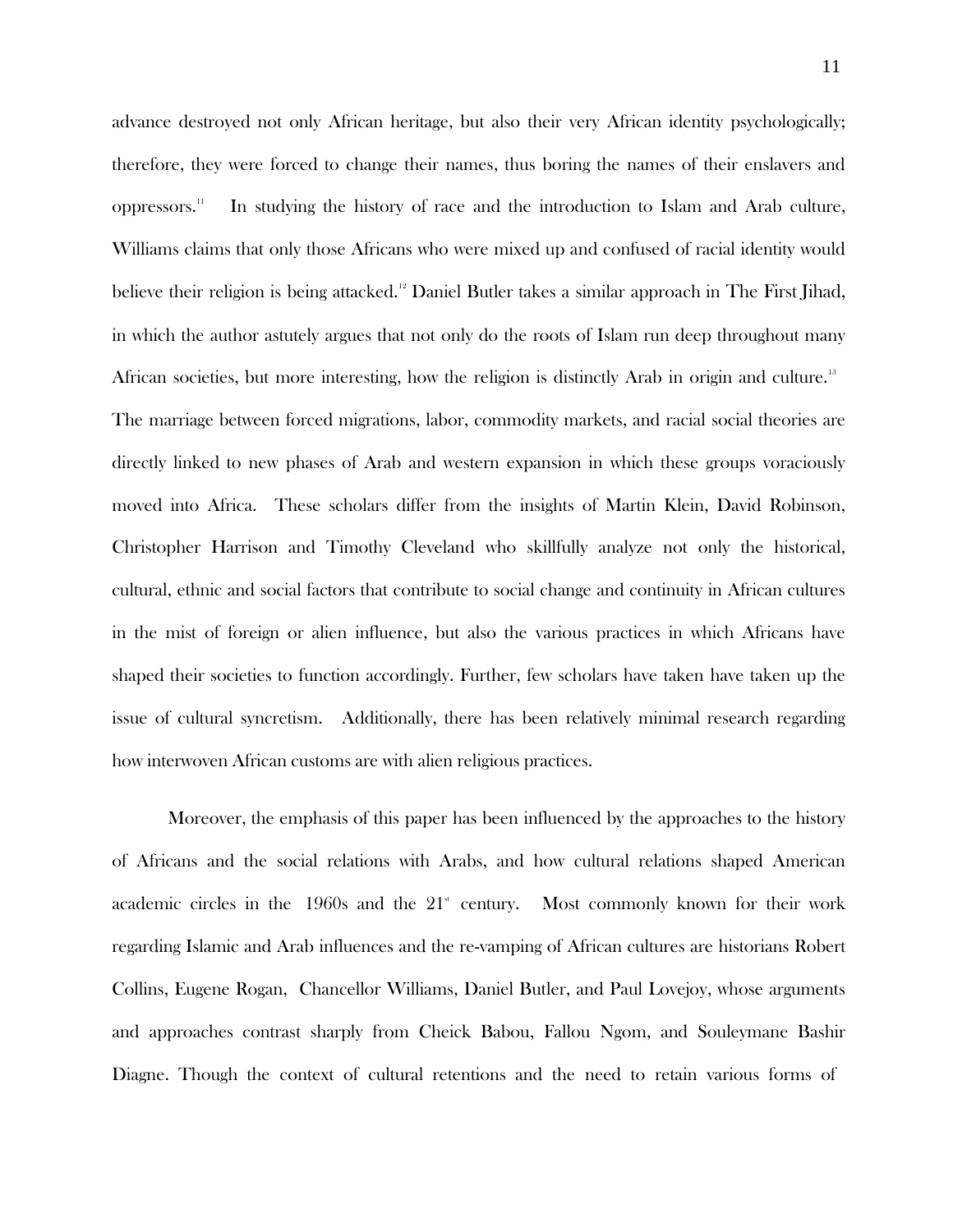continuity may have appeared to be a dormant argument, it does not imply that it is undeserving of study. The intent of this research is to introduce a new approach to the relations between culture, religion, practice, tradition, and identity. It is further intended to present a careful analysis to the criticisms of how African in the Senegambia see themselves in the broader Muslim world. What is more, the revisionist viewpoint of African culture and its relation to Arab influences is central to one's understanding regarding the self-perception of African Muslims in the midst of an alien religion. Further, how do we come to understand the ontological nature of conquered people? To answer these and additional questions, in the section that follows I will demonstrate that Africans in the Senegambia are indeed African, and by no means have equated themselves with being Arab and aspiring to Arab cultural values. Using primary and secondary sources this paper will introduce to readers the continuity of both the African identity and practices of cultural syncretism while practicing Islam in the Senegambia.

# REASSESSING ISLAM IN WEST AFRICA: A BRIEF HISTORY OF SYNCHRONIZATION AND CONTINUITY OF AFRICAN CULTURE IN THE WESTERN SUDAN

If the role Islam in the Bilad al-Sudan (land of the blacks) represents a standard and pervasive Arab culture, perhaps it was unsuccessful in the Senegambia. In West Africa's region known as the Senegambia, Islam became a central instrument that supported the continuity of Wolof culture and produced many eminent scholars who then went to all walks of life to spread the message. However, it is significant that Islam spread rapidly in Africa as compared to Eastern Europe. In North, East, and West Africa, Muslim proselytizers achieved success along the coast. Philip Curtin argues that urban centers were created or revived by Arab occupiers and enslavers, and because of a larger Arab presence, Arab culture and Islam marked its print in the continent of Africa.<sup>14</sup> After the death of Muhammad, many of the followers of the faith spread the teachings of Islam by means of both peaceful conversion and the sword during jihad. Many Africans were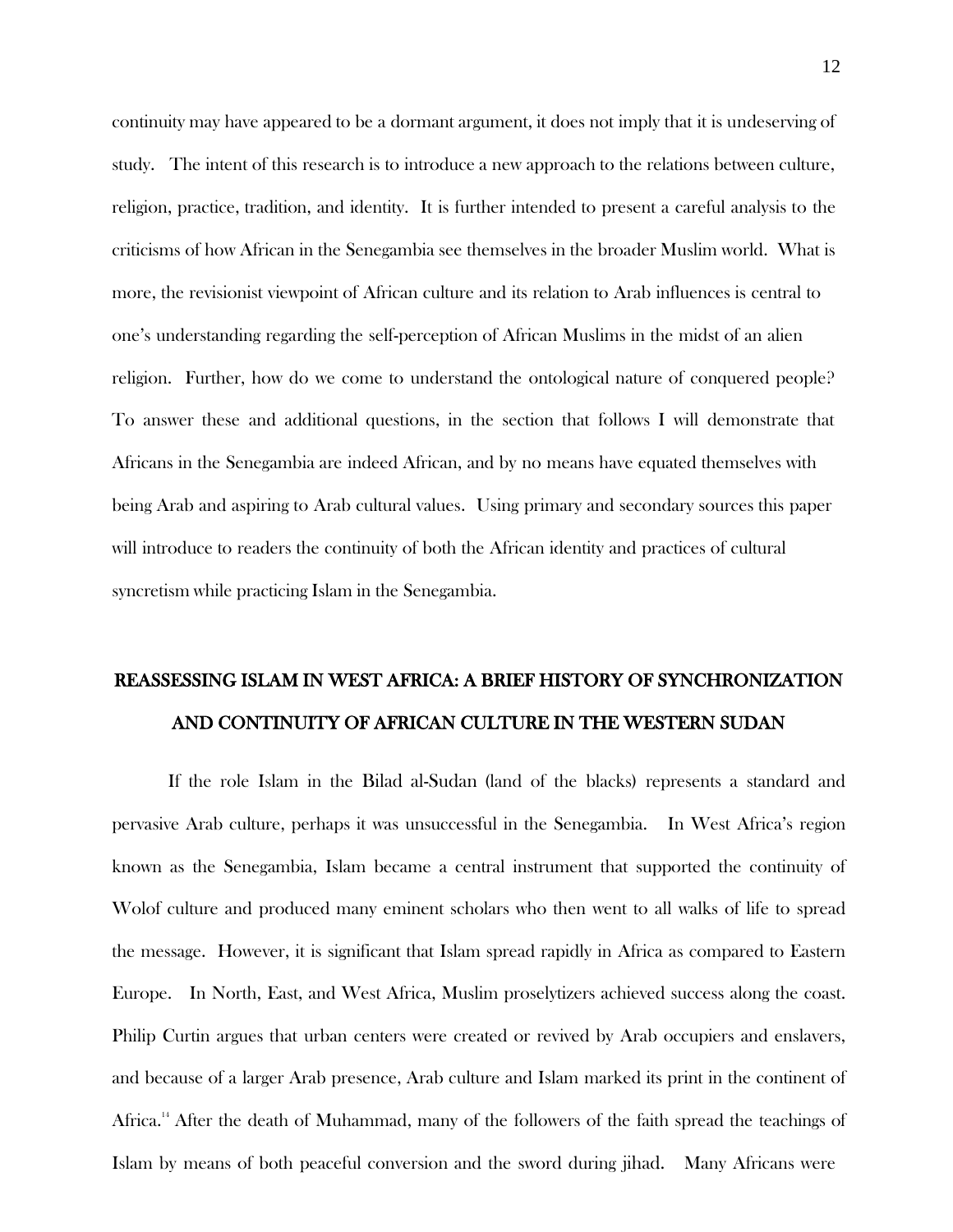Influenced by Arabs and chiefs who were converted or forced to accept an alien faith. As the religion expanded so, too, did trade ports and commercial centers. The spread of Islam is paramount to great wealth that served as a direct consequence to the rise of great Sudanic kingdoms and empires in West Africa such as the Manding, the Toucouleur, and the Futa Tallon and Futa Jallon.

Although Islam in the western Sudan served as the foundation for centralized kingdoms, empires, and city-states, such as Mali, Sengai, Kanem, and Waalo, one would have to question its cultural influences on local, cultural or political practices, considering how such influences were subsumed into local social structures. As I demonstrate, local communities in the Senegambia who ultimately embraced Islam found it difficult or impossible to accommodate many practices that accompanied it. To embrace Islam meant professing the oneness of God, observing Ramadan, building of masjids, and attempting the hajj at least once in one's life. With Islam also came a new and important form of education. Whereas traditional education was local and concerned with initiating the young into knowledge of local custom, their duties within the local society and skills they needed livelihood, Islamic studies covered an international field of law, theology, politics, history, geography and the natural sciences. 15

In this way, Islam introduced to West Africa seemed to have also introduced the art of academic criticism. It may be difficult, however to estimate the exact religious, cultural, and educational impact of Islam on the people in the western Sudan. Many travelers and historians commented favorably on the standard of Islamic piety, scholarship and some features of government in the important trading cities such as Timbuktu, Gao, Salaga, Zamrafa, Bamako and Jenne. On the other hand these travelers and historians recorded the continuance of traditional customs and ceremonies unacceptable to Islam. Possibly the efforts for Muslims to adapt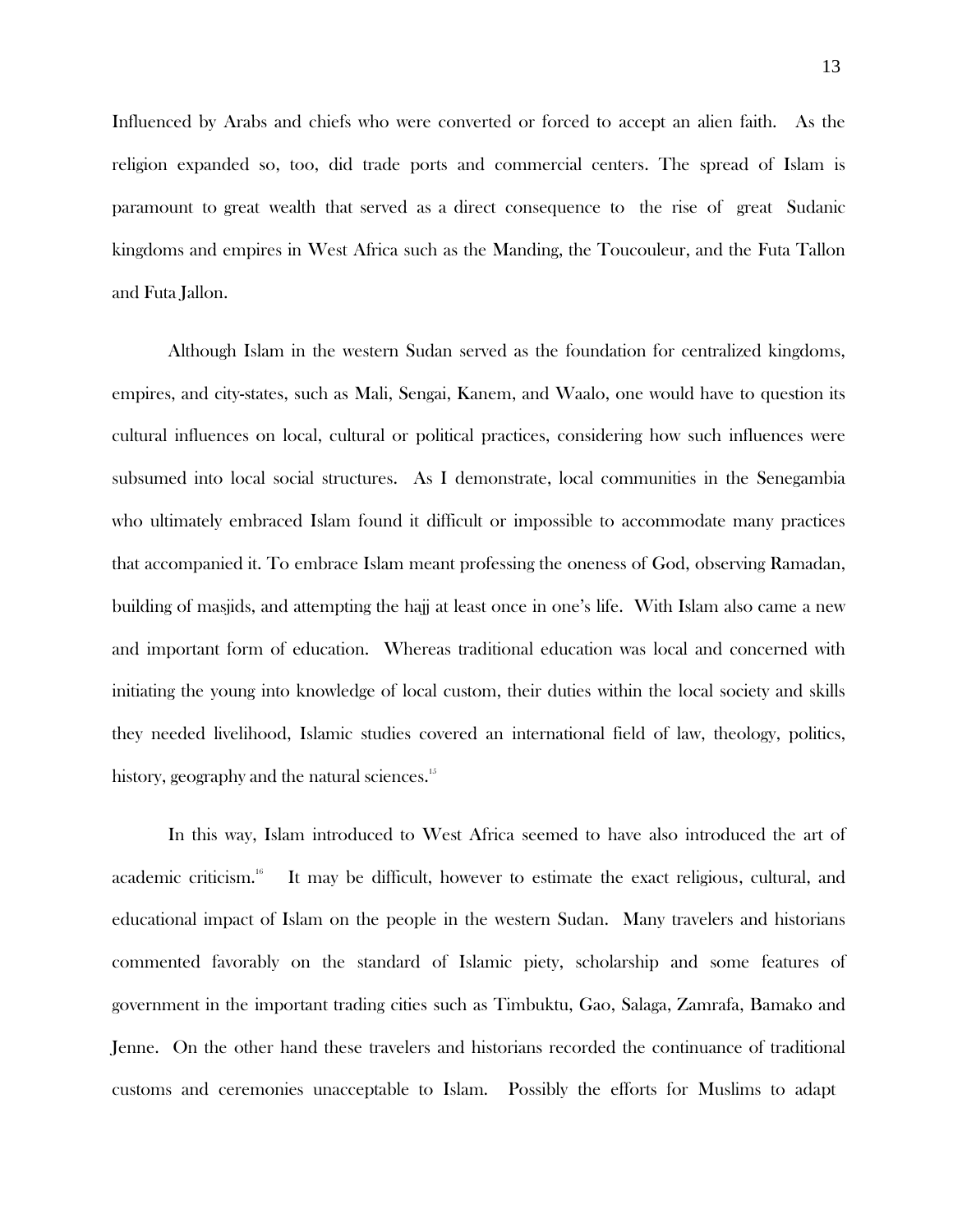traditional customs and practices to Islamic purposes had the opposite effect, and it was Islam that became assimilated into basically non-Muslim systems and institutions. According to Jali Suso, Islam in the Senegambia before the 1800's was little more than an imperial cult of great prestige existing interchangeably with traditional African customs.<sup>17</sup> One could hardly expect that African rulers, let alone their subjects would be fully converted from their ancestral beliefs overnight.<sup>18</sup>

Suso also argued that many Africans of the Senegambia before the 1800's worshipped Allah, but still retained much of their traditional practices.<sup>19</sup> Many rulers and merchants in the Senegambia were known for their syncretic practices, which combined Islamic practices and traditional customs of venerating of ancestors. Such practices and customs in Sufism shaped a Muslim African culture that distinguished them various Islamic practices in the continent. The combination between the Islam and traditional practices in the Senegambia resulted in the form of a cultural hybrid that may perhaps have some form of continuity to this day. If Islam did enter Africa as a foreign religion, this could also mean that the introduction of the new faith was not only shaping African personalities and attitudes, but at the same time was being shaped by African cultures. This goes without saying that the teachings of Islam acculturated all Africans who embraced Islam, nor does it maintain that religious and local cultures with Islam were not interwoven throughout the western Sudan. As historians of Africa continue to examine Africa's past and present, and the role of foreign cultural influences one must be very careful not to skew the relations between culture and religion, and Islamic law and customary law. Although the two clashed repeatedly, the synchronization can still be observed through values, visual culture, and the veneration of one's ancestors.

The force of this clash varied with the times and often there came a compromise. According to Basil Davidson, some accepted Islam, but none the less kept many of their old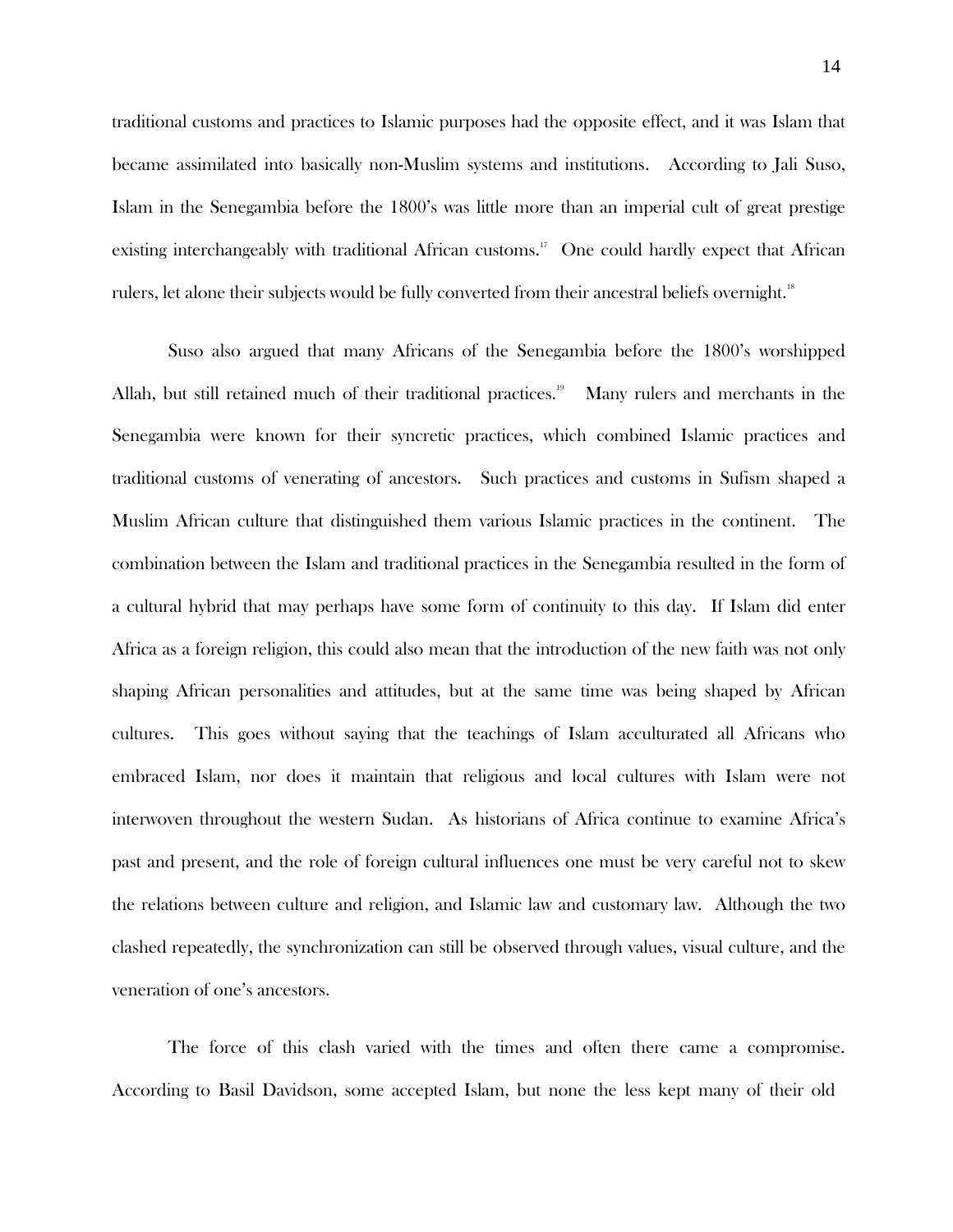beliefs and customs.<sup>20</sup> Therefore, syncretism is a characteristic of West African Islam. In fact, during Sonni Ali's rule of the Songhay Empire in 1464, Ali was known to adhere to the traditional religion of the Gao, and although he was Muslim, the mixture between Islam and traditional African beliefs was common.<sup>21</sup> Further, the African cultures are sustained, albeit is fused to an alien presence. What is noteworthy here is the fusion of two cultural influences which are seemingly in conflict. The combined elements between Arab and western Sudanic cultures created new cultural forms that supported the continuity of not only an African consciousness, but an African identity linked to the value of their ancestors. Such values are decisively rooted in many African cultures. Today, despite the widespread influence of Islam, Africans in the Senegambia are advertently known as people who acknowledge their ancestors. These practices are skillfully interwoven and deeply embedded into many of their institutions and daily activities. The acknowledgement and reverence of their ancestors constitutes who and what they are.

The responses regarding the Arab cultural presence and influence of Islam in Africa, has in turn produced important interpretations and argumentations. For example, in Eugene Rogan's The Arabs, Rogan argues that the history of Arab conquest between the seventh and fourteenthcentury maintained a very dominant cultural presence in Africa. He further contends that the cultural influences of Islam significantly changed ethnic and religious identities within various native communities.<sup>22</sup> In Robert Collins' Darfur: The Long Road To Disaster, Collins maintains that although Islamic invasion in the Bilad al-Sudan provided an economic and geographical bond between Arab and Sudanic aristocracies, Arab influence transformed the social order defined by indigenous kings, Cheikhs, rulers, chieftains and warriors, thus reforming their sense of piety, literacy and knowledge of themselves.<sup>23</sup> Indeed, the cultural influences of Islam did have a significant impact in various local level communities in Africa. However, one can not imply that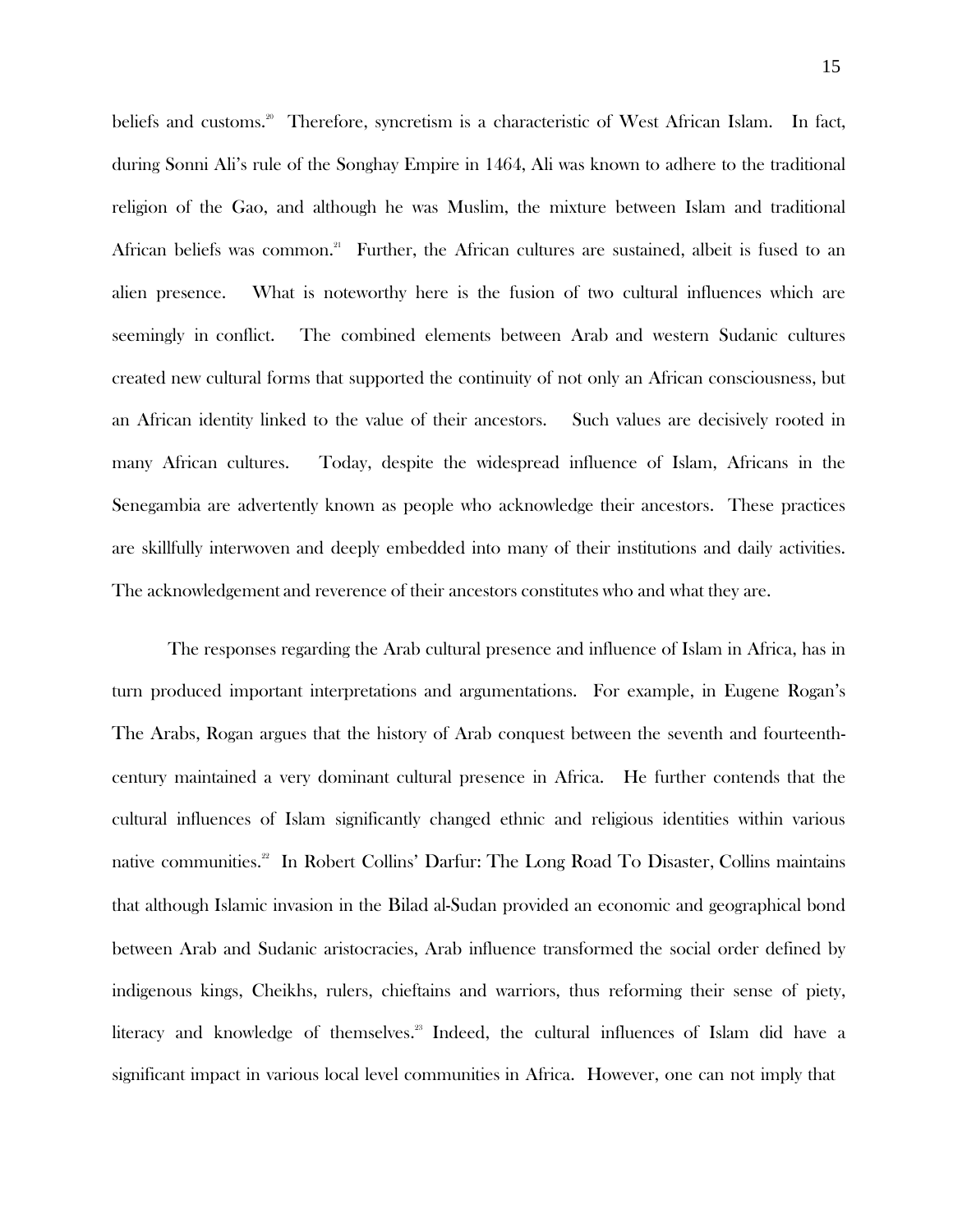through the spread of Islam Africans lost their sense of community and identity. In The Destruction of Black Civilization, Williams contends that the penetration of African culture came easy under the banner of Islam. He further argues the advance of Arab culture and religion was three-pronged: proselytizing missions claiming one brotherhood; widespread marriages and concubinage with African women; and forced conversions at sword point. According to Williams the tumultuous advance destroyed not only African heritage, but also their very African identity psychologically; therefore, they were forced to change their names to Arab names, thus boring the names of their enslavers and oppressors.<sup>24</sup> In studying the history of race and the introduction to Islam and Arab culture, Williams claims that only those Africans who are mixed up and confused of racial identity would believe that their religion is being attacked.<sup>25</sup> Daniel Nathaniel Butler takes a similar approach in The First Jihad, in which the author astutely argues that not only do the roots of Islam run deep throughout many African societies, but more interesting, how the religion is distinctly Arab in origin and culture.<sup>26</sup> Although, Butler pays particularly close attention to the role of "Militant Islam" in the Sudan under the suzerainty of the Ottoman and British Empires between the early and latter part of the nineteenth century, he maintains that there is something akin to how Africans who acquiesce with Islam, and the thoughts it inspired coalesced an Arab value system. $^{27}$ 

According to Butler, such a coherent body fosters a sense of Arab identity. Similarly, Paul Lovejoy accepts the negative character of the African presence in Islam. In his most famous work Transformation in Slavery: A History of Slavery in Africa, Lovejoy argues that the bellicose nature of Islam and its influence of Arab culture shaped African attitudes and disrupted both culture, and traditional systems of bondage and servitude.<sup>28</sup> Although Lovejoy presents a very interesting study of the economic evolution of the slave trade in Africa, there were various ethnic groups in Africa that modified Arab cultural ideologies of Islam to be compatible with their cultures. Although the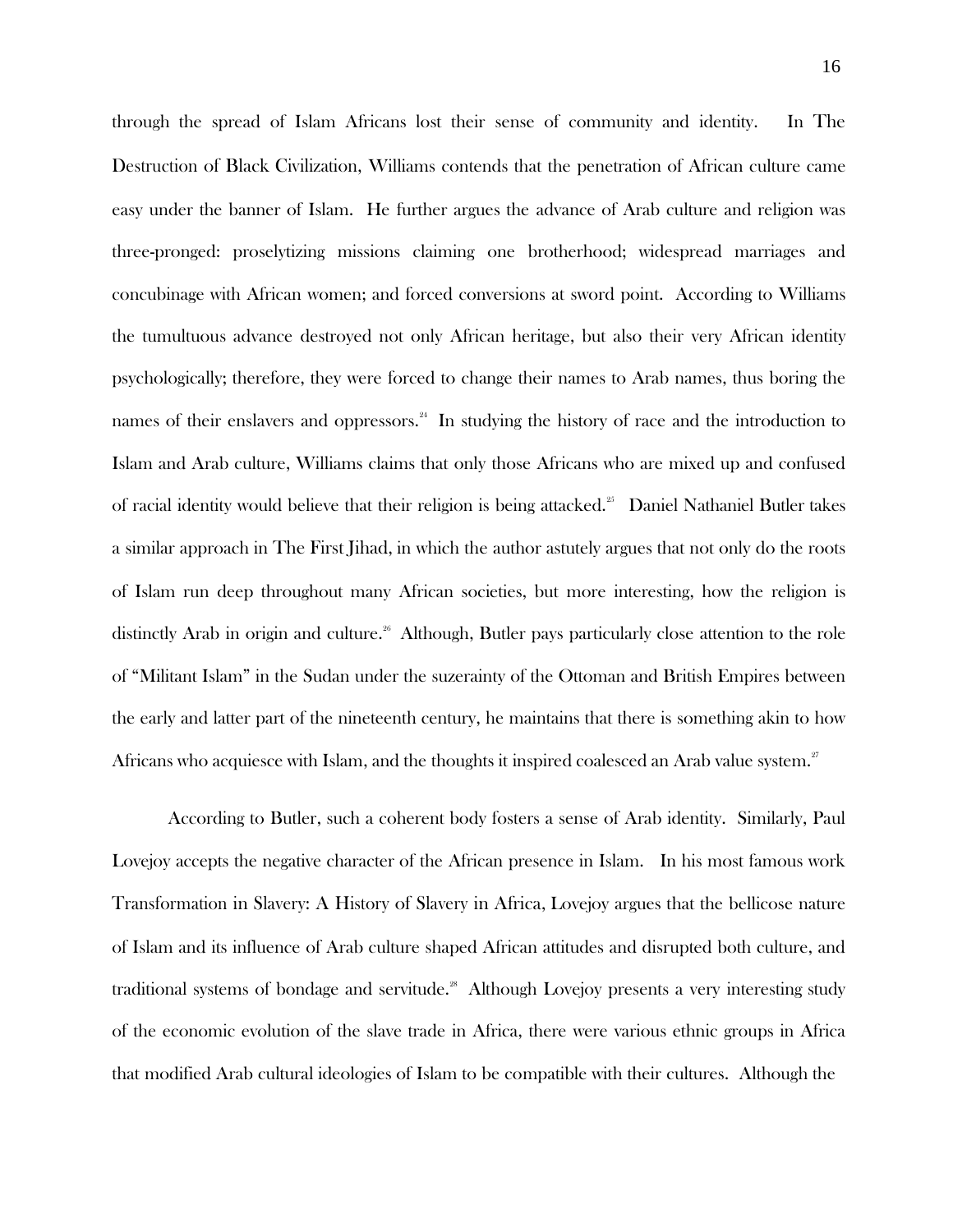aforementioned scholars have greatly contributed to the history of Africa, very little attention has been provided regarding the cultural identity of African Muslims in the Senegambia and how they use the historical context of Amadu Bamba to appropriate spaces in which they define themselves. In David Robinson's Beyond Resistance and Collaboration: Amadu Bamba and The Murids of Senegal, between 1865 and 1927 Amadu Bamba found a new framework in the Murids in Senegal and a form of Islam that worked in conjunction with their own backgrounds. $^{29}$  Insufficient research in this area supports the notion that there is no distinction between culture and religion.

Rather than disrupting African traditions and culture, Islam provided spaces for many Africans to organize and situate themselves politically and culturally. For example, Hiskett contends that during the Islamic reform of Gobir in Hausaland in 1803 (Northern Nigeria) many Fulani Muslims were known to carry indigenous charms, talismans, amulets, and field medicines that were used for both, the prevention of battle injuries and to augment one's physical prowess in combat.<sup>30</sup> Here, too, one can maintain that aspects of traditional religion were fused with Islam. This clearly reveals that not only did these West Africans possess a body of Islamic beliefs, but also traditions that were closely tied to indigenous customs. Despite the fact that these Africans were Muslims, their principles and traditional behaviors before engaging in combat clearly reflects their cultural ideas as a particular group, and how these ideas were synchronized into an African structure of Islam.

Christopher Harrison shares synonymous views in France and Islam in French West Africa. In this study he assiduously argues that Islam in West Africa was not only redefined and accommodated within the understanding of black African culture, but also how ethnically specific traditions shaped a distinct form of Islam practiced nowhere else in the Muslim world.<sup>31</sup> Additionally, African Islam in the Senegambia was heavily influenced by local traditions and that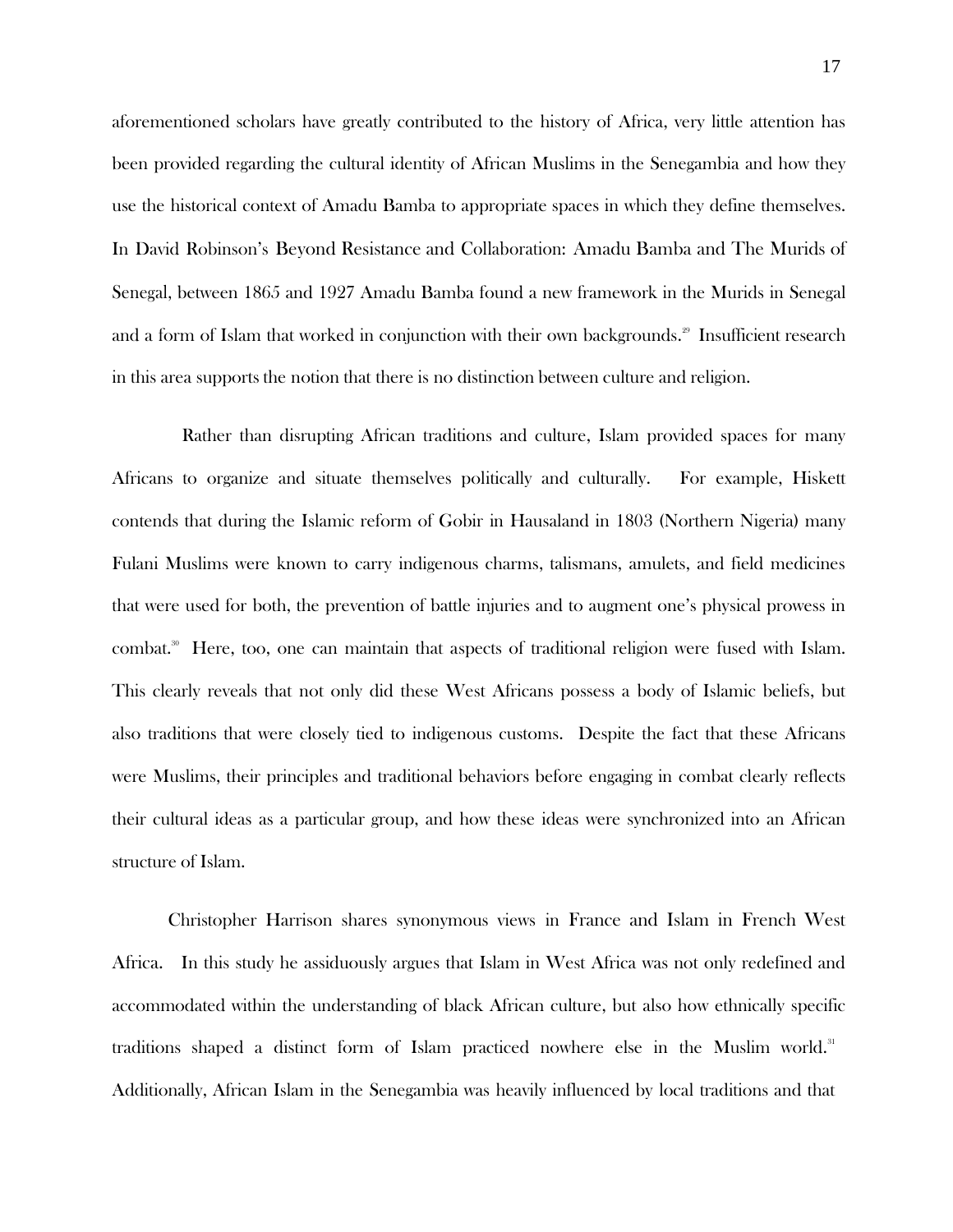there were as many different types of Islam in West Africa as there were ethnic groups.<sup>32</sup> Indeed, Africans were subsumed under the umbrella of Arab and Islamic influences, but this does not suggest histories, cultures, and traditional notions of one's identity were lost.

Ethnic and social tensions were common in Africa's history. However, the long-standing and dichotomous debates between Muslim and non-Muslim, cultural retentions and acculturation in Africa has very little to do with Islam, and much more to do with the acquiescence of new economic systems and contest of who controlled nascent trade-routes and inter-regional economies in specific geographical locations of the continent. At the University of Pennsylvania's History Department I interviewed Dr. Cheikh Anta Babou regarding the role and imperialistic nature of Islam, and Babou stated, "Don't look at Islam, look at Muslims, there was a long period of economic negotiation and if all one looks at is Islam as an essence one really misses a lot.<sup>33</sup> Conversely, Babou suggests that such broad generalizations are central to demonizing the faith and that one must distinguish economic interest from devotional and clerical practices. Let us examine these "African Muslims" in greater detail. In so doing will remove the ongoing ambiguity regarding how Senegalese Muslims personally and socio-psychologically identify themselves and provide a clear distinction between Arab influences and African cultures.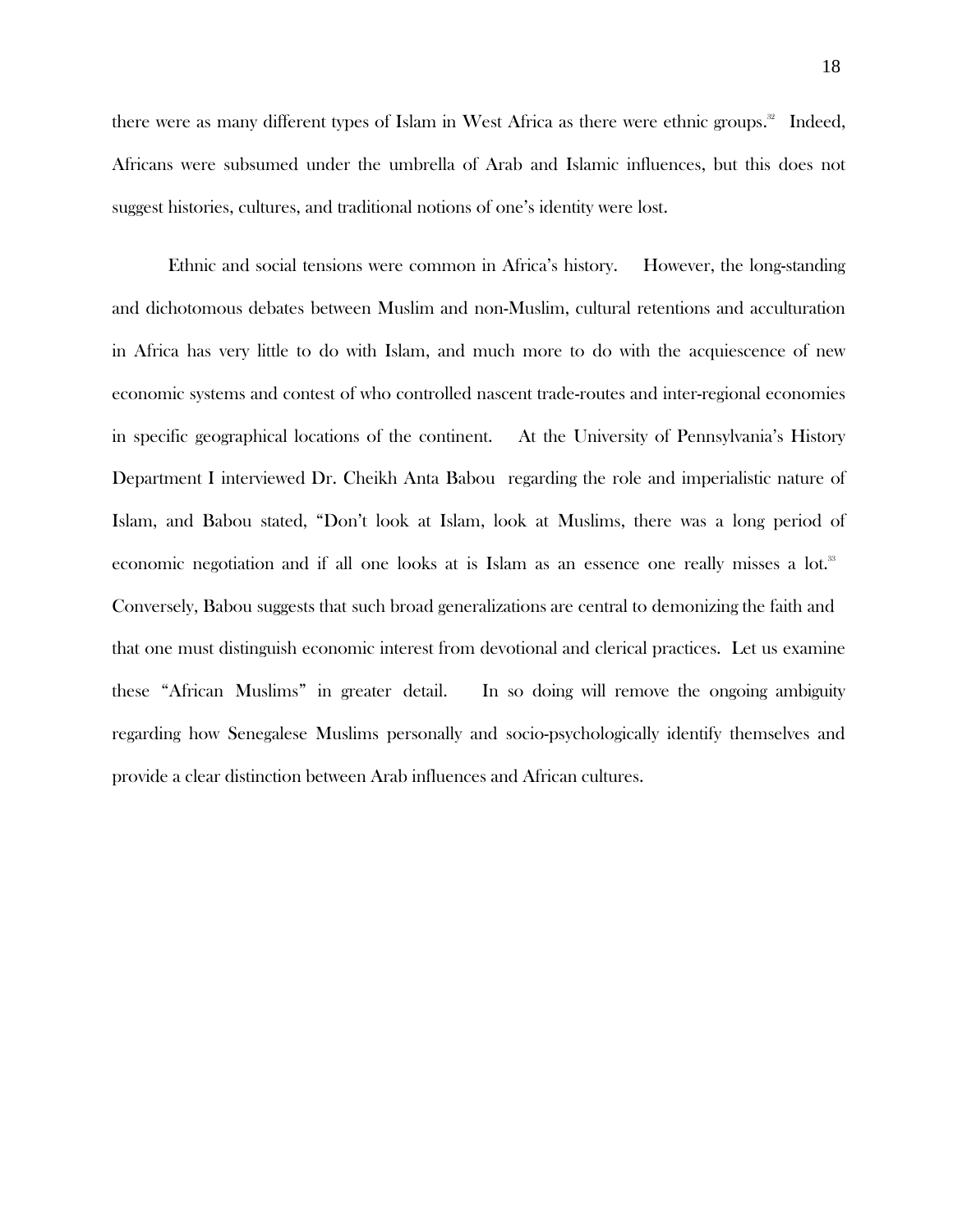#### CHAPTER 3

#### AMADOU BAMBA AND THE MURIDYYA OF THE SENEGAMBIA

Cheikh Amadu Bamba's revamping of Islam in the Senegambia between 1865 and 1927 provides one with a balanced understanding of how both religion and ethic practices are interchangeable, specifically within the Muridiyyan Sufi order in Senegal. Muridism is Senegambian and largely a Wolof phenomenon. Its founder, Amadu Bamba Mbeke was a member of a marabout family of Toucouleur origin, which had settled in Bawol, and became Wolofized. Amadu Bamba studied the Quran and gained a sound foundation in Islamic learning. Although his theosophical views were shaped by the Sufi Tijaniyya sect, Amadu Bamba demanded more regarding his understanding and practice of Islam.

Further, Amadu Bamba was very passionate about his faith and in its proclamation he seemed to be the type of individual that skillfully sought to transform the social fabric of the Senegambia through education. He had a strong devotion to Islam in his character, and is known by many Murid oral historians to expand his studies in Sufism, the most esoteric and ethereal branch of Islam. In the second half of the nineteenth century, some local Muslim scholars had become critical of Islamic education Senegambia. They lamented that the teachings of the Quran had become a scholastic exercise that focused almost exclusively on memorizing the book and that Islamic knowledge was increasingly dissociated from wisdom. This decline in the quality of education was blamed on the betrayal of values that had traditionally shaped the life of ulama (Islamic Community). They competed with each other and became complacent with the aristocracy, whose bad behavior they justified. $35$  Suffice it to say that such behaviors and actions within the local level communities of M'Backe and Bawol were central to Amadu Bamba's development of specific doctrines which distinguished his teachings from that of other marabouts. $^{\textrm{\tiny{36}}}$ 

The system of Islamic education that Amadu Bamba's promoted between 1885 and 1886 was a response to the internal crisis and turpitudes in Muslim leadership in Bawol and Kajoor."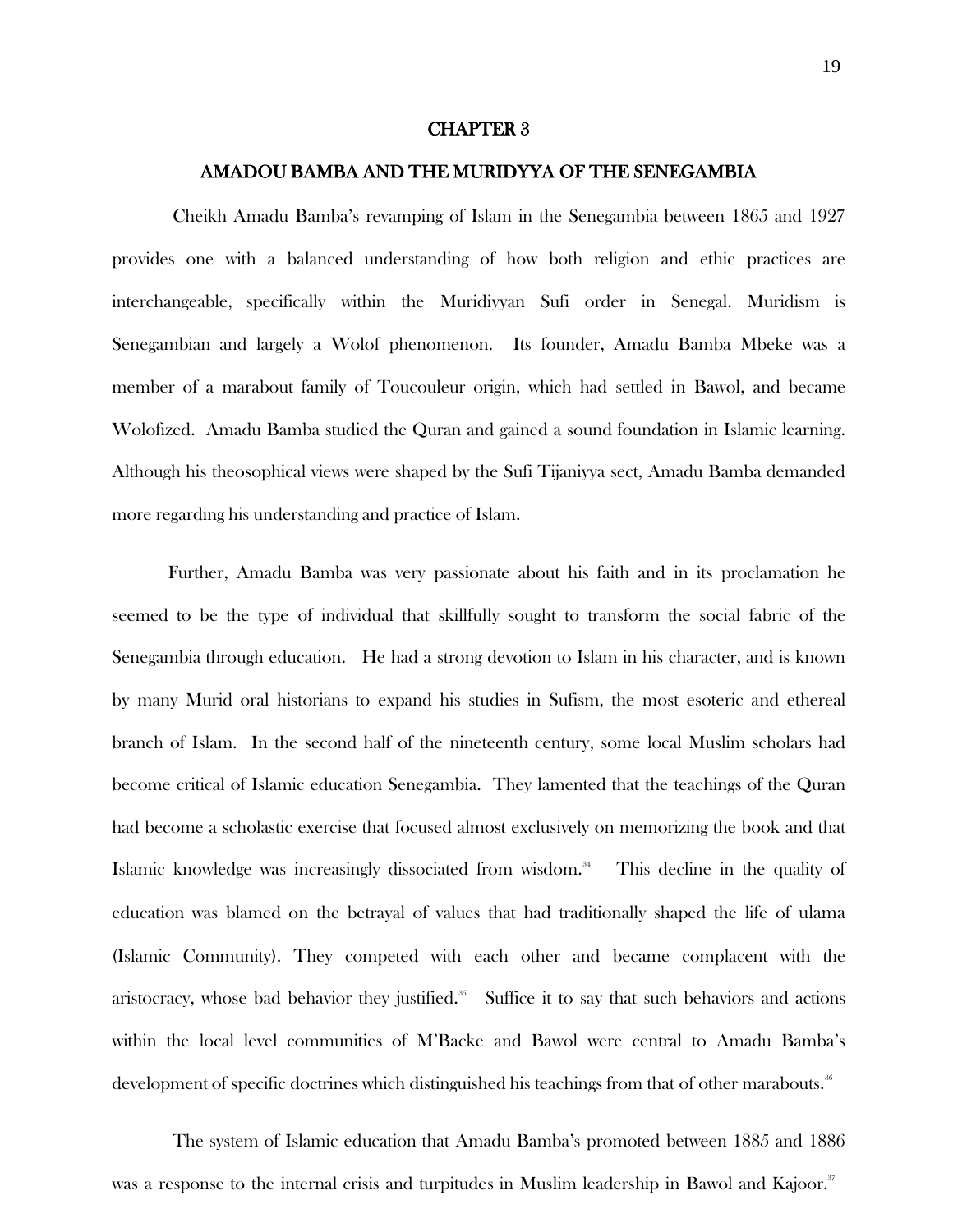What makes the Muridiyya of Senegal exceptional is the spiritual and political philosophy of its erudite founder, who insightfully redesigned and reformed Islam during the period of French occupation in West Africa. Cheikh Amadu Bamba also shaped and influenced a society in which education and religion was a central instrument by which people gathered a stronger sense of social power and identity. His spiritual and educational philosophy fostered not only a response to the contemporary socio-political situation in the increasingly dysfunctional Wolof states, but also shaped a Murid ethos that allowed the cohesion and cultural continuity to maintain the group's existence. Cheikh Amadu Bamba's educational system itself was designed to promote a singular perspective, a certain set of beliefs and practices. The gradual transformation of Murid education and doctrinal stipulations into ethical behavior became an alternative to the traditional culture of the royal court.<sup>38</sup> Islamic education and Sufi brotherhoods evolved very early in West Africa. It was characterized by, among other things, the importance of religious fraternities known as tariqas. The tariqas developed out of Sufism (Islamic mystisim) which first appeared in the Arab world in the second century after the hegira as a reaction to the coldness of orthodox rationalistic theology.<sup>39</sup>

Much of Islamic educational history in West Africa consists of a dialogue between Sufism and orthodox theology, but while orthodoxy has maintained its hold over the Middle East, Sufism has shaped both popular religious beliefs and the adaptation of non-Arab cultures and beliefs. According to Klein, Sufism in West Africa has been influenced by sources as diverse as the early Christian monastics and Berber animists. Educational practices in Sufi brotherhoods are often formed around a teacher known for his piety or his ability to work miracles. In this sense, disciples were known to seek initiation into the master's tariqa, or "way."<sup>40</sup> It was through the educational ideologies and practices of Sufism in which Cheikh Amadu Bamba was able to explore spaces and crevices to construct the ideological practice Muridism.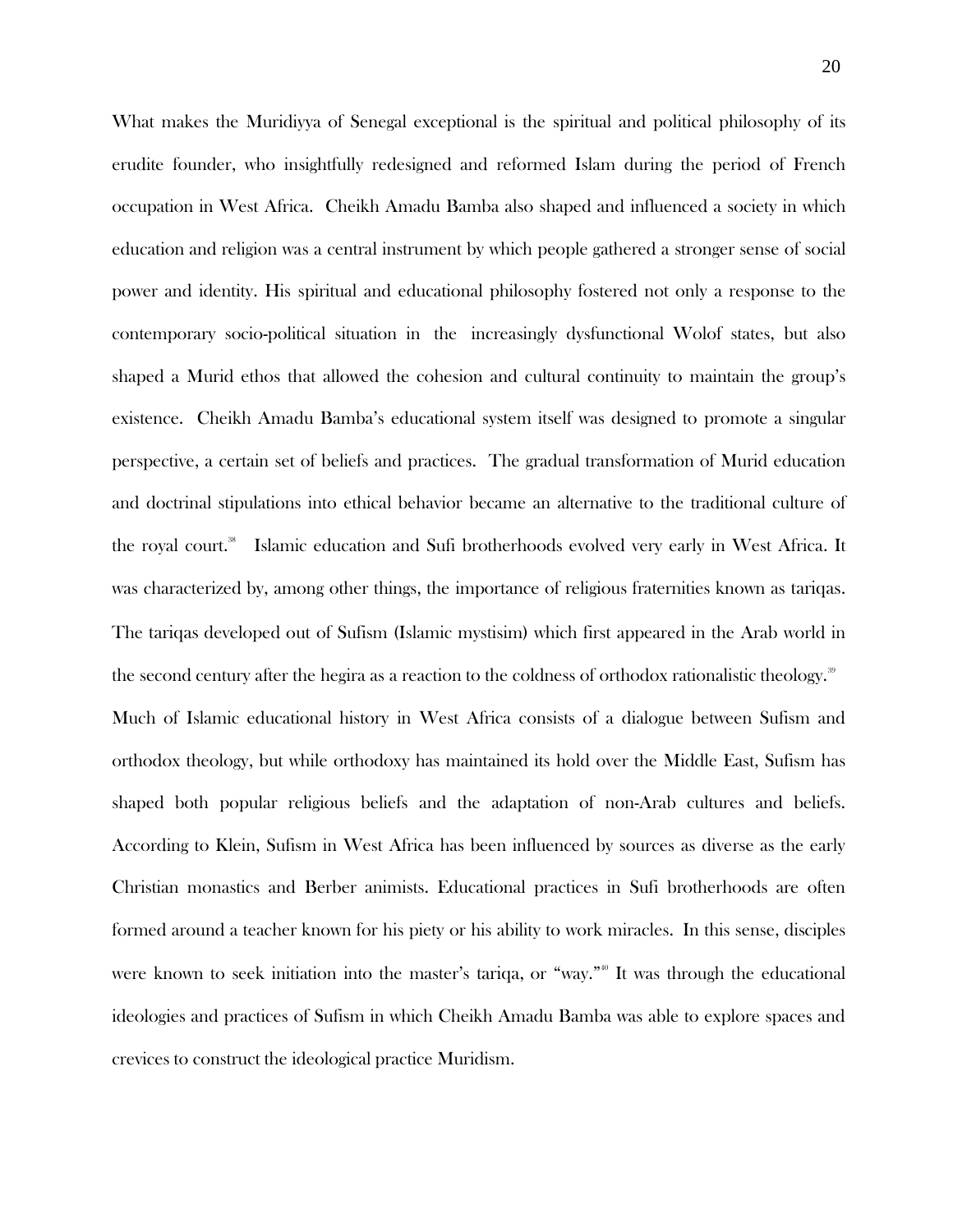According to Babou, the values and practices of Murids provided them with a structured sense of solidarity.<sup>41</sup> The introduction of Cheickh Amadu Bamba's new pedagogy in Mbakke Bawol in 1885 was rooted in service that was to reflect the deeper moral truths of everyday life, the difference between right and wrong, between good and evil, and between the expectations of the individual and his obligations to society. His conception of Sufism and reshaping of Islamic practices in the Senegambia were greatly influenced by Sufi scholars of the western Sahara such as Abu Talib Al Makki( d.386H/996), Ghazali (d. 1111), Ibn AttabAllah (d. 1309) and Al Yaddaali. However, it was Ghazali's scholarship as legalist, and his ability to reconcile the rigorous and rational interpretation of Islam by the ulama with the spirituality and esotericism of the mystics.<sup>42</sup> The system that Amadu Bamba designed was geared toward the transformation of the character and behavior of disciples.<sup>43</sup> What marked Cheikh Amadu Bamba's uniqueness as both marabout and revolutionary in the Senegambia can be noted in not only in his quality of learning law and theology, but also his effectiveness as a teacher and proselytizer within Kajoor and Bawol. As a result, Cheikh Amadu Bamba's pedagogy was known to lure substantial numbers of Africans from the Senegambia and the surrounding areas such as slave warriors from the defeated armies of Lat Joor, tyeddo and peasant farmers. Further, it was the job of his disciples to both serve as appropriate modeling examples and disseminate the teachings of Bamba's new pedagogy. To this service, the proverbial wisdom of Murids in the Senegabia can also be noted in their verbal expressions such as beliefs, hopes, and feelings. Conversely, Bamba's teachings and modeling examples were not only used as a way to protect his people from external treats and the ever changing circumstances during the establishment of French colonial rule, but also an incubator to preserve identity and the continuity of Wolof culture in the Senegambia. In fact, many Wolof in the Senegambia cannot fathom the idea of practicing Islam without Bamba, who is entrenched into the very culture itself.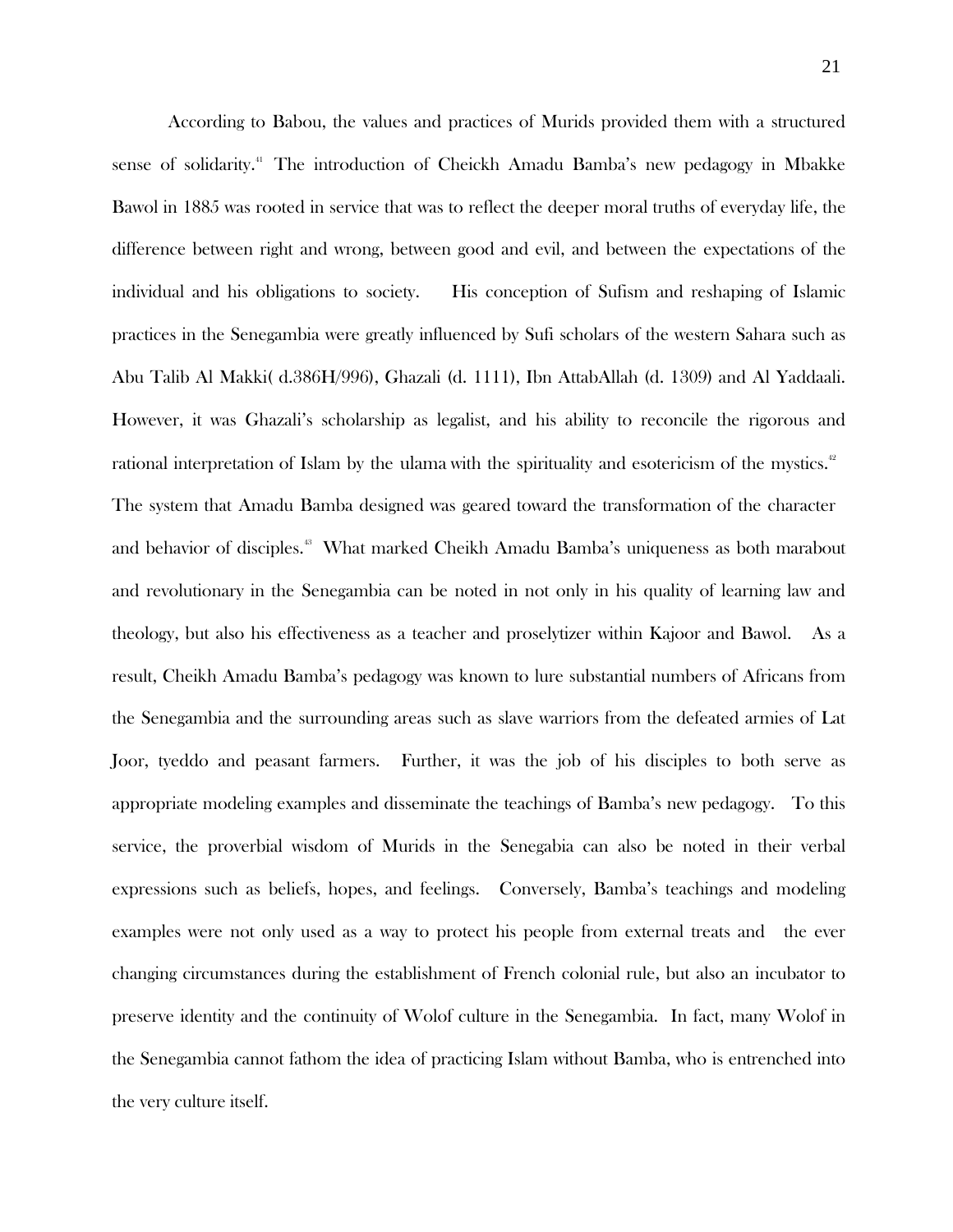If Murids speak for energy and life, they also speak for discipline, restraint, and right behavior. They also speak in many ways that echo back to Bamba himself. According to Babou, Amadu Bamba maintained that venerating an honest and knowledgeable teacher is tantamount to venerating God.<sup>44</sup> Such a statement insofar provided a space for the veneration of not only African ancestors, but also the continuity of one's culture, identity, and purpose. As a result, Amadu Bamba produced a counter-culture that contested Arabization; the French colonial administration, and co-opted African chiefs that supported their perfidious policies.<sup>45</sup> If Cheikh Amadu Bamba played a crucial part in shaping new ideas and practices that surrounded Wolof culture, decisively one examine his biographical path and how the Wolof use his past to identify themselves.

Through interviews among the Senegalese community in Philadelphia, I found that Murids believe that the preservation of their history, identities, and culture as a distinct group of African Muslims is of the utmost importance and should be passed on to their children. This is best achieved by attending various Muridiyyan organizations, participating in religious activities, and socializing with other Murids, and travels to Senegal. Further, the historical context in which they see Cheikh Amadu Bamba is central to the transmission of how they culturally balance an alien faith within an African social structure. Conversely, the cultural balancing act is not a form of conformist adaptation. Additionally, this value reflects something much more than a functional selection of behavior.

Bamba's teachings serve to reinforce a sense of separateness between Arab and European. This separation in turn helps reinforce one's place in a larger matrix within Islam. Most Murids feel that they can act and interact in the faith of Islam without becoming "Arab." Furthermore, rather than facilitating a sense of adaptation, this separateness keeps Murids from viewing themselves as members of an Arab culture. The prioritizing of cultural values and cultural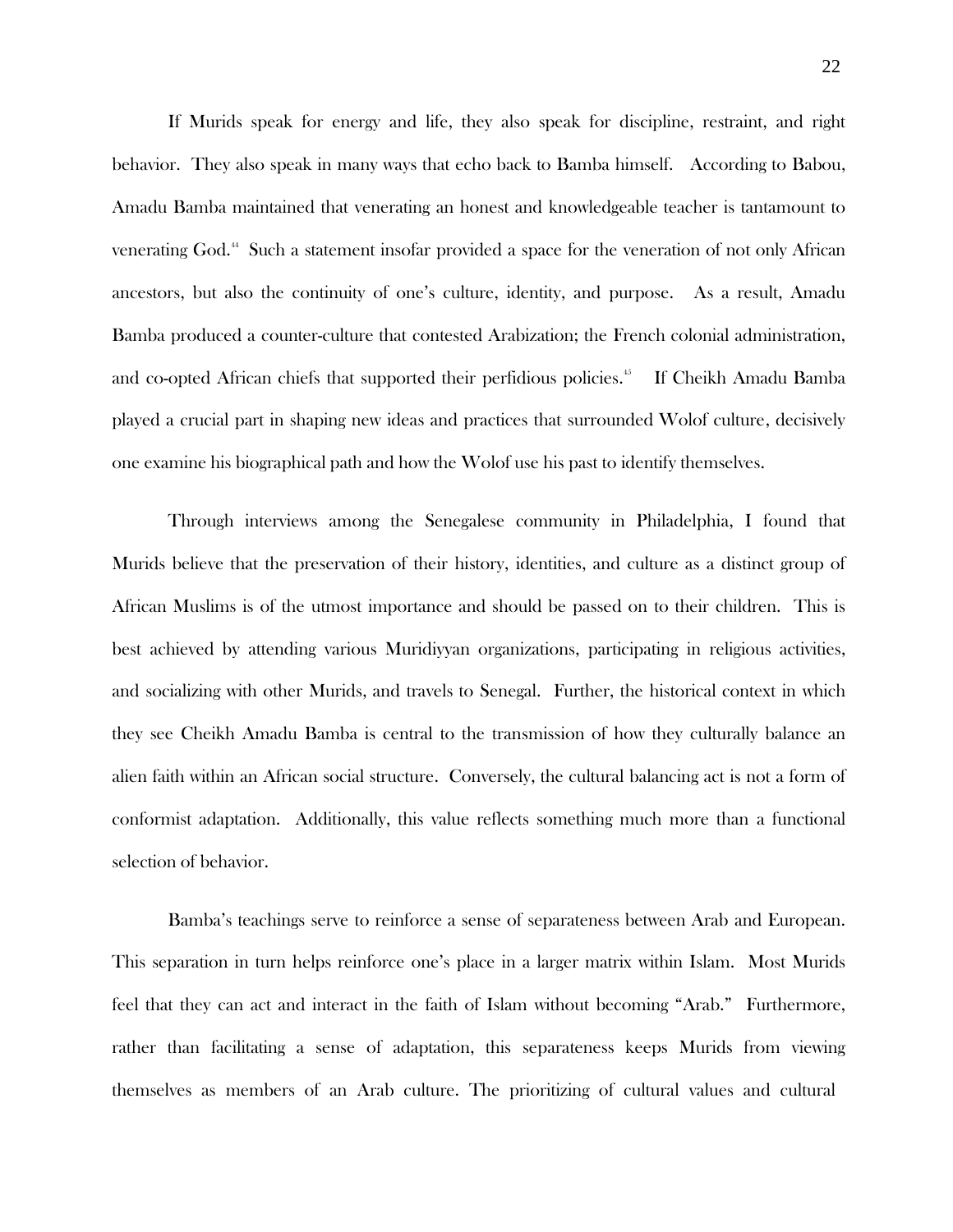selectivity further indicates that this is a key mechanism to maintain the survival of the group's culture.

Murid self-perceptions as a distinctive group of African Muslims is closely linked to the educational and social experiences of Cheikh Amadu Bamba when he was developing his political and intellectual authority in Kajoor, Bawol, and Mauritania. His ability to reform the Koranic schools in Kajoor and Bawol perhaps marked his greatest contribution as a revolutionary African thinker. Amadu Bamba's spiritual and cultural aesthetics were nourished not only by his enthusiasm and devotion to Islamic mysticism, but also his interactions with Arab intelligentsia. According to Babou, Amadu Bamba experienced how the fraternity between Muslims could be ambiguous in practice when it involved people of different skin colors and cultures<sup>46</sup> Babou further argued that many Moors in Mauritania did not have much respect for their black fellow Muslims, implying that blacks fail to understand Islamic law, ethic, and principle. Such phenomena and racial experiences were central to him writing his most salubrious work, Massalik Al-Jinan (Paths to Paradise).

Furthermore, to counter such pejorative and ethnocentric relations with other cultures and races in Mauritania, Bamba stated," Do not let my condition of a black man mislead you about the virtue of this work because skin color cannot be the cause of ignorance or truth."<sup>17</sup> Indeed, this became the intellectual and ideological focal point to reform the Islamic climate in which African culture was set in the Senegambia. Moreover, Bamba's intellectual sagacity and social background made it possible for him to challenge Islamic courts, political corruption, slavery, racial social theories and the mendacious policies of the French colonial administration, which shaped Cheikh Amadu Bamba's thinking regarding the structural quality of African life. The theosophical fabric of Cheikh Amadu Bamba's ideology consisted of the transformation of Islamic mysticism in the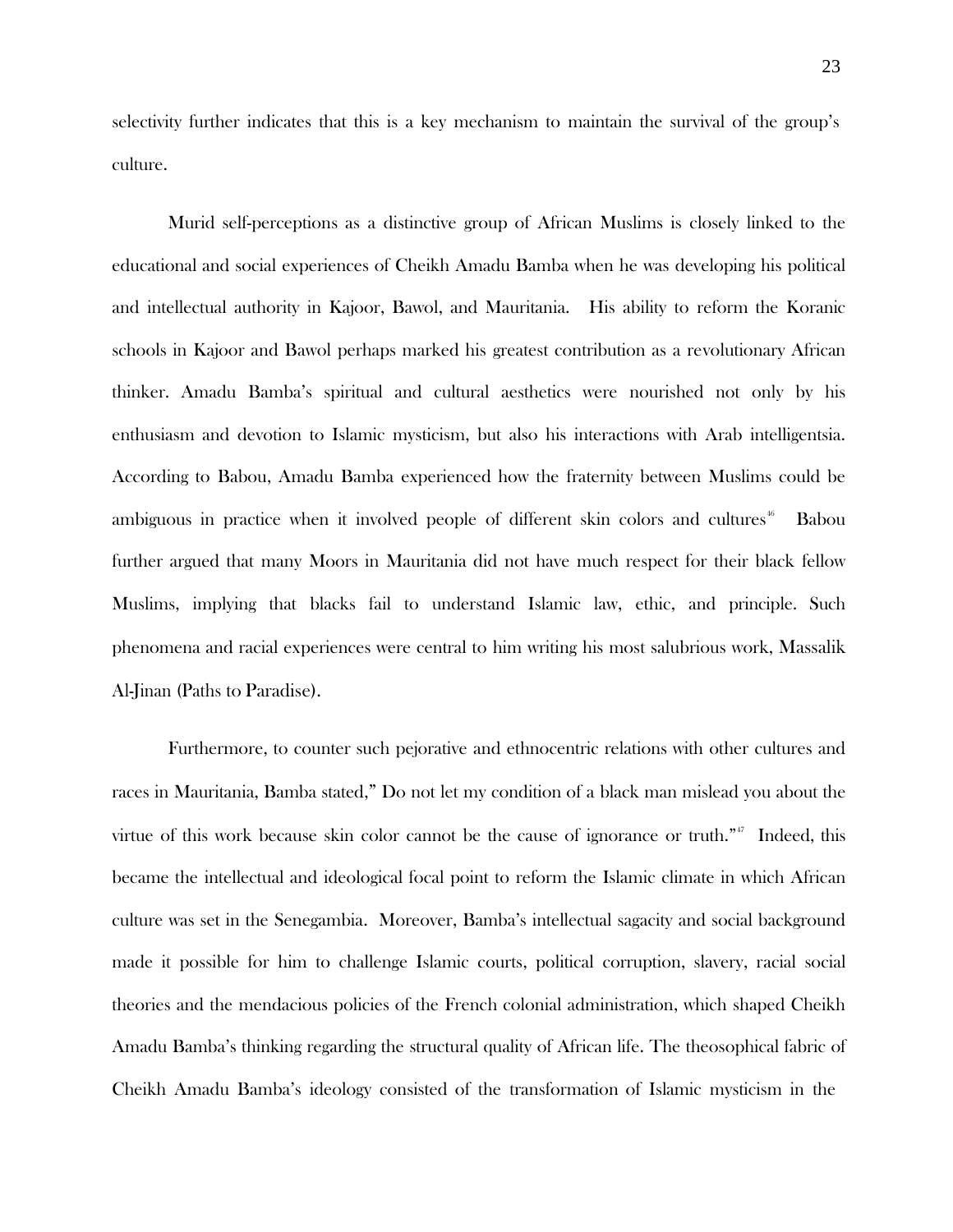Senegambia. Advertently, he revamped traditional Sufi methodology such as, the spiritual transformation of one's soul from a taaeb( student) to a Murid (aspirant); the cultural preservation of Wolofal; and the establishment and settlement of a holy site known as the Tuubba, which to this day accommodates the tomb of Cheikh Amadu Bamba. What makes the construct of the Tuubba particularly interesting is that not only was it constructed by a black African during the end of the nineteenth century, but also it serves as a "Black Mecca" and pilgrimage for many Murids in Senegal and abroad.

During an interview with Ahmadou Bamba Mbengue's a Senegalese immigrant who resides in Philadelphia, I asked question regarding the spiritual significance of the Tuubba and how it contributes to shaping the communitarian identities of many Murids within the broader world of Islam. He briefly smiled and said, "What makes the Tuubba unique is that Allah blessed Amadu Bamba to locate it, and although many have tried, none were successful…..you see, in the history of West Africa there has never been a black prophet of Islam until the coming of Amadu Bamba, he not only introduced the true teachings of Islam, but also a place where Islam is really practiced…in Mecca there is no Islam because a person can go there and drink and smoke…when Amadu Bamba found the holy site, he extended the spiritual significance and substance of the faith in Africa, and we are a part of that history…… you see, Amadu Bamba said that any man that sets foot in Tuubaa will never go to hell."<sup>8</sup> As a consequence, the exceptionality of the Tuubba marks it as the nexus and focal point for Murid religious activity, social life, history, and more importantly race. It further signifies the collective self-perception of Africans in the Senegambia. Decisively, the founding of Amadu Bamba's holy site demarcates itself politically, ethnically, and religiously from Mecca. And although Murids are Muslims who aspire to Muhammad, they do not equate themselves to being Arab culturally. Moreover, the Tuubba constitutes the intelligible and cultural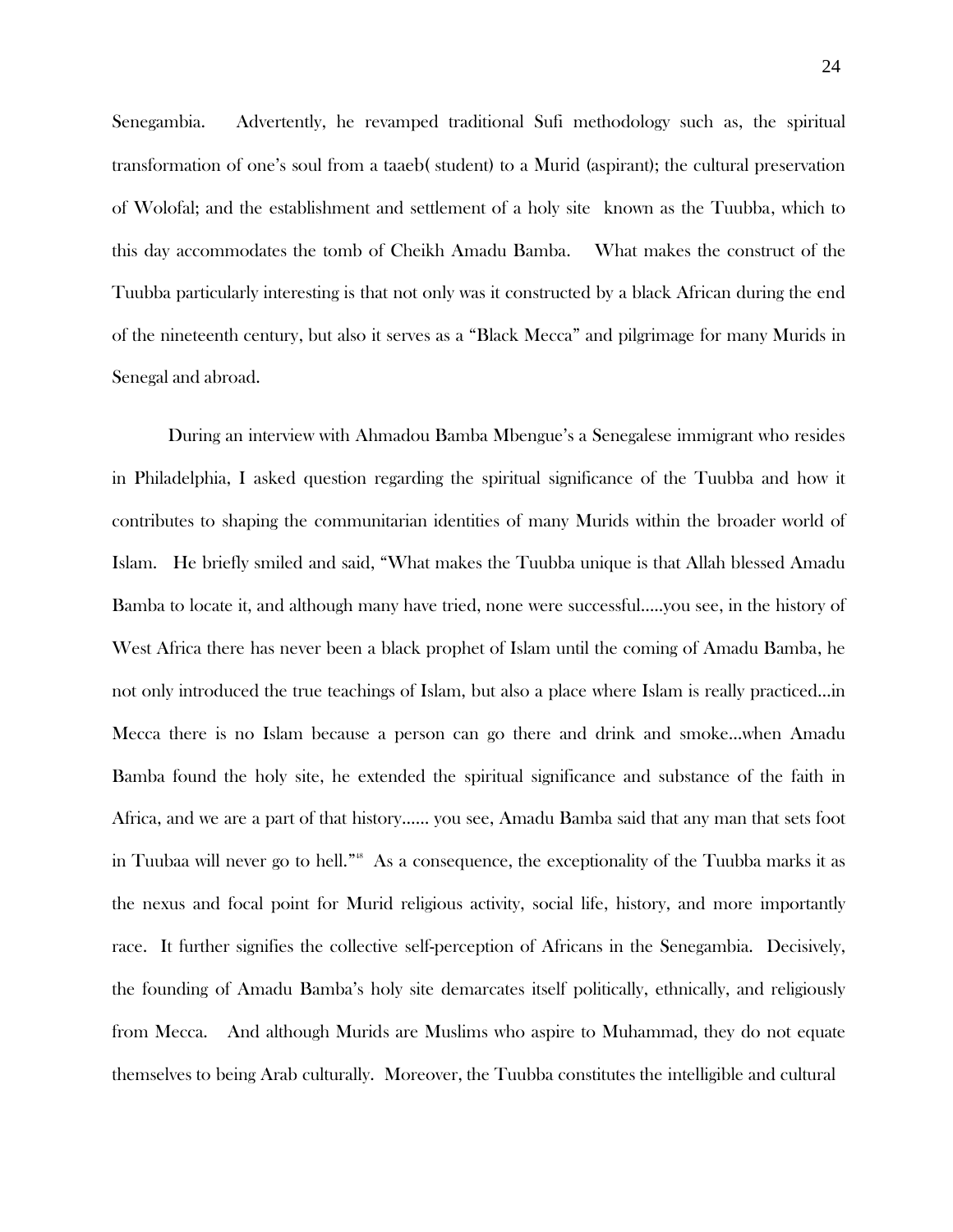communion of various likes of Africans in the Senegambia and its surrounding boarders. It also suggests that African Muslims who make pilgrimage to the Tuubba share identities that have been shaped and influenced by internal conditions which influenced origins of their collective development. The solidarity of Wolof culture and society is characterized by the fertile institutions established by Amadu Bamba. 49

What is significance here is that although various Islamic societies such Sunnis and Shi'ites link themselves to the either the teachings of Muhammad or his lineage, the followers of Cheikh Amadu Bamba aspire themselves to Bamba's contributions, and see themselves through his lens and worldview. The connection and relationship between Cheikh Amadu Bamba and the Prophet Muhammad can be noted not only in Islam, but also in the political characteristics and social reformism of the faith. Although Bamba aspires to the Prophet Muhammad, his experiences with Arabs in Mauritania became the focal point in which he transformed Islam to meet the cultural needs of Africans under the influences of western and Arab forces. Similarly, Cheikh Amadu Bamba's fusion of an alien religion with African culture makes him ingeniously one of the most erudite figures in the contemporary history of West Africa. Cheikh Amadu Bamba's exceptional intellectual ability and pious personality attracted Africans from various geographical locations of the continent. His teachings introduced new processes and practices in which students commit and dedicate themselves to their Cheikh's teaching, known in Wolof as Aslamtu Nafsi (giving oneself to one's guide between himself and  $\mathrm{God)}$ .<sup>50</sup>

The system that he designed was a lifelong education geared toward transforming the character and behavior of the disciple.<sup>51</sup> Here, too, one may contend that the Africanization of Islam, through Bamba's teachings, not only disseminated his new pedagogy, but also marked the appropriation of a new system in which the reverberations resulted in recalcitrant culture that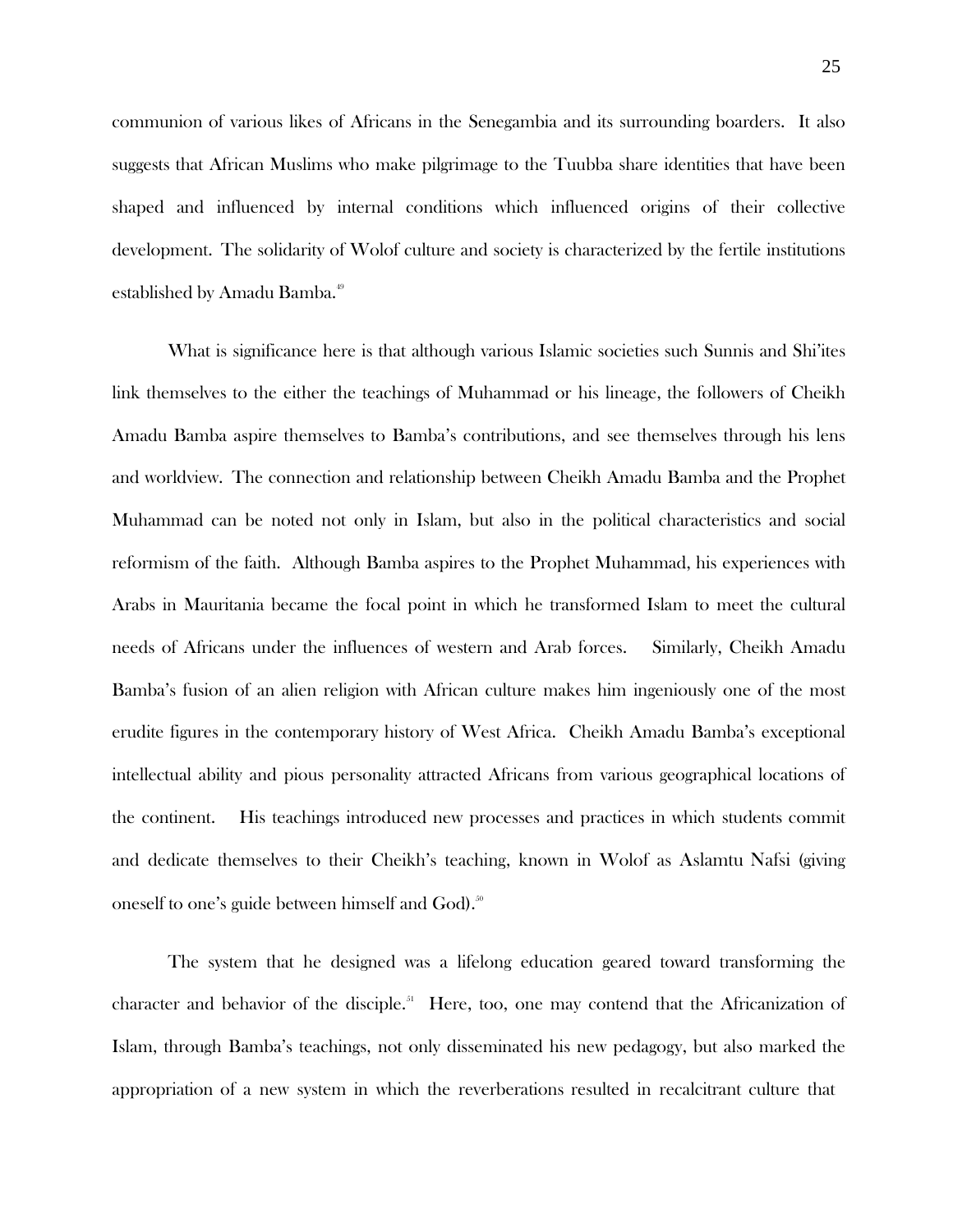served as an effective alternative to assimilation between French and Arab influences. This also maintained Wolof culture in the Senegambia. In doing so, Bamba's pedagogy enabled many Africans to adapt quickly to the radically changing conditions in their environments. For example, between 1893 and 1904, French Governor General Ernest Roume and the Inspector of Education, Risson, in their efforts to control Islam, or regulate its expansion was a resounding failure, none more so than the effort to regulate Quranic schools through the implementation of licensing of all religious leaders announced, and the integration of the French language into all local level Quranic schools.<sup>52</sup> As a result, French authorities had significant difficulty, and could not restrict or control Quranic schools due to the aroused suspicions of missionaries and their efforts to induce Africans into French public schools.<sup>33</sup> Cheikh Amadu Bamba was acutely aware that not only was education synonymous with socialization, but also the culture. Perhaps Cheikh Amadu Bamba also realized that the French language was central to the acculturation and assimilation process. Furthermore, Amadu Bamba sought to avoid any association with the French and their mission to civilize. <sup>54</sup> His ability to contest French educational polices were skillfully interwoven into Murid philosophy and education. Characterized by his commitment to the highest level of mysticism, many teddo, peasant farmers and warriors of Lat Joor's army found the dissemination and teaching methodology of Amadu Bamba very influential. They were, moreover, lured by his aura and school of thought which also provided spaces for protection from alien influences and maintained the cultural survival of the group.

Despite the aforementioned arguments that Africans lost their cultural identities by imposing Arab and Islamic influences, Cheikh Amadu Bamba's practice of Islamic mysticism intellectually and environmentally contributed to his visionary experiences internally and externally during the colonial and post-colonial era in the Senegambia. In an interview with Cheikh Anta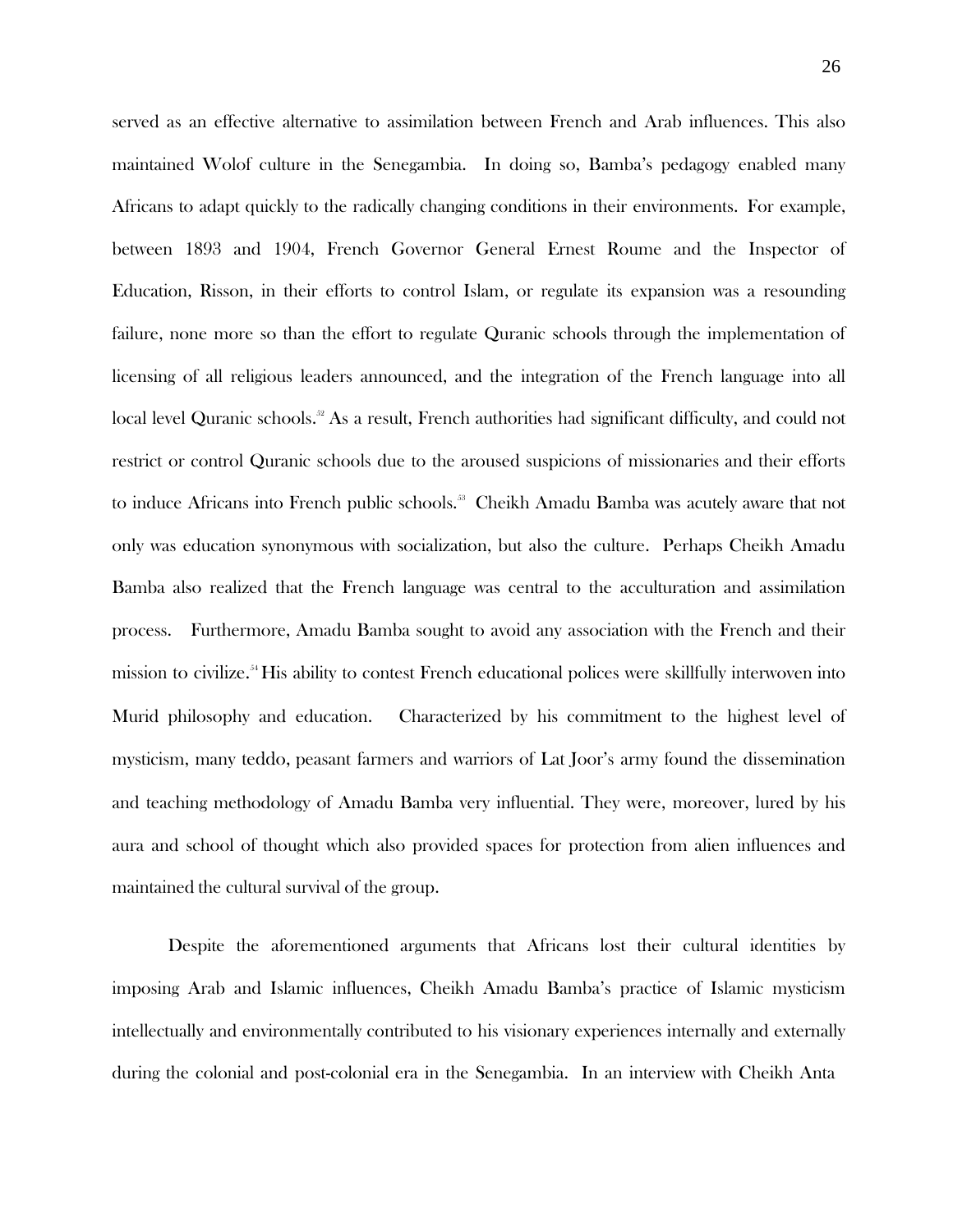Babou, I asked questions with regard to the Wolofization of Islam in Senegal, and Cheikh Amadu Bamba's attitude regarding the continuity of African culture and Babou stated, "His visit to Mauritania became tainted once he was exposed to Arab racism… therefore, he constructed a model that preserved African culture, and perfected a spiritual atmosphere to see the culture and new pedagogy succeed."<sup>555</sup> These, experiences and conditions cultivated Cheikh Amadu Bamba's thinking to produce what Babou further calls, "a counter-culture." Thus, Cheikh Amadu Bamba's effective teaching methodology became the catalyst needed to not only fuse a new political and religious authority, but also served as an effective alternative to assimilation between both, French and Arab influences.<sup>56</sup> The system that Cheikh Amadu Bamba designed was a lifelong education geared toward the transformation of the character and behavior of the disciples. It compromised three main steps: exoteric education or taalim which aimed at feeding the brain by the study the Quran and the Islamic sciences, and esoteric education or tarqiyya, which aimed at educating the soul. However, his teaching methodology did not abandon classical instruction. He believed in the necessity of providing different options to respond to the diversity of demands stemming from the social and political context of his time.<sup>37</sup> Babou argues that if Cheikh Amadu Bamba had longed to stay in the land of the Arabs where he could devote his life to the study and practice of Sufism, his trip to Mauritania might have convinced him once and for all that his future was in the Senegambia. <sup>58</sup>Conversely, Cheikh Amadu Bamba's ideological perspectives regarding culture were very decisive.

What is more, Cheikh Amadu Bamba was able to clearly distinguish cultural disparities between different racial and ethnic groups, despite his once romantic claims of Islamic fraternalism. Although many historians of contemporary Africa have studied the piety and idiosyncratic methods of the Tarriqa (Sufi school founded by Cheikh Amadu Bamba between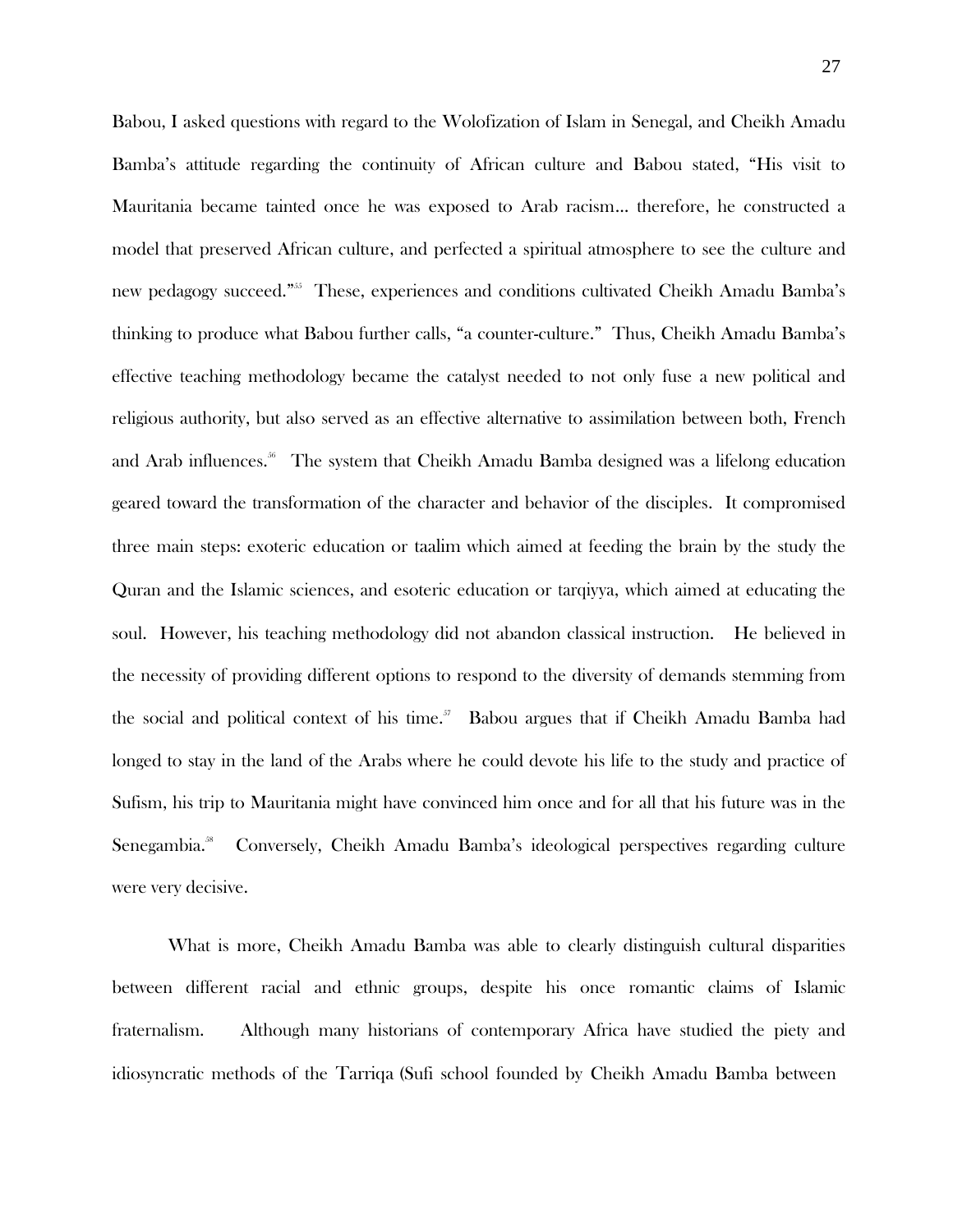1865-1927), none have articulated Bamba's need to preserve Wolof culture as Cheikh Amadu Bamba Mbenge, Cheikh Babou, and Serigne Abdou Khadir, who maintain that Bamba himself refused a Moor from marring his daughter due to him equating himself with Arab culture.<sup>39</sup> Additionally, they realized the significance and power of cultural transmission and how it serves as the womb for preserving Wolof and Murid culture. Clearly, the historical significance and contents of sustaining Wolof culture is directly linked to Cheikh Amadu Bamba's social experiences. Consequently, many Wolof believe that his experiences bring meaning to the transmission of their culture and identity.

# SELF-AWARENESS AND THE COMMUNITY OF MURIDIYYA IN PHILADELPHIA AND SENEGAL

Due to Cheikh Amadu Bamba's racial experiences with Arabs in Mauritania, he realized that the necessary prerequisite to transform traditional political systems in Kajoor and Bawol was to introduce a new religious movement that was taught with a Wolof accent. $^{\circ\circ}$  Historian Martin Klein shares very congruent views in Imperialism in Senegal, in which the author argues that religious movements such as Islam and Christianity were forced to find common ground with African cultures in the Senegambia.<sup>61</sup> Moreover, the changes and continuity of Wolof culture in the Senegambia is, insofar, interwoven through a series of personal and historical experiences of Amadu Bamba. His experiences shaped the socio-cultural contours regarding how Murids existentially see themselves as an exceptional group of Muslims. Bamba's approach to altering institutions, beliefs, customs, and traditions include not only his derivative forms of learned behavior but also the manifestations of his own intellectual and spiritual creativity. He produced something new and distinctively African within a range of forms and patterns which are a part of his educational, religious, racial experiences.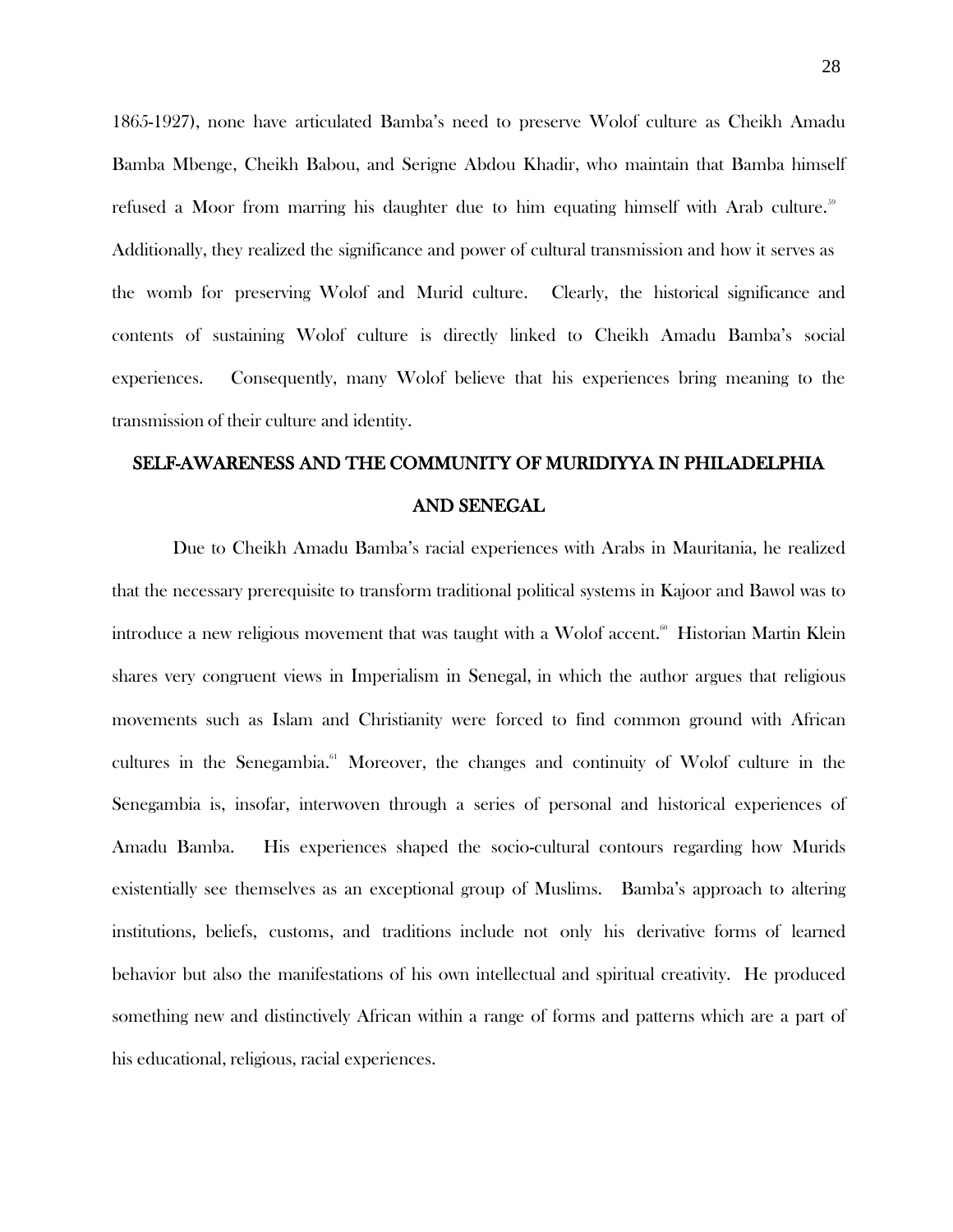Although Rogan, Oliver, Williams, Lovejoy, and Butler's criticisms suggest that Muslim proselytizing has disrupted and eradicated African culture, the synchronism between African cultures and Islamic practices continue to manifest vitality everywhere in the Senegambia. Paradoxically, of all the Senegalese people, the Wolofs have probably changed the least while changing the most. While many of the formal elements of the social, religious, and political structure has changed due to Cheikh Amadu Bamba's social milieu and spiritual experiences, Murid culture has survived and is part of a newly developing culture based on Cheikh Amadu Bamba's teachings. The striking fact which emerges from this study is the degree of cultural stability. According to Fallou Ngom, Cheikh Amadu Bamba is an esteemed African hero in the Senegambia who successfully resisted blind Arabization and the Westernization of his people.<sup>62</sup> This suggests that the influence of Arab culture in Islam has done very little to alter basic patterns of social behavior and interpersonal relations within Murid communities.

Klein astutely argues that Senegal is far from being totally shaped by outside forces, and its African past preserves the means to reinforce the cultural continuity for its future.<sup>83</sup> In 1986 the BBC funded a television documentary called The Africans, in which historian Ali Mazuri contended that though Africanized Islam is growing, conservative Muslims fear that the reverence of saints like Bamba could create rivals to the prophet Muhammad and that the Africanization of Islam will result in the elevation of the ancestors. What is particularly interesting here is how Senegalese Murids, collectively commemorate not only the cultural, moral, spiritual, and political contributions of Cheikh Amadu Bamba on Amadu Bamba Day, which is held during the month of August, but also the Magal (Bamba's exile to Gabon from French colonial officials). These activities involve a variety of duties including, prayer sessions, recitations of Amadu Bamba's religious poems (Khassaid), exhibits, collective dinner gatherings, and parades through the street,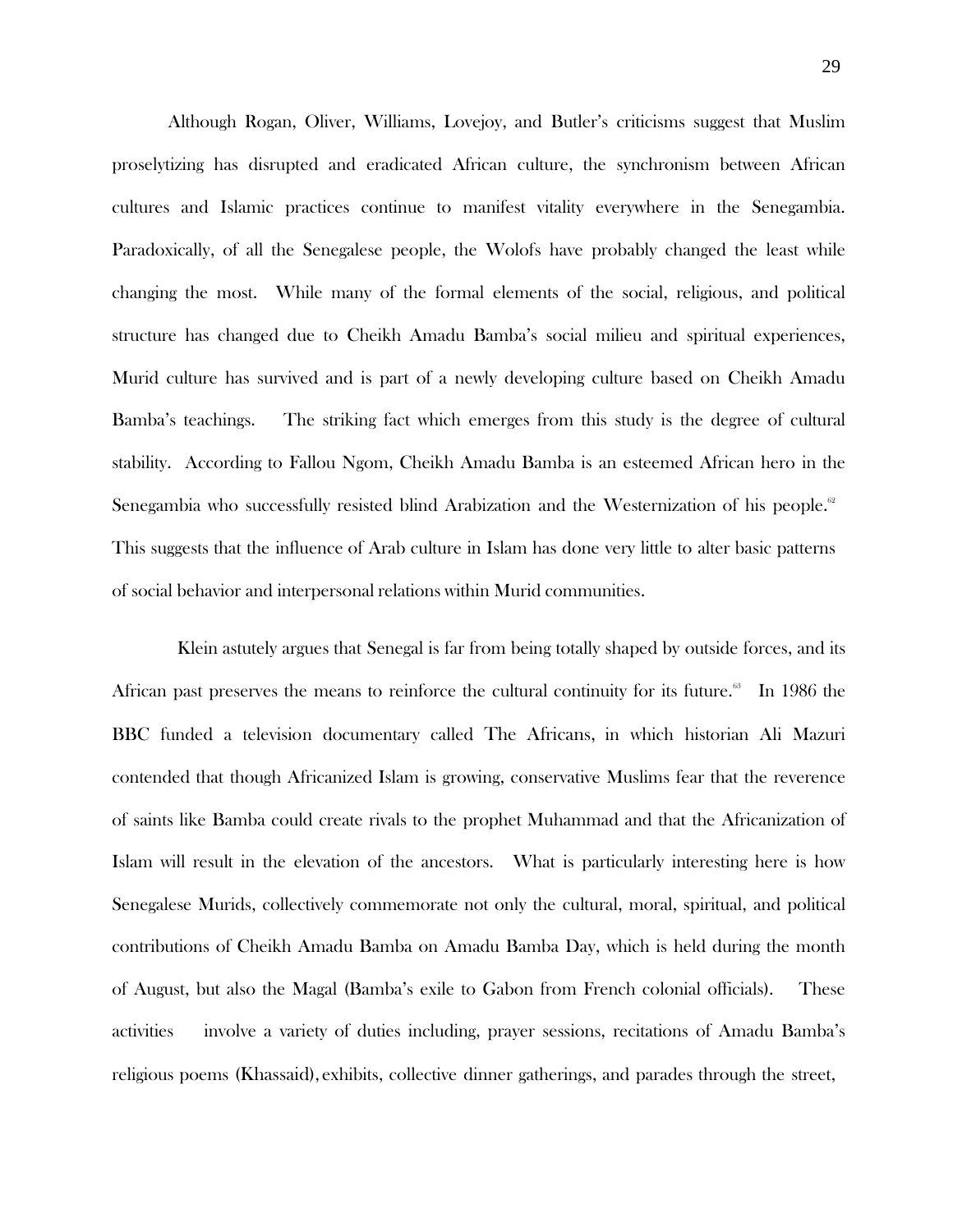Ross suggests.<sup>64</sup> They also constitute Murid history, geography and identity for Africans in Senegal and those who are abroad. Hereof, the intersection between Islamic influences and Murid customs are skillfully interwoven into an African social structure.



Modern Day Self-Perception- Senegalese Muslims (Murids) collectively commemorate Amadu Bamba Mbeke on Amadu Bamba Day August 2<sup>nd</sup> 2011 in Harlem New York. Various Muslims wear small beaded necklaces with pictures of Amadu Bamba Mbeke. This marks not only the commemoration of Amadu Bamba, but also the veneration of an African ancestor who is a central figure to way Murids see themselves as African Muslims. (ph.Cheikh Amadou Lo)

In an interview at Harcum College on April  $2<sup>nd</sup>$  I spoke with an ELA (English Learning Academy) student who was a Sunni Muslim from Saudi Arabia named Turki Aljarboua regarding the religious practices of Islam in the Senegambia and weather pictures and the veneration of one's ancestors is appropriate in the faith and he stated, "such practices in Islam are haram…. not only are photos forbidden, but also drawn or sculpt images in the home or Mosque.<sup>65</sup> Contrarily, Murids are commonly known to have pictures of Cheikhs and ancestors in their homes. In doing so also shows differences in belief and perception of two distinct ethnic groups who practice the same religion, however, differently. Additionally, this of great significance because it focuses on the dissimilarity of Islam based on culture, thought and practice adhered to by Arabs and Africans. My objective in this research is to afford the reader an opportunity to understand that African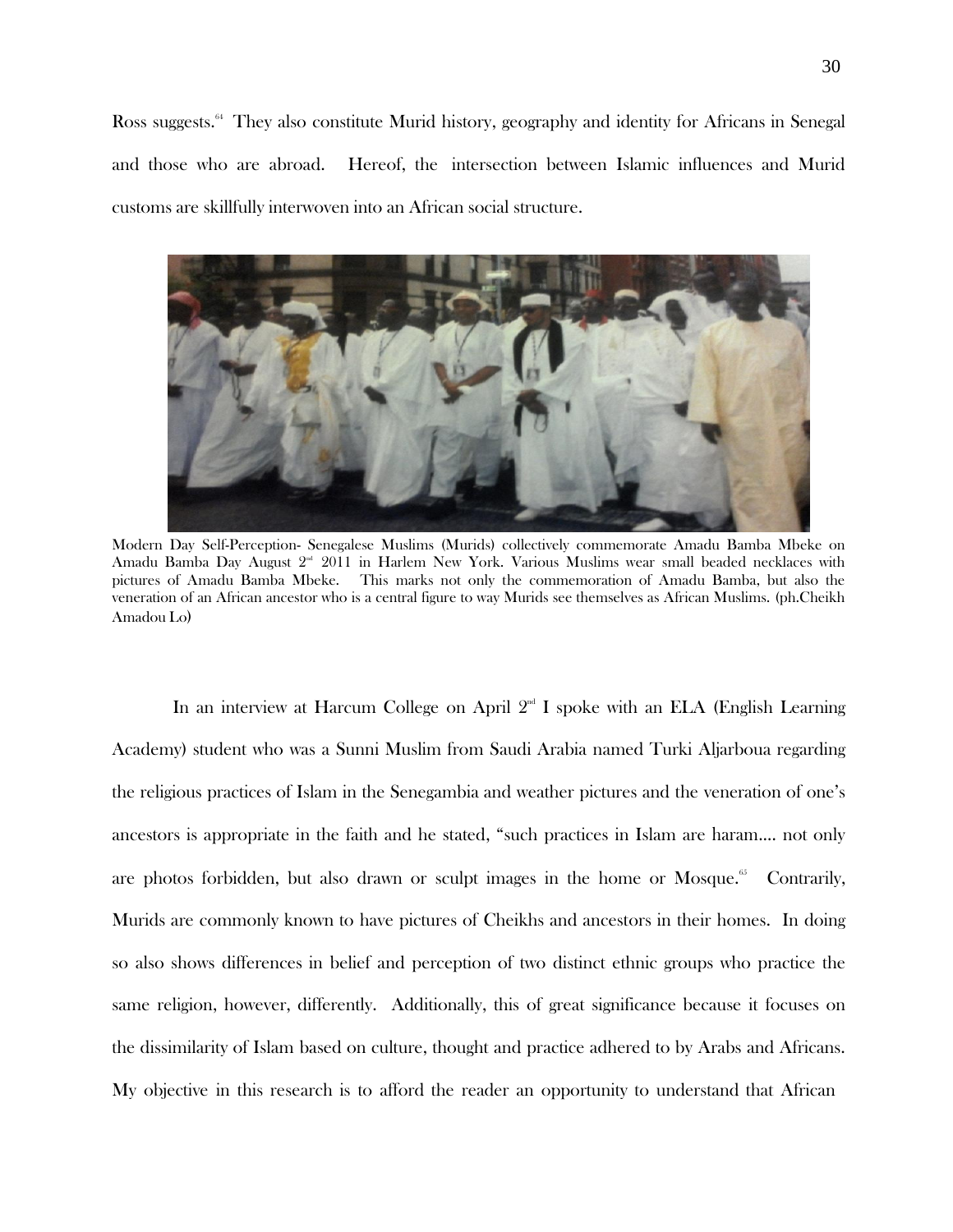Murids who practice Islam in the Senegambia have not equated themselves to being Arab ethnically or culturally. Such practices within the Muridyya clearly reveal how Murids expressively distance themselves culturally and religiously from the Arab interpretation and practice of the faith.

It further signifies that the remembrance of Cheikhs and ancestors are not only rooted into Wolof culture, but also how such commemorative practices are a central part of the Wolof collective memories. The distinctiveness of the Muridyyya in the Senegambia clearly illustrates specific points where religion and ethnic practices meet.<sup> $66$ </sup> Similarly, the foundation to their identity and cultural solidarity is directly linked to Cheikh Amadu Bamba himself. Although Cheikh Amadu Bamba's method of practicing Islam is very salubrious in the Senegambia, his ideological perspectives of Islam connect Murids to land, language, and culture. Theosophically, they further believe that Cheikh Amadu Bamba's prayers for the well-living and continuity of culture and community have already been accepted by God and that now it is their duty to make this acceptance real, by contributing to the fulfillment of Bamba's continuing mission. In so doing, they hope to reap the rewards in this world and the world beyond. $\alpha$ <sup>67</sup> When questioning one of several at a Dihera in Philadelphia (Murid religious gatherings) Murids regarding the cultural ideology of Murid religiosity and what Islam in Senegal would be like without Amadu Bamba, Amadu Bamba Mbengue maintains, "The distinction is Muhammad, because the form of Islam Arabs practice is different and Amadu Bamba changed the practice. You see, Africa would not be the same, he taught us to do right, he was the last savior, and what Allah allowed him to do, others cannot because Cheikh Amadu Bamba brought the straight and righteous path during a time of chaos." <sup>68</sup>The relevance of Cheikh Amadu Bamba's mission and purpose is deeply embedded into the socio-psychological ethos of Murid communities. Furthermore, Cheikh Amadu Bamba's teachings are central to how Murids personally identify themselves and develop a sense of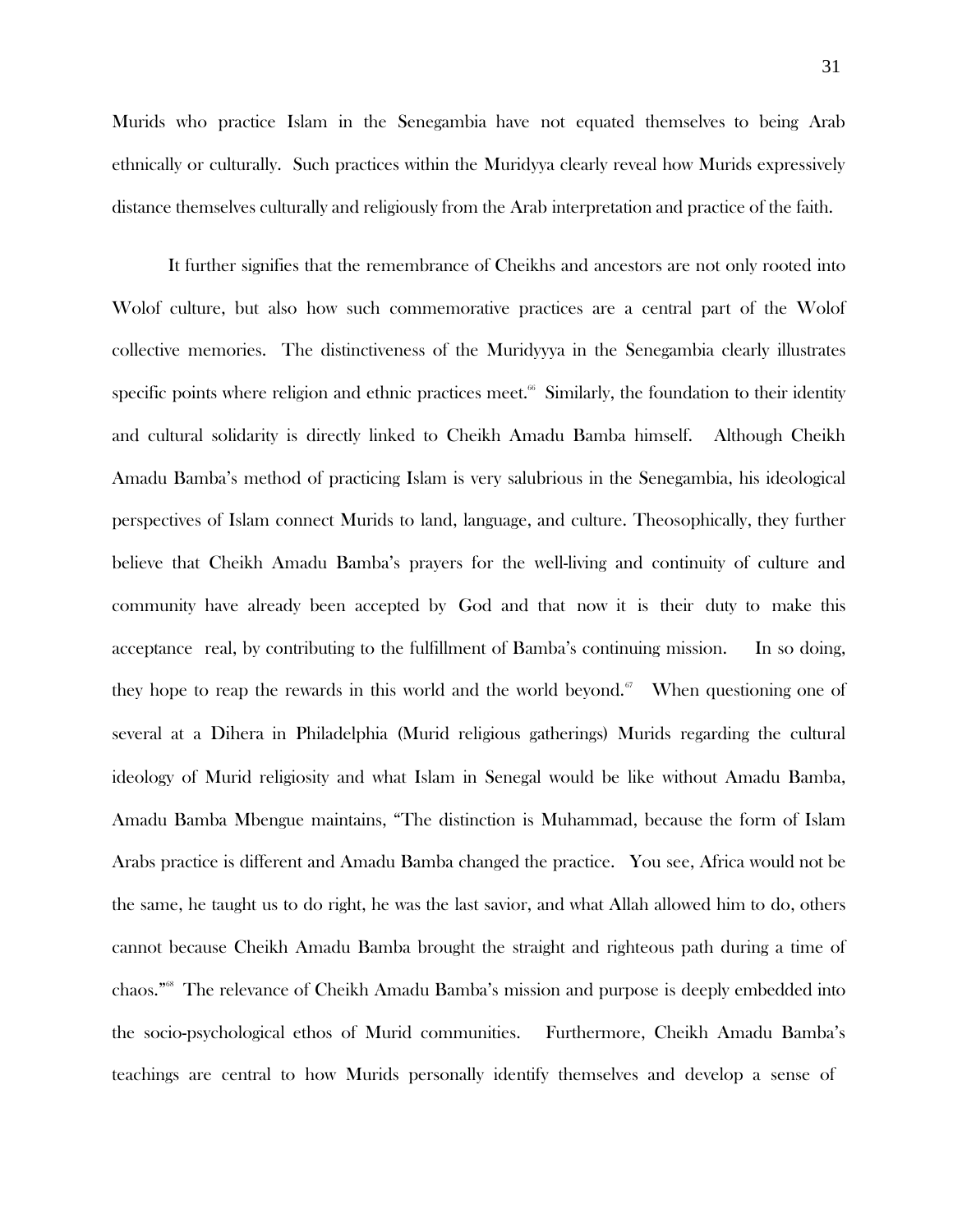community. During another Dahira, (Murid religious gatherings) Mbengue pointed out how Amadu Bamba serves as their catalyst to Sufi philosophy, maintaining, "He is our idol, our guide."69 According to Souleymane Bashir Diagne, the celebrated works of Cheikh Amadu Bamba is a perfect illustration of the eternally adaptable message of the inner dimension of Sufism. $^{70}$ Moreover, Sufism and the influence of Islamic mysticism provided a very sacred space for Cheikh Amadu Bamba to serve as a modeling example for good Muslim leadership to his people. The Africanization of Islam was skillfully designed by Cheikh Amadu Bamba to shape both, culturally stabilized African structures, and secure a theological framework that maintained their identities. Indeed, Bamba's cultural and political contribution during the late nineteenth and early twentiethcentury is also the most fundamental feature which serves as the body of national unity to people in the Senegambia.

For example, in 1967 Mercer Cook, the U.S. Ambassador to the Republic of Senegal translated a speech regarding identity and national unity by Leopold Senghor at the Sorbonne conference in France. Although Senghor was a Catholic and strongly acquainted with Europe's political tradition, he was elected Senegal's first president in a predominantly Moslem land. In his speech, Senghor stressed the power and significance of African socialism. He further contended that the uniqueness of strong African qualities could be found and achieved within Murid communities. It was at the conference that Senghor suggested that African culture could only survive thorough a shared ideology, and that the Murid community is the purest expression of black unity that bounds black men together the world over.<sup>71</sup> To the amazement of most of his audience, his speech was a defense of African cultural values, a warning that Africans must assimilate, and not be assimilated.<sup>72</sup> What is captivating about Senghor's public address is that although he was a native son to Senegal who had mastered much of French culture, his delivery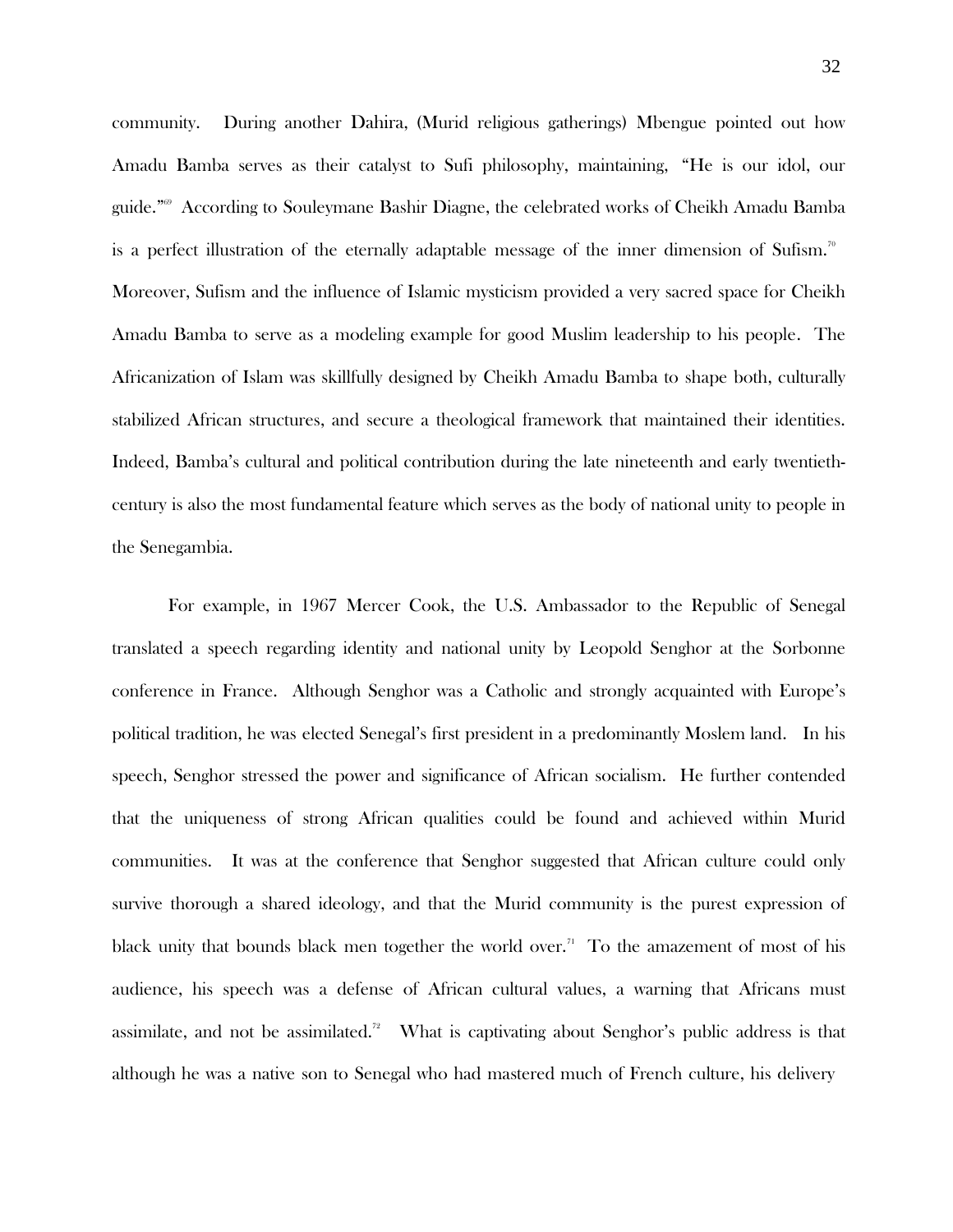advertently gave agency to Murid communities. Murid leadership in Senegal was central to the dynamics of power bargaining at play during Senghor's second term. Nevertheless, Cheikh Amadu Bamba's intellectual revolution generated an African racial consciousness and personality that is directly linked to a unified nationalistic identity. It also shows the reciprocal relationship between the people, identity, and land, which has come to resemble one another. Senghor's speech also shows the attributes that characterize the nation itself, both as a cultural and spiritual collective linked to Cheikh Amadu Bamba. Moreover, Senghor's speech is a clear representation of nationalism, and how it is primarily a cultural phenomenon, although it often takes a political form.

What is noteworthy here is the relationship between Senghor and the contributions Murids has made in Senegalese history, and how such contributions has been respectfully referenced to the founder of the Muridiyya. Such a testimony insured that the Wolof past would be sustained as part of both, their collective history and memories. Similarly, during a Dihera in Philadelphia on November 17<sup>t</sup> Serigne Abdou Khadir shared very congruent views regarding the cultural idiosyncrasies of Murids in their relation with Cheikh Amadu Bamba. He stated that, "Cheikh Amadu Bamba, our leader, before he transcended said that he would be here for another 400 more years to come, which means, that Cheikh Amadu Bamba is among us. Although we don't see him, he is still here in this world. So wherever we are, whatever we are doing let's think of him.<sup>73</sup> We must know and be forever mindful that he is watching us, he sees us and he'll always be around forever. And also, we should stick together, and without unity we cannot achieve much, so work together, stick together and move together." <sup>74</sup>According to Suso, many West African people from the Senegambia still regard their ancestors as important spiritual leaders of everyday life, although Allah or God is worshiped formally." One may concur with Marzuri's claims regarding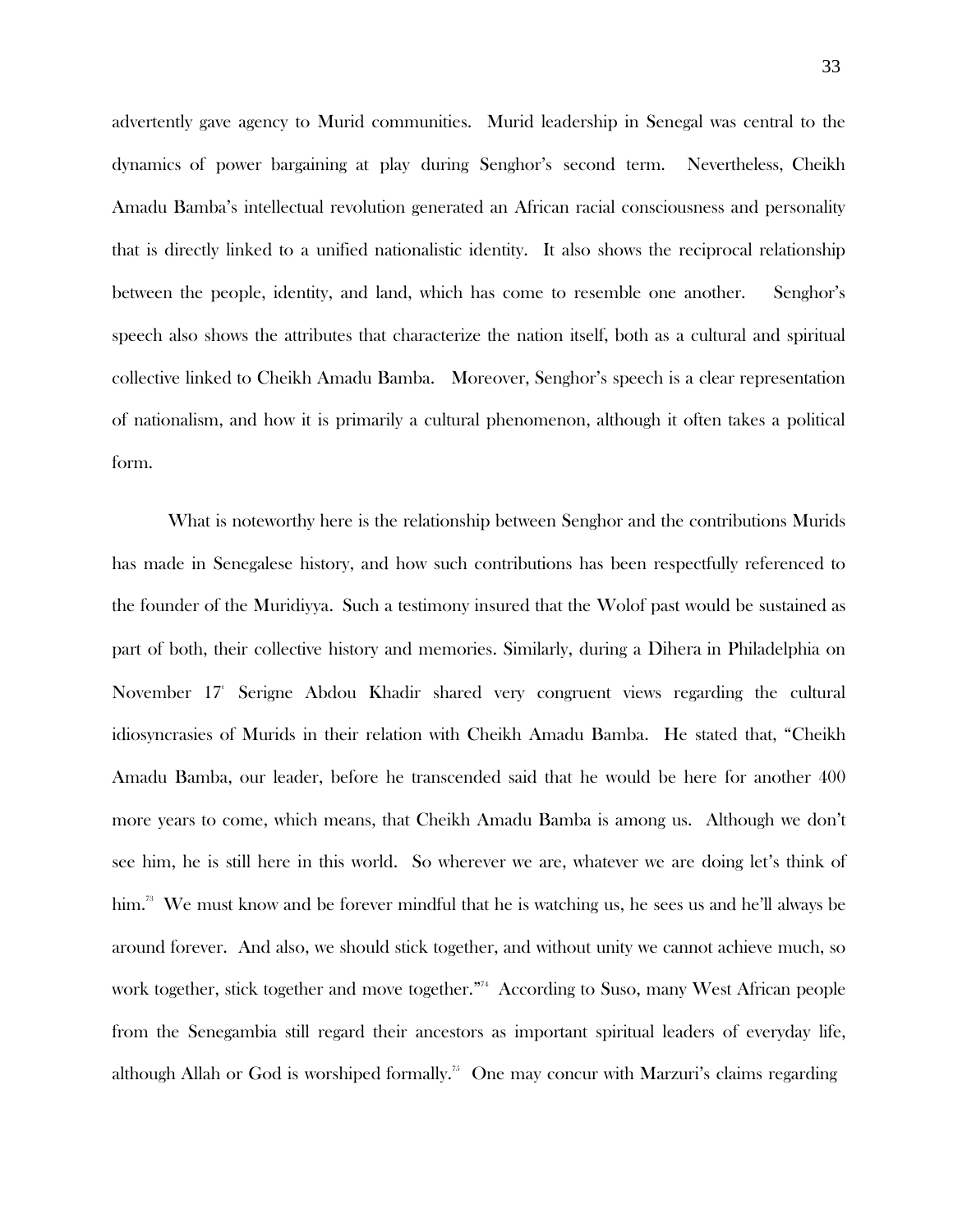the homage of the ancestors, thereby granting his argument socio-cultural legitimacy. What is more, the memory of Cheikh Amadu Bamba's commitment as a mystic saint is central to his veneration and the accretion of Murid disciples. It is from these statements that a form of pan-Muridism was cultivated. It also signifies how Murids use their social and institutional spaces to shape a specific cultural motif.

Indeed, the purview of one Murid is synonymous with the other. This further clarifies that the combination between Islamic practices and African cultures has been modified in the course of adaptation based on the given political changes of the time. Conversely, Cheikh Amadu Bamba's ability to define, construct, and bestow meaning to Islam fostered an exceptional practice to Sufi mystics in the Senegambia. The suddenness and growing recognition with which Murids emerged into world history is not only one of the most striking happenings of African cultural solidarity in Senegal, but it also reflects the direct result of how power is organized. Diagne argues that the Cheikh's teachings transformed the darkness of the lower soul (nafs) into the light of the spirit (ruh) that is beyond the reach of oppression, beyond the reach of violence, division, discord, destruction, and the tormenting chains of oppression.<sup>76</sup> Due to Cheikh Amadu Bamba being such an intellectual and accomplished mystic, his teachings became the impetus needed for Senegalese Muslims to retain knowledge and transmit it to the next generation.

Such a process further solidifies the survival of his people, culture, morals, and values. This is the foundation to how Murids see themselves as an exceptionally erudite group of African Muslims. Additionally, Murids seek to participate in the manifestation of Amadu Bamba's baraka (blessing) in this world." Perhaps the most electrifying factor here is the inculcation of spiritual and social practices that are used to excel in piety. These practices are of the highest significance, and thereby used to assert their cultural identity based on the teachings of Cheikh Amadu Bamba.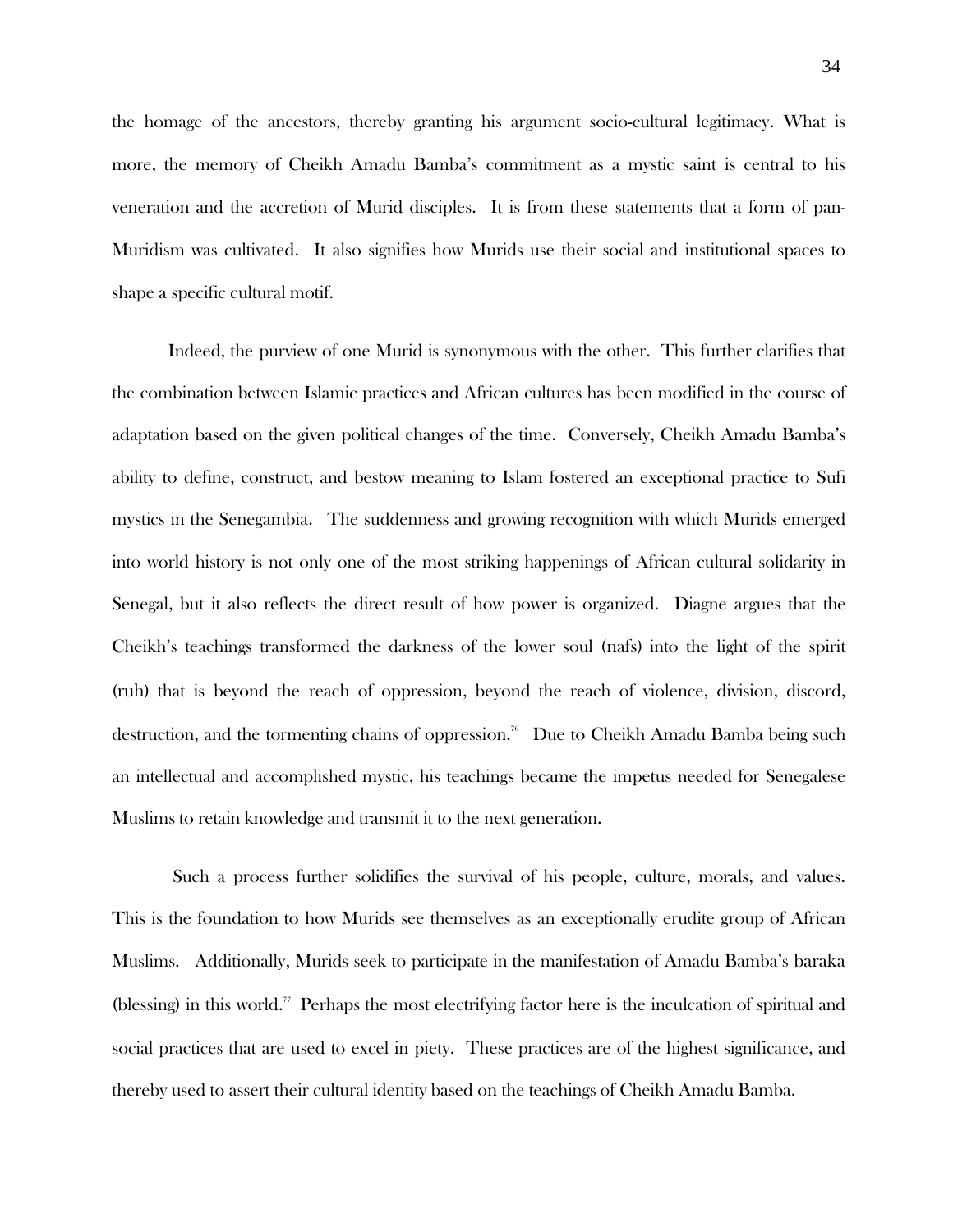Although criticisms by Rogan, Williams, Lovejoy, and Collins have been directed against African Muslims, Murids take pride in their cultural identities as distinguished Muslims in the broader world of Islam. Observation during Dahiras confirms that Murids are very proficient in oral and written traditions. Interviews regarding oral traditions and recorded history suggest that Murids recognize genealogy and can recall the political, economic, and cultural contributions of various Sufi elites such as, Cheikh Amadu Bamba Mbeke, Ibrahima Fall, Cheikh Massamba Mbacke, Al-Hadji Abdoulaye Niasse, and Malik Sy. Oral tradition and recorded history, rightly examined indicates the importance of Murid self-perception. In so doing, Murids have skillfully traced and modeled the relationships of these leaders with their people at many points in the history Murridiyya. This sheds considerable light on both, their cultural development and spiritual perspectives, which are interwoven into the social fabric of Murid piety.<sup>78</sup>

Likewise, Zain Abdullah's Black Mecca, unveils a very assiduous ethnography of black Muslims in Harlem New York, while at the same time expose readers to their social relations with various Africans from the Diaspora, Muslim and non-Muslim alike. Abdullah's up close and personal ground level approach to both, domestic issues and contests and notions of power and belonging between the aforementioned groups makes his book a very sagacious read. In one of many interviews conducted by Abdullah, the author asks one of his interviewees a question regarding why he wears African attire, albeit he is Muslim? The interviewee responded, "Of course I love wearing African cloths! You see African American imams don't like dressing in African cloths. They suffer from an identity crisis. They don't know who they are. So they try to follow another culture-- Arab culture. But when I dress in African cloths it tells everyone I am African."<sup>39</sup> What is particularly interesting here is that although he is Muslim, he claimed and affirmed his identity as an African. Additionally, Abdullah is right to argue that clothing marks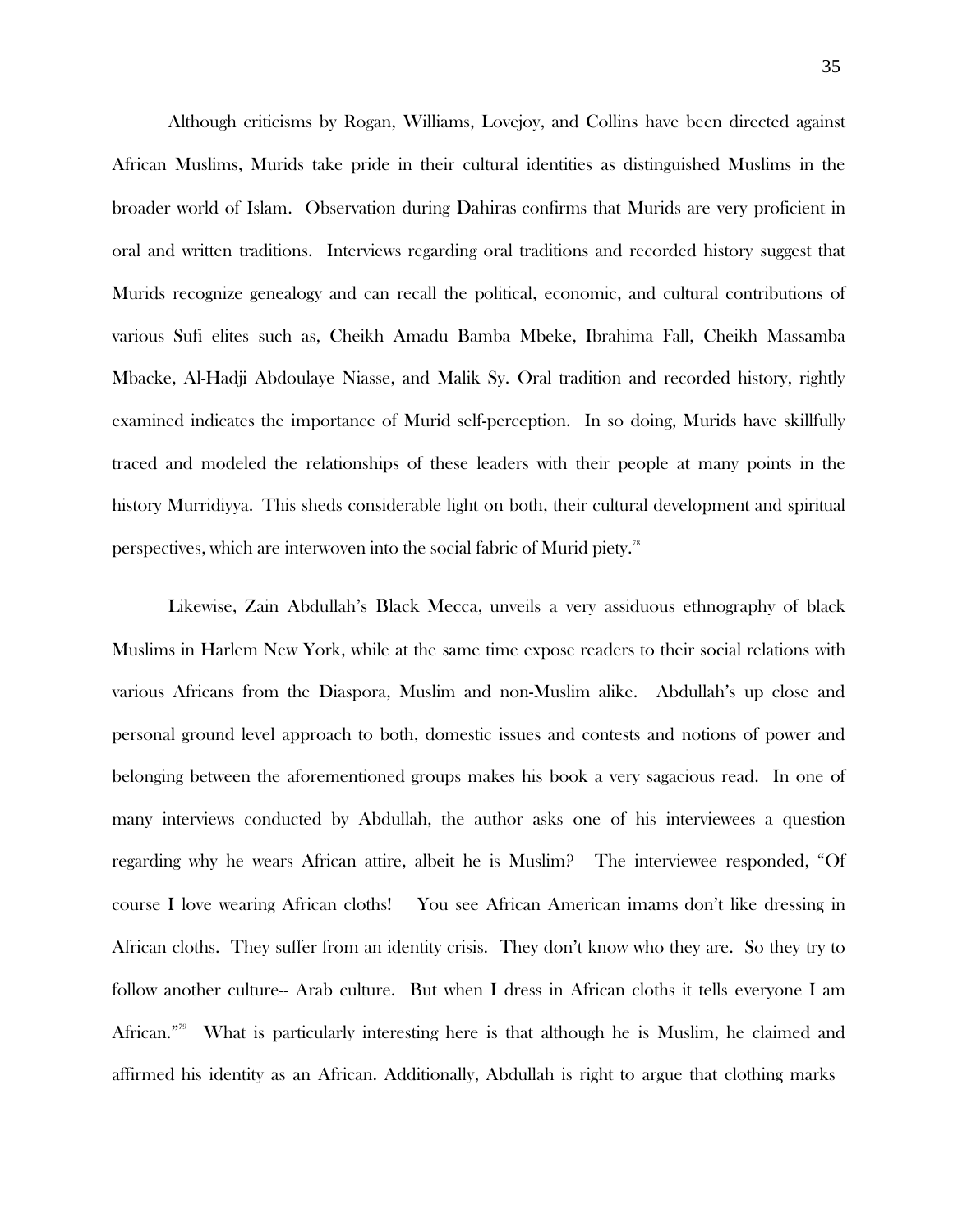racial and religious boundaries. To further solidify such claims, I asked Ababacar Diagne why Cheikh Amadu Bamba did not dress in Arab attire and he stated, "Because Cheikh Amadu Bamba is an African, you have to keep in mind that Cheikh Amadu Bamba protected black culture by speaking and dressing as an African not an Arab, he showed us a sense of pride and thought us how to submerge into the collective sense of who we are through the teaching of values and morals…..understand, he is our spiritual and cultural leader and what happened in other African countries did not happen here." 80

Furthermore, African Muslims from the Senegambia wear traditional clothing to assert their African presence in an Islamic ethos. In so doing they also reveal that wearing African clothing demarcates them from the Arab cultural attires worn in Islam such as the Thobes and Bishts for men, and Hijabs and Abayas for women. It also maintains that Wolof culture is distinguished from Arab culture and how that culture expresses itself through clothing. This, too, is directly linked to the historical experiences and contributions of Cheikh Amadu Bamba whose visual culture and appearance is rooted in the collective memory of many African Muslims in the Senegambia. The fact that Murids acknowledge themselves as a particular group of Muslims further separates their association with Arab culture and identity. Babou argues that Murids take pride in their self-sufficiency and independence from Arab intellectual resources and culture.<sup>81</sup> It is for this purpose that the tariqa (school of Sufism) founded by Amadu Bamba is perhaps the most exceptional and most studied.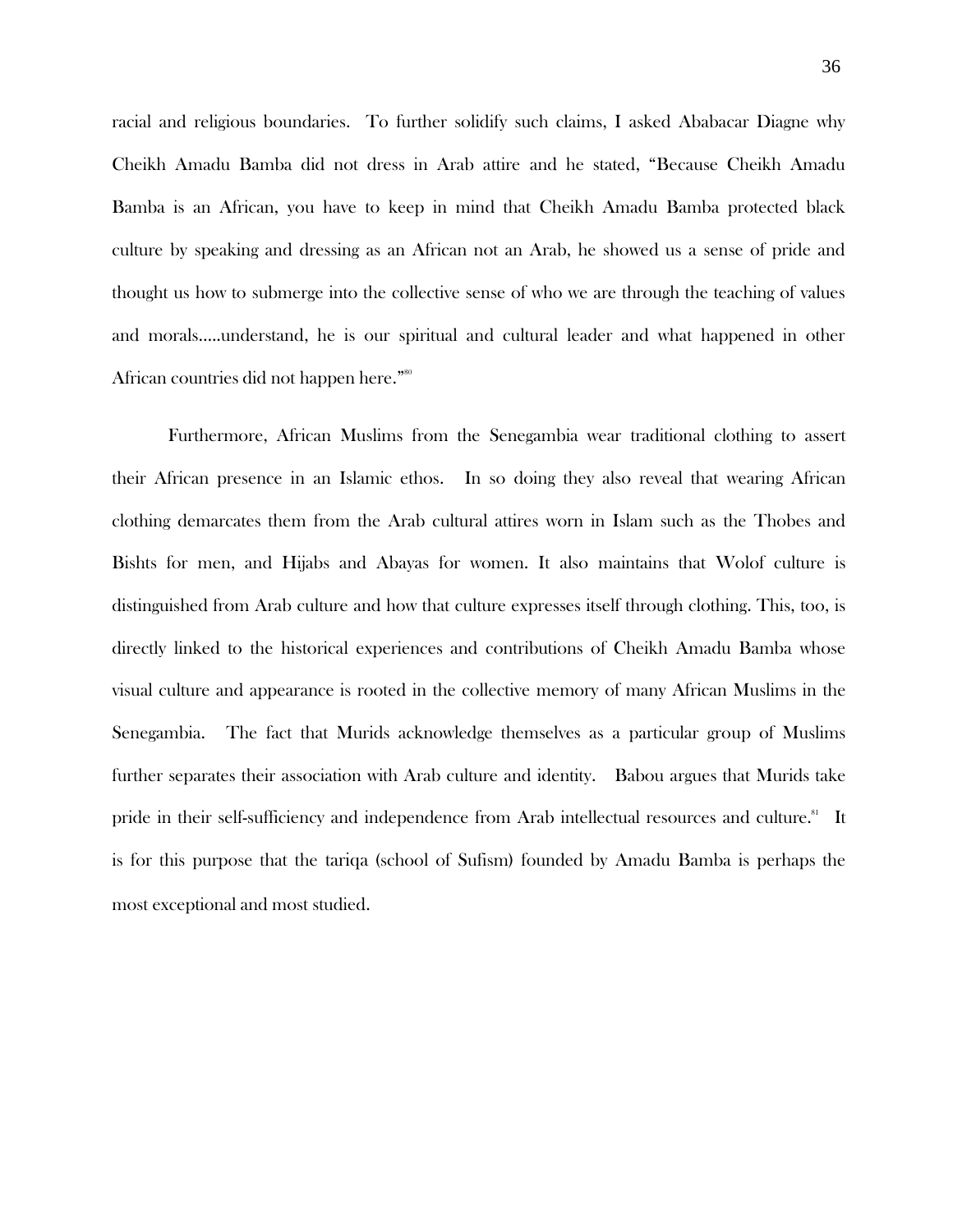#### CHAPTER 4

## LANGUAGE: THE NECESSARY INSTRUMENT TO SUSTAIN WOLOF CULTURE

Of the many cultural traits, and mannerisms that characterizes Murid identity and selfperception, none can be applied more than in the sector of language. Language is a significant component of identity due to its ability to organize and sustain communal memory and culture.<sup>82</sup> Albeit we cannot prove an ultimate unity in African languages, there are, just as in other parts of African cultures features that make their languages the cultural and historical foundation to unification. Additionally, the study of cultural retentions involves not only the institutions that shape Murid reactions to the fellow members of his society, but also the existential aspects of human behavior, such as language. The relationship between language and behavior, between personality and culture and the system of values that gives meaning to the accepted modes of behavior in a people can be directly linked to the process of how Cheikh Amadu Bamba transformed an Arab religion into a unified African social structure.

Although many scholars of African history have studied the Muridiyya and its passive resistance movement to counter French imperialism and Arabization, the relationship between Cheikh Amadu Bamba and the preservation of Wolofal (Wolof language) remains one of the most unexplored and unexamined areas in Wolof culture.<sup>88</sup> The focal point in which Wolofal was preserved is deeply rooted into the personal experiences of Cheikh Amadu Bamba after his first visit to Mauritania between 1883 and 1884. As mentioned previously in this paper, Bamba's contact with Arab racism contributed to a fundamental shift in his thinking, specifically regarding the obligatory demands to familiarize oneself with Arabic. According to Eugene Rogan, Arabs perceive themselves as the chosen people of Islam (the Quran stresses no less than ten times that God bestowed his final revelation on humankind in Arabic).<sup>84</sup> Although Arabic is deemed the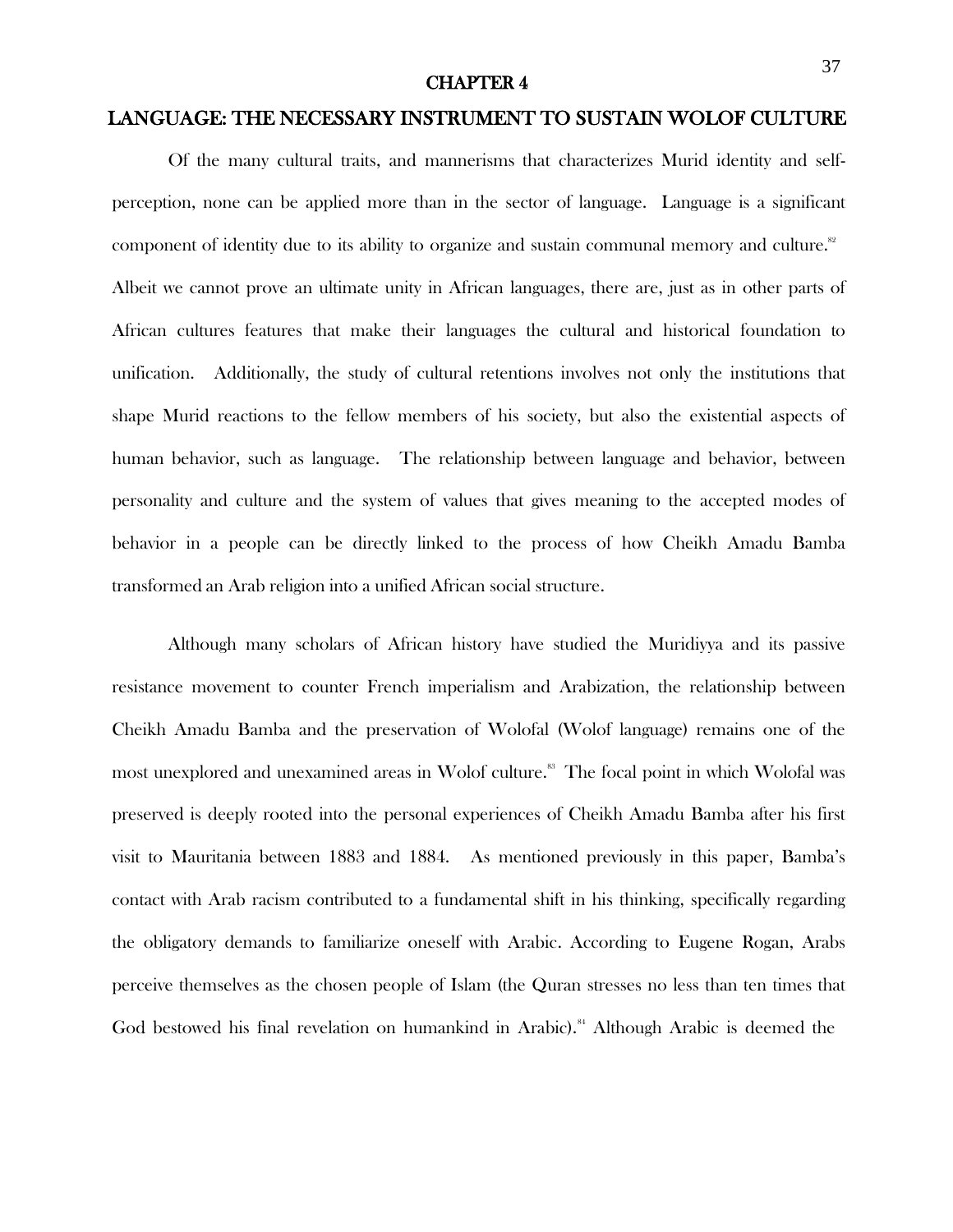mandated language of Islam, Cheikh Amadu Bamba constructed a new pedagogy that insured his people to not only familiarize themselves with Arabic, but also retain one of the most important characteristics in African culture: language. Many Murids that I have interviewed readily identify their language as a central component to Wolof culture and identity.

Language is the keystone to culture and gives human beings a history, while at the same time provide access to social experiences and accumulated knowledge of previous generations. Frantz Fannon argued, "To speak means to be in a position to use a certain syntax, to grasp the morphology of this or that language, but it means above all to assume a culture, to assume the weight of a civilization."<sup>85</sup> In other words, language is central to the cognitive and social psychological development which shapes character and personality of the culture. Language is of great significance because the specific group understands the internal social systems of the culture. To further the connection between language and culture, I asked Cheikh Babou how important language was in local level communities. He stated, "Cheikh Amadu Bamba perhaps realized that his people would be more receptive to his message if it were introduced to them in Wolofal…you have to keep in mind that Wolofal was not only central to the integration of Islamic practices, but a formative and collective part of one's culture."<sup>86</sup> In other words, the preservation of Wolofal in the mist of Arab and Europeans influences gave shape to reinforce identity within the Murid collective.

What is more, Wolofal carries with it the cultural contours and customs in which Murids see themselves, and how they act in the world. On January  $14^{\text{th}}$  I ventured to another interview at the University of Pennsylvania where I met with Professor Mbeke Thioune who taught Wolofal to students interested in joining the Peace Corps, and I asked how Cheikh Amadu Bamba used language as an instrument of cultural space to define religious and ethnic boundaries. He stated, "Amadu Bamaba knew that language was a valued cultural possession because it marked the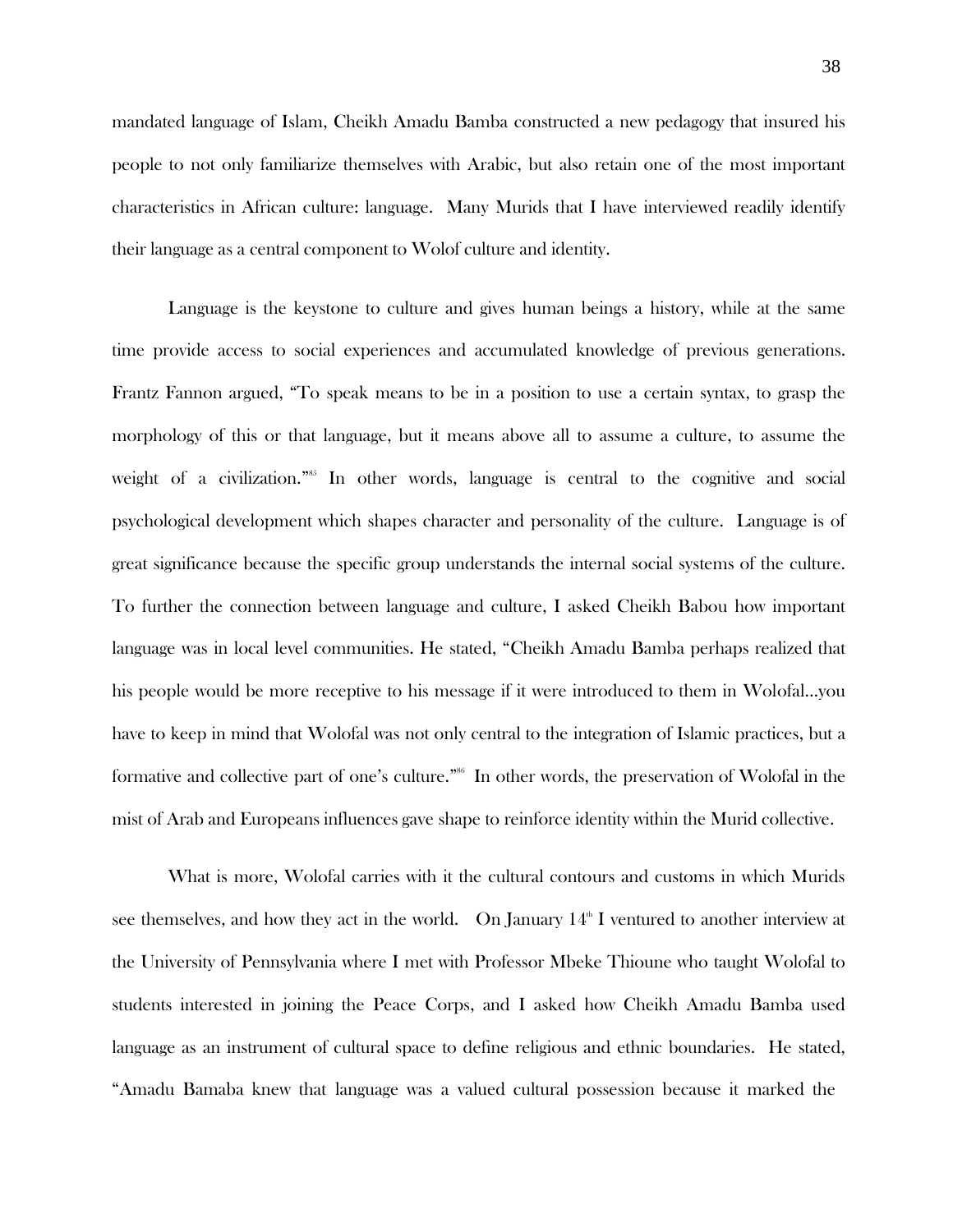identity and cultural specificity of the group or individual, and it is the totality of who they are and what they are…. Amadu Bamba realized that in order to sustain his tariqa the language had to be maintained. <sup>87</sup>Amadu Bamba's greatest contributions in African history can be directly linked to language and how he altered the influences of both the Arab language and Islam to create institutions to ensure the ideological existence and cultural authority of his people in the Senegambia. My pursuits regarding the social relations between identity, culture, language and history led me to further inquiries.

In a short interview at a Senegalese restaurant called "Kilimanjaro," I met with Iraha Mbaye and asked how the Wolof or Murids differ from the Arab speaking regions in Sub-Sahara Africa if Cheikh Amadu Bamba consistently spoke Arabic in local level communities. He stated, "There would be no difference, but keep in mind that Amadu Bamba is what makes us different linguistically.... yuh understand, we only see him as a symbol of virtue spiritually and culturally.<sup>88</sup> In any case he is the model of how to practice Islam in Senegal…I also think Amadu Bamba knew that language was the only means to access and develop one's culture and keep your selfconsciousness... your language is you, it is your history, your memory."<sup>89</sup> What impressed me the most regarding his response was how he used Amadu Bamba as an instrument of distinction, and the primary figure to his own sense of identity, culture and purpose. Although Islam and Arabic have shaped various events in the Senegambia, historians must come to realize that Arab and European influences did not shatter or destroy African culture, but rather fostered new practices in which they were able to adapt, innovate, and change their present conditions in a manner that was palatable to them. Thus, Amadu Bamba used language as a means to improve the social welfare of Africans throughout the Senegambia. Additionally, language is the womb to Wolof culture. The retention of language is the most important historical process of learning the art of coding and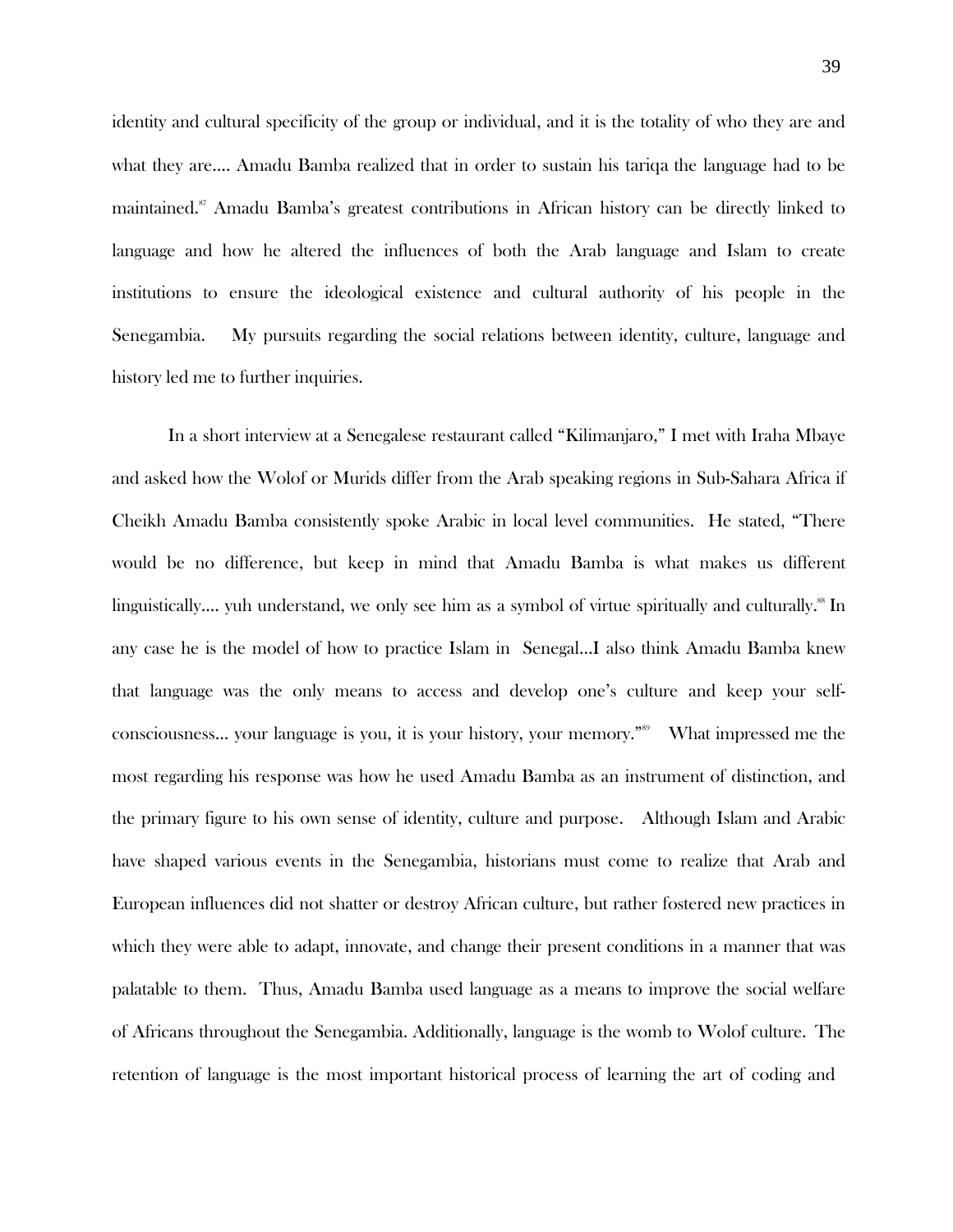decoding social systems of human society.<sup>90</sup> Similarly, language is of great significance, specifically regarding the understanding of Wolof thoughts and systems during Cheikh Amadu Bamba's founding of the Muridyya. According to Fallou Ngom, there are extensive materials throughout written and spoken in Ajami (the modified Arabic script used to write African languages) in areas stretching from Senegambia to the horn of Africa. These languages include Wolof, Mande languages, Haal-Pulaar, Hausa, Swahili, Amharic, Kanuri, and Yoruba, among others.<sup>91</sup> Although some historians may view Cheikh Amadu Bamba as a pragmatist, he was acutely aware that the best way to preserve the transmission of African culture and his new pedagogy was through language.

Perhaps the best way to gain an understanding of Murid self-perception and assertion themselves as a community is to explore the history of how Cheikh Amadu Bamba secured Wolofal in the Senegambia. Bamba perhaps realized that the retention of language was central to the preservation of Wolof culture. Wolofal literature was used to disseminate Cheikh Amadu Bamba's Sufi teaching among Wolof and the surrounding masses.<sup>92</sup> While Cheikh Amadu Bamba exclusively wrote and spoke Arabic due to his contact with Arab intelligentsia during his era, he equally expressed himself in Wolof, and encouraged the dissemination of his teachings to the masses to be conducted in their native African tongue: Wolof.<sup>33</sup> Here, too, one can acknowledge how language is consistent with culture, and insofar influence interpretations of reality. It may be noted that Wolofal was used as a means to communicate ideas, emotions and desires in an indirect and direct way.

Within local level communities Bamba deemed Wolofal theodesian. In doing so Bamaba retained not only language, but culture and identity, which bounds them one to another. What is captivating here is how the retention of Wolofal can throw light on social history. It also reveals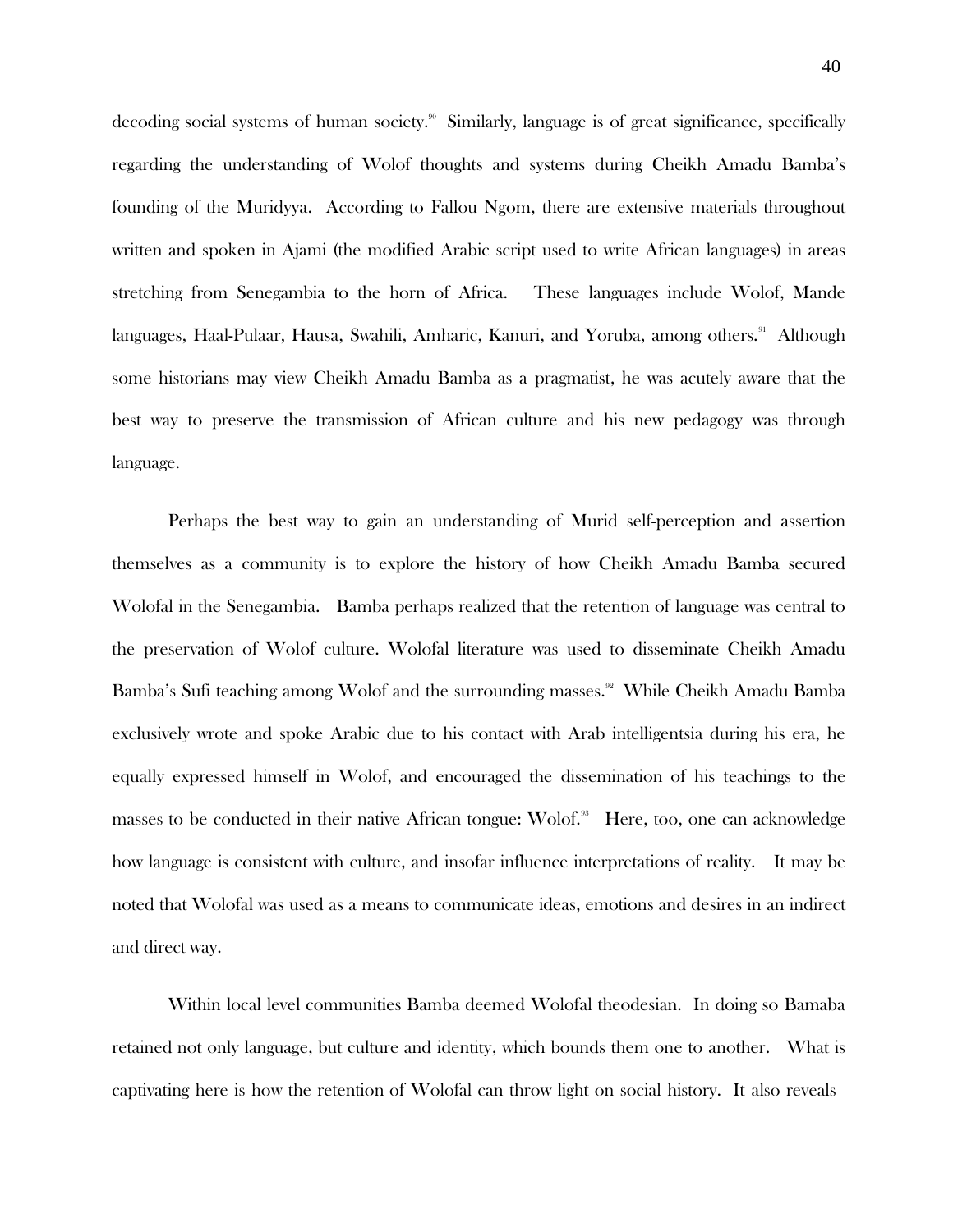how it contributes and subsumes other disciplines under its umbrella such as psychology, anthropology and sociology. Ngom contends that although Arabic literacy and education is often acknowledged, African linguistic traditions have been left aside as insignificant sources of knowledge. Despite such claims, Ngom suggests that the source of African knowledge and culture can be gained by tapping into Wolofal.

Conversely, the preservation of Wolofal would give meaning to their existence as Africans and Murids. Further, Wolofal literature serves as significant sources of knowledge that provide valuable insights in Murid culture. Ngom argues that these documents are major sources of knowledge that capture Murids' own accounts of the life and mission of Cheikh Amadu Bamba's Sufi teachings, ideals, pedagogy, and blessings he brought to his people.<sup>35</sup> He further maintains that Amadu Bamba's senior disciples such as Serin Moor Kayre (1869-1951), Serin Samba Jaara Mbay (1870-1917), Serin Muusa Ka (1883-1967), and Serin Mbay Jaxate (1875-1954), among others, have developed a literary tradition both as a sign of pious gratitude toward their leader, and as an act of spiritual generosity designed to culturally educate the masses in their own tongue. $^{\textrm{\tiny{96}}}$ One of the many theological and linguistic features that form the core of Murid cultural ideology is liggeey (a form of piety and an investment in spiritual, cultural and material independence, which engenders the work ethics of Muridiyya followers).<sup>97</sup> The focus on liggeey (work) in Murid theology appears to be a major pedagogical innovation of Bamba's realistic approach to holistic education.

Conversely, Bamba's emphasis on the importance of Wolofal further maintains that it is a culturally organized system of means of communication, in which one can understand another morphologically and etymologically. Notwithstanding Ajami has its roots in Islamized Africa as far back as the  $16^{\text{\tiny th}}$  century, Cheikh Amadu Bamba's experiences with both Arabs and Europeans was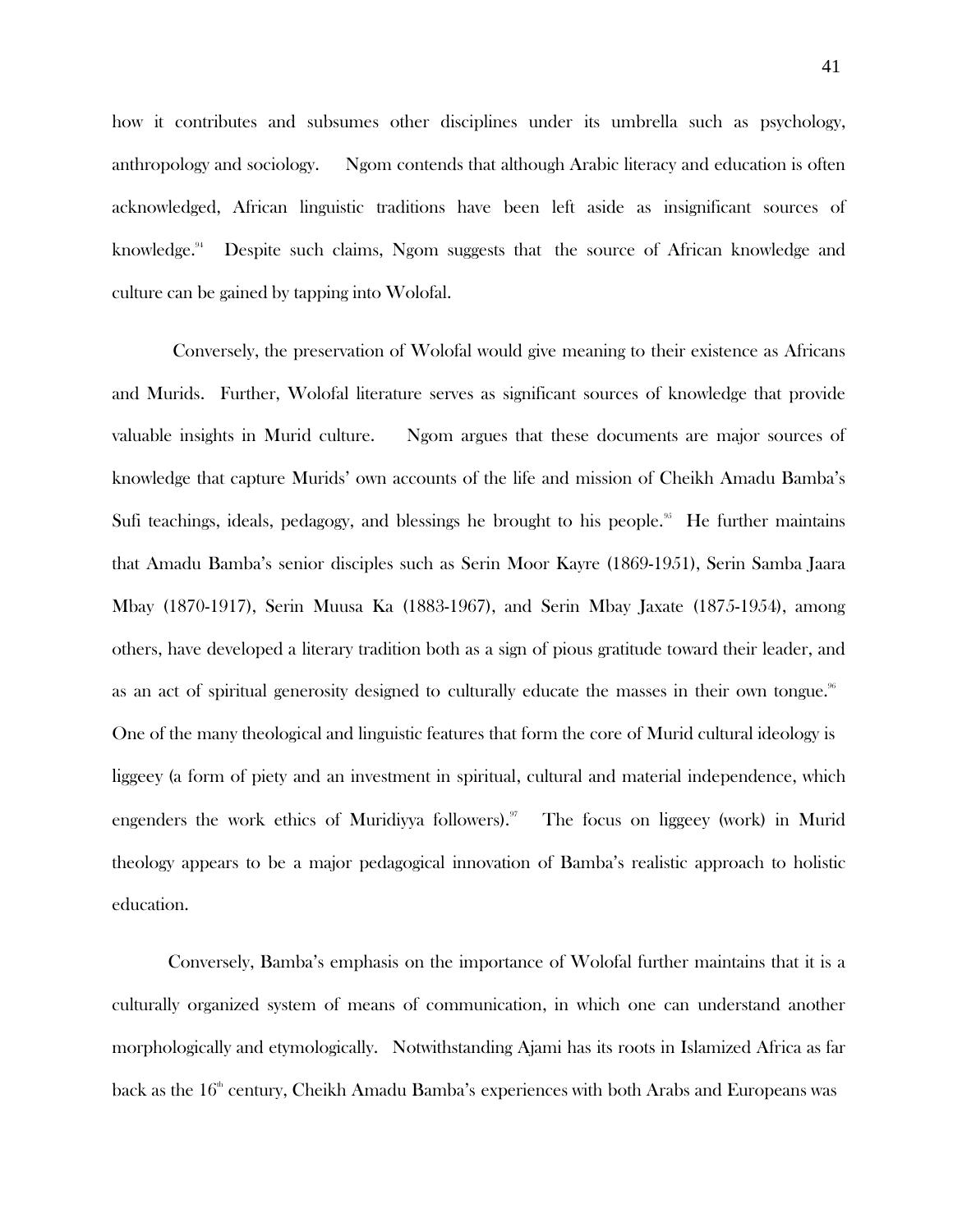central to the creation of a new pedagogy that ensured not only the cultural continuity of his people, but also engender educated individuals who would not be detached from their intellectual traditions that begot them. In doing so, many Africans were grounded in their own cultures, languages, and knowledge systems. As a result, Africans have esteemed Cheikh Amadu Bamba as a hero who successfully resisted blind Arabization and Westernization. Serin Moor Kayre provides very congruent views regarding the significance of Wolofal and its relationship with culture, contending that the Wolof word "xel" (mind) or "reason" challenges the racist assumption held by some Westerners and Arabs who do not associate "intelligence or the use of reason" with the black race.<sup>99</sup>

Most importantly, Wolofal holds the moral philosophy of the people. There is a deeper need for historians of Africa to examine the ethno-cultural practices of various ethnic groups within various African communities, and how the introduction to new religious, economic, and political conditions of Africans changed and evolved based on specific moments in history. Such conditions have shaped their ability to adapt and respond accordingly to alien influences. The lens of the historiography of pre-modern and modern Islamic Africa continues to have historical distortions and nuances, specifically in areas which address Arab and European influences in the western Sudan. The objective of this study however, is not intended to fundamentally disagree regarding the interpretations in academic literature on black African Muslims, but to subsume an ethno-cultural structure that works in conjunction with Islam. In the section that follows I will justify the significance of this study by presenting to the reader why there is a deeper need for historians of Africa to examine and interrogate ethno-histories of various clans. In doing so will allow one to take notice of how Africans adapted and responded to foreign influence. It will also further one's understanding regarding how Africans found spaces within foreign influences to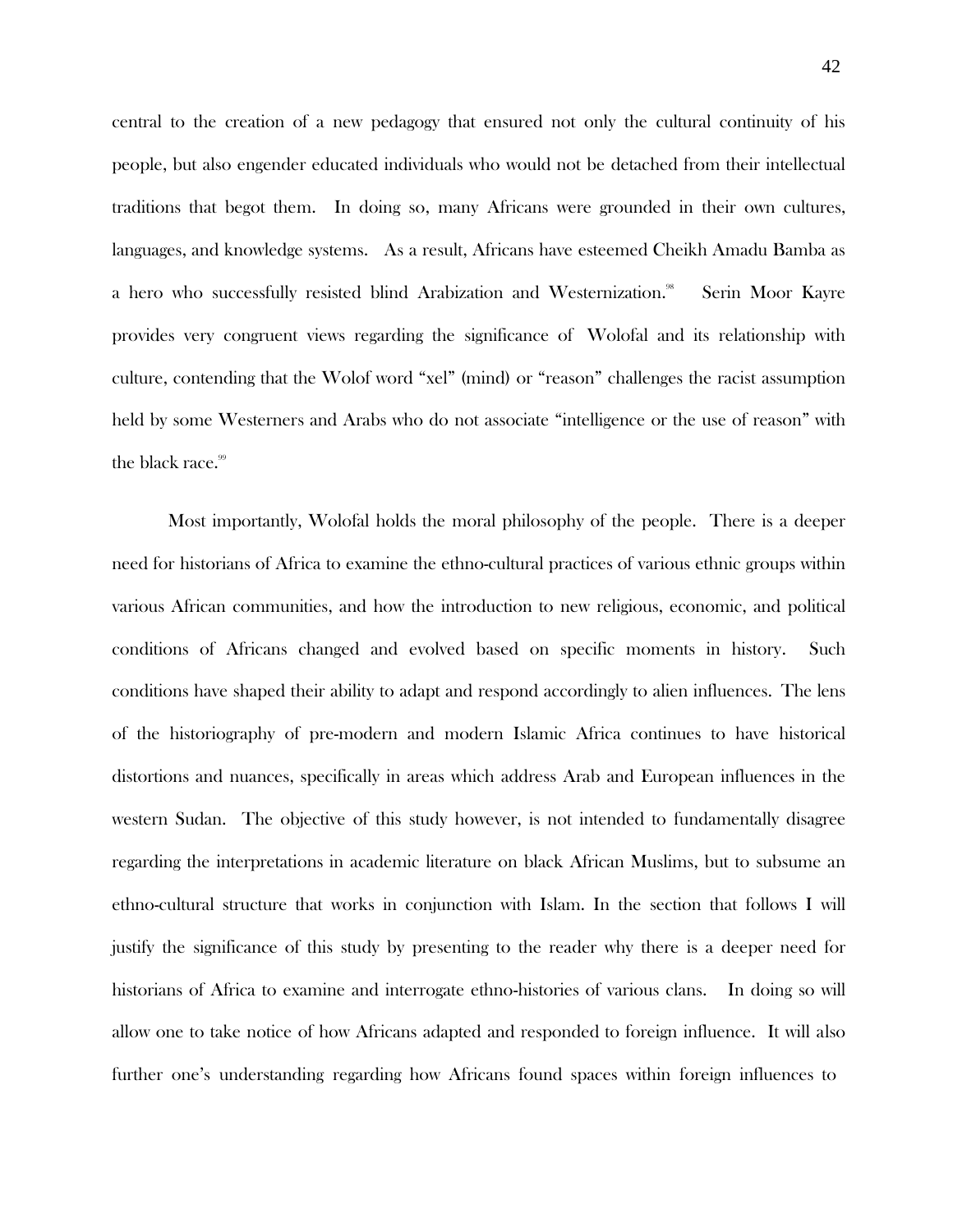shape practices that served their interests and protected their identities. The process of innovation and adaptation of conquered peoples is of great significance to understanding any historical phenomena, specifically in regards to the social relations between groups that have been inundated to and exposed to foreign influence. The modification of foreign influences is not new in Africa, nor is the syncretic practice of Islam, Christianity and Judaism. However, there is minimal research regarding how African leaders such as Cheick Amadu Bamba renamed, redefined, and reconstructed foreign influences to serve the purposes of African people in the Senegambia. My examination of how the Wolof in the Senegambia use the history and contributions of Amadu Bamba to preserve their identities and communities, as well as preserve them, contributes to an emerging literature that further examines the relationship between language and power, and how Amadu Bamba used Wolofal in local level communities to maintain their places in them. His methodology was central to the reorientation of Wolof identity and community. As a result Wolof societies in the Senegambia and diaspora acknowledge Amadu Bamba as the central figure who constitutes cultural and social continuities. The African had to adapt to new circumstances and in doing resulted in their ability to defend themselves from external treats. In the Senegambia, the success of maintaining Muslim Wolof culture was greatly do to Amadu Bamba's ability to use his educational and social experiences to reshape local level African polices in Kajoor and Bawol.

Many historians have tended to exclude or overlook perspectives and interpretations from African sources. As a result, a one-sided historical perspective has been produced. To introduce a balanced understanding regarding the social relations between African responses to foreign influences requires a reconstruction of the history of Africans which embodies their social experiences and interpretations of the past. In so doing one will have a greater understanding how past experiences shaped African responses to foreign influences, and the ways in which Africans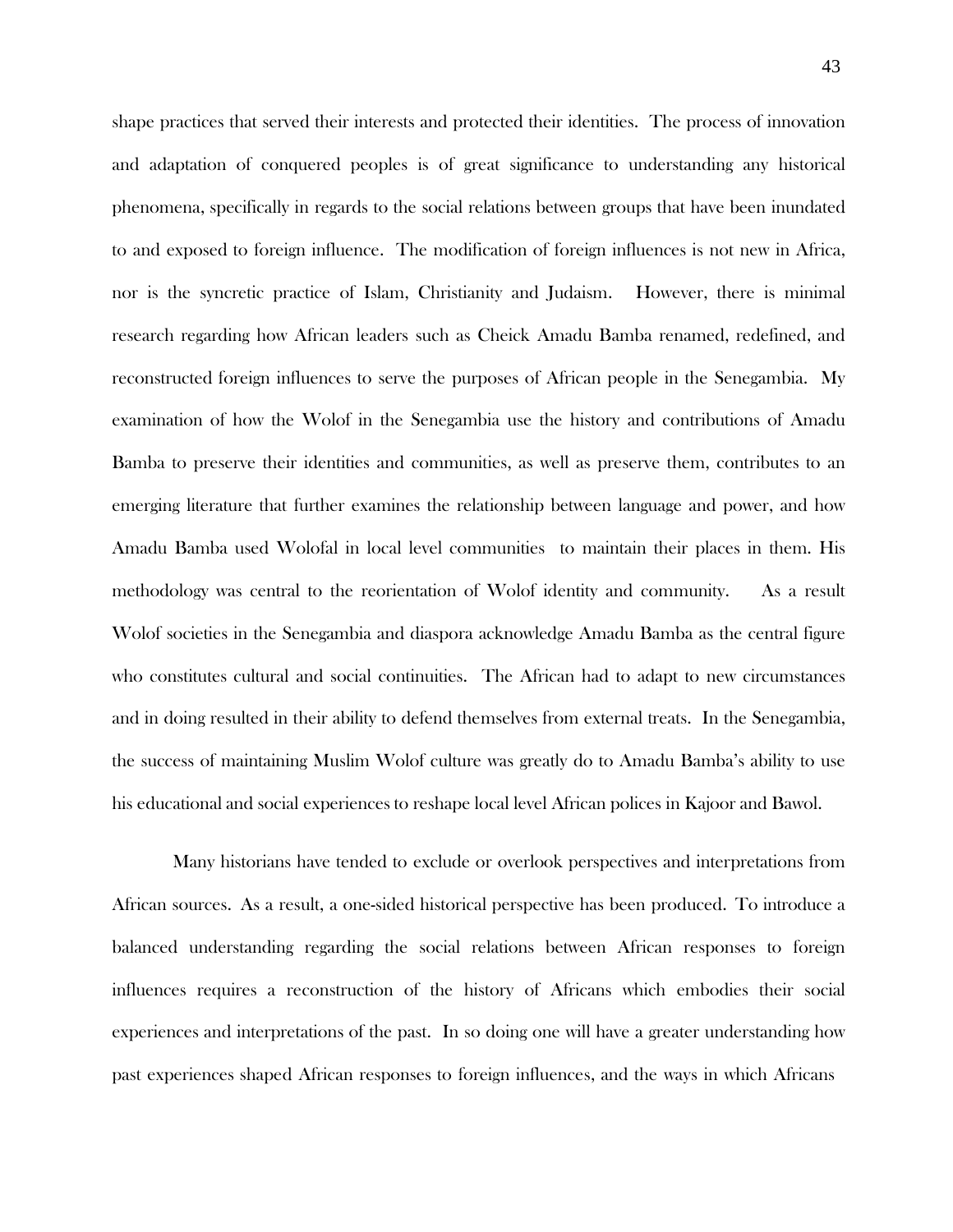resisted, accommodated, and changed to meet the oppression and opportunities associated with foreign influences in the Senegambia. This study has found that such experiences shaped the historical and cultural contours that constitute Wolof identity and culture. It further maintains that the study of structures and the relative positions of Murids are directly linked to their present sense of identity. Contrarily, the Arab cultural influences of Islam did not destroy African cultures in the Senegambia, nor did it disrupt their sense of culture and identity. Amadu Bamba's greatest contribution to African history was how he astutely transformed activities and religious structures, which as a result provided spaces for Africans to explore and examine their creativity and maintain their sense of identity.

Although Rogan, Lovejoy, Collins, Williams and Butler argue that the pervasiveness of Islam distorted and disrupted the African's psyche and traditional systems throughout the continent, their arguments are not persuasive and further ebbed by their erroneous views of ethnohistory. They would have benefited from establishing how the social and institutional structures in Islamic Africa varied based on cultural values which naturally bound groups. Additionally, their books seem to examine one side of Islam, the Arab and militant side, which portrays Islam as being fanatical and recalcitrant. Ultimately, they fail to identify not only how African cultures were shaped by alien influences, but also how alien influences too, were being shaped. Cheikh Amadu Bamba's tariqa embodied a set of values that not only constructed a space to appropriate one's own culture, but also to secure a unique identity. His ability to construct authentic cultural institutions using religion, language, and his racial personal experiences in Mauretania attest to the health and continuity of Wolof culture. Further, their neglect of attention to the syncretism in African cultures, and the subculture which existed within such institutions can be countered on many fronts. Contrary to their argument, many Africans rose to power based on how well they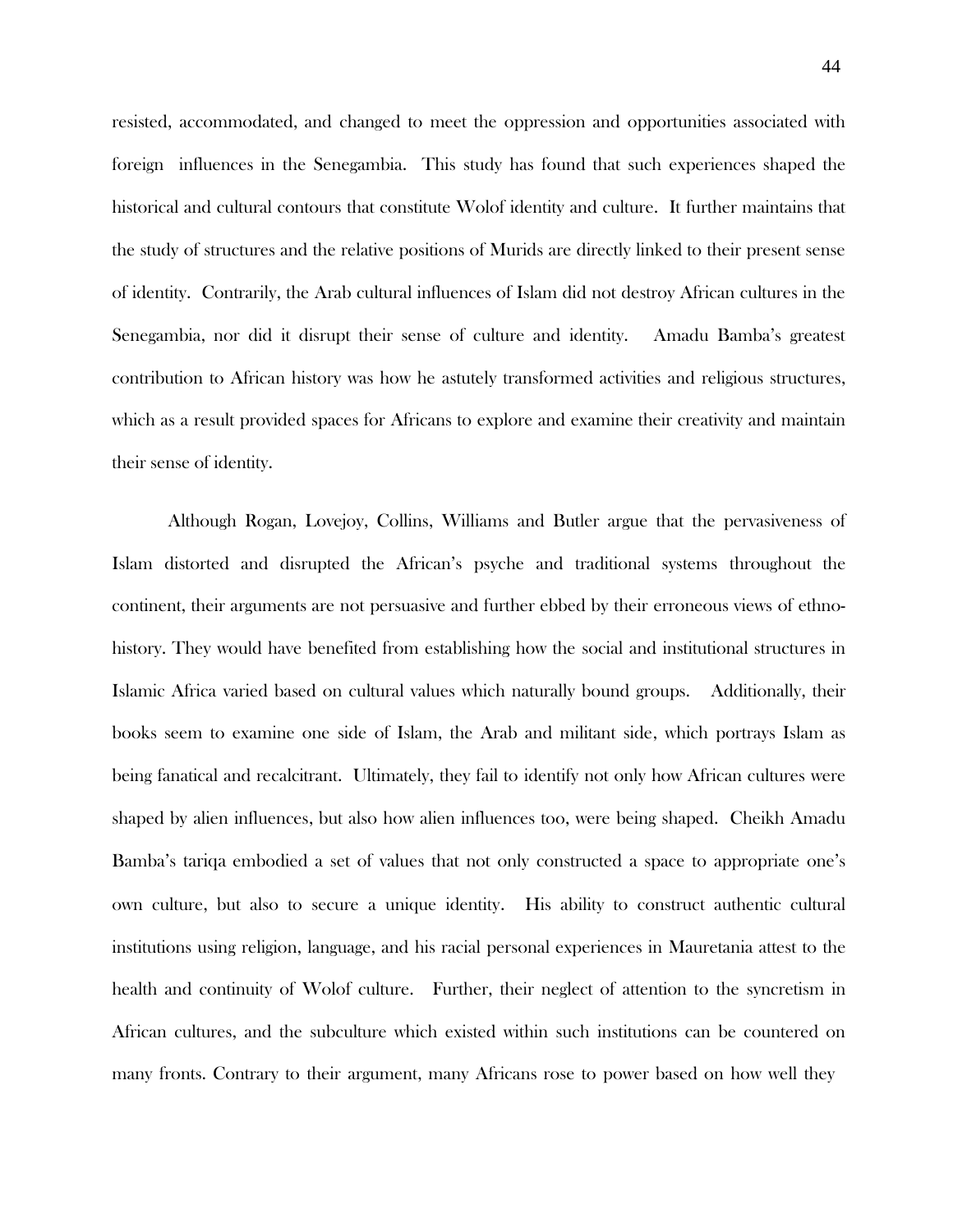progressed through Islamic teaching. In doing so, sacred spaces were explored to preserve their sense of culture, community, and identity. The religious and social formations that Cheikh Amadu Bamba revamped and organized were constructed through his ability to use history, language, and culture. His contribution to African and world history provides insights to the relationship between language, culture, and the generation of power in local level African communities. It also constitutes the autonomous inner quality in which African Muslims in the Senegambia personally identify themselves.

Unlike Rogan, Lovejoy, Collins, Williams and Butler, Cheick Babou, Fallou Ngom, and Souleymane Bashir Diagne present very balanced and incisive studies of the ethno-cultural factors which cultivated Islamic African culture in the Senegambia. Their salubrious historical examination presents the ingenious process of how Islam was made compatible with African culture. What is most impressive about their work is their ground level approach, which makes their work rich and eclectic. Additionally, their work is genuinely a social history that demonstrates captivating studies of African culture, while also absorbing insights from sociology and anthropology. Moreover, their approach addressing the social and ideological relationships between Islamic practices and ethnic customs is not misleading, but discussed in a great detail. Rogan, Lovejoy, Collins, Williams and Butler tend to focus on the social, political and economic processes of Islam in Africa, rather than how the ideological foundations of alluring leaders were used to solidified their cultures during periods when Africans had to adjust to change and alien influence.

Even though Arabic influences have to a high degree shaped much of the life patterns of African people in the entire Sudan and much of East Africa, the continuity of African culture in spite of drastic changes is perhaps nowhere better illustrated than in the Muridiyya of Senegal.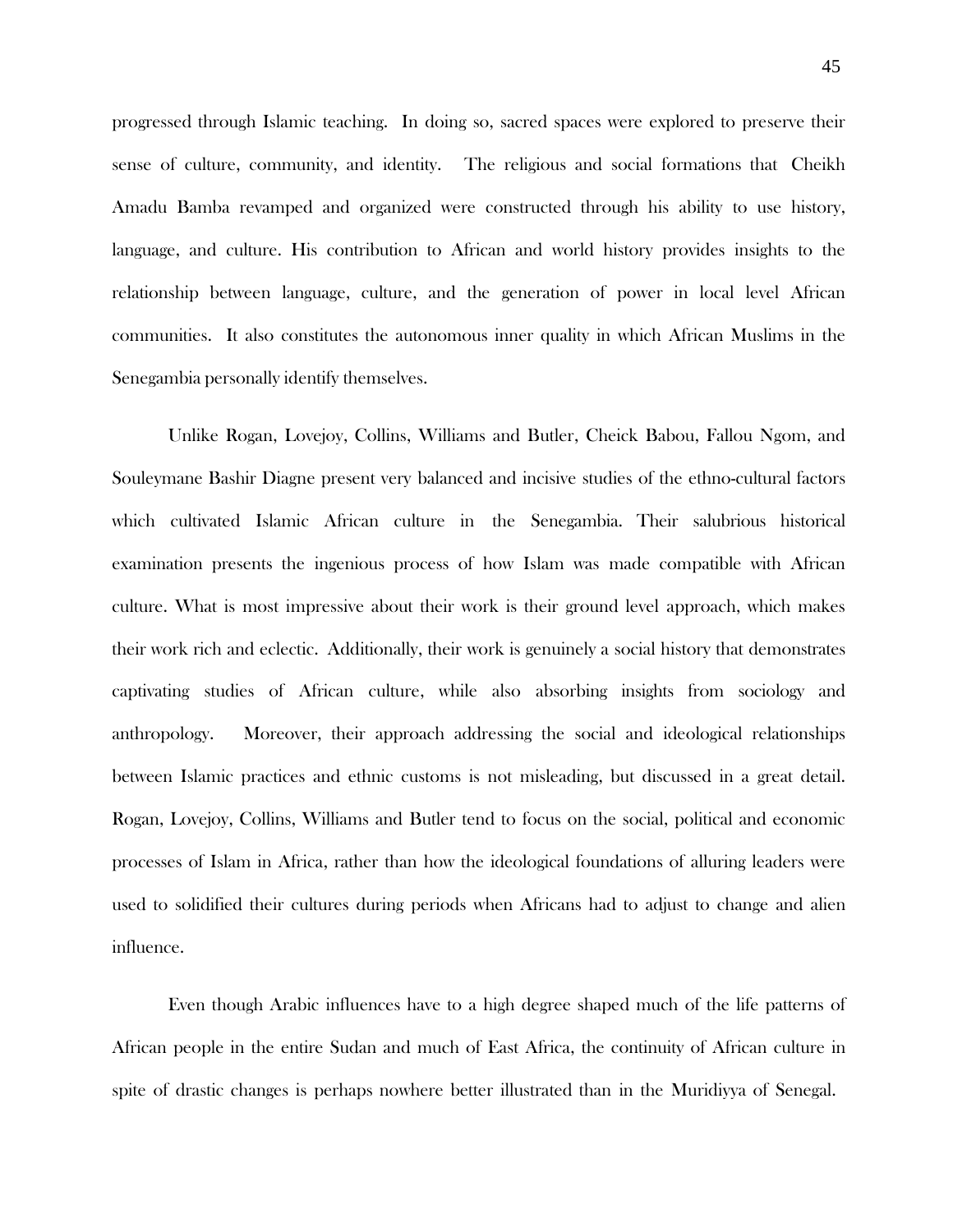Although western and eastern influences have permeated Africa's interior, this is not to say they have necessarily weakened African cultures. Additionally, Ngom argues that critics who predicted the demise of the Muridiyya and failed and those who continue to disparage Murid followers' socalled "blind submission to their leader" have missed their dynamism, optimism, and their work ethic, which have made them an important cultural force to be reckoned with in Senegal and abroad.<sup>100</sup> Whatever the degree of influence, Murids have maintained that African culture can, and in fact has been able to adapt and respond accordingly to Arab and European influences. On the basis of knowledge of Murids and their descendants in Senegal and abroad, there is little reason to believe that African culture will have any difficulty in persisting with more than reinterpreted modifications.

Despite the harsh conditions of acculturation under Arab and European imperialism, the ingenuity of African thought has been able to flourish under the conditions of alien influence. The synchronization between African customs and Islamic practices fostered a very unique and exceptional form of Islam in the Western Sudan. The diversity of African cultures and of African reactions to European and Arab culture presents a major obstacle to understanding contemporary Africa, even for experienced scholars and students. It makes the task of describing Africa to those who have never seen or studied it more difficult because of the temptation to draw generalizations that are valid only for various African regions. Many of the cultural differences in relation to alien influences are far too numerous to detail. Equally if not more important is the established patterns of African culture within Murid communities in the Senegambia. Nevertheless, the tariqa established by Amadu Bamba serves as the center to support and educate Murids, while at the same time provide a framework in which they may assert their cultural identity.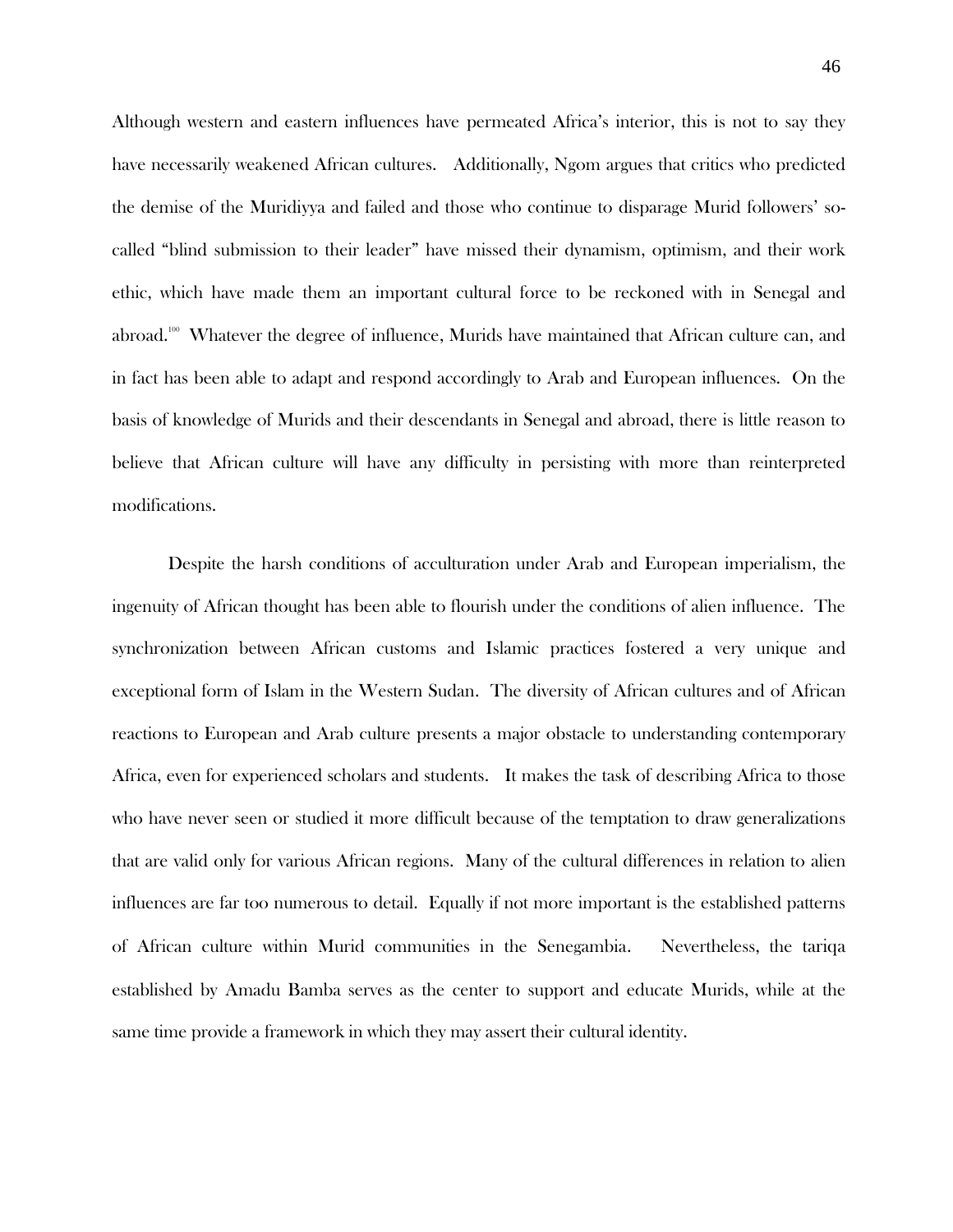## ENDNOTES

 Mervyn, Hiskett. *The Sword of Truth: The Life and Times of the Shehu Usuman dan Fodio.*(Evanton: Northwestern University Press,1994), 7

 Jali, Suso. *West Africa: The Empire of Manding and Kabu Organization*. (Banjul: Serrekunda Publications,2009), 40

Mamadu Diallo, Temple University Blockson Museum, 7 February 2013

 *Cultural Week Cheikh Amadu Bamba: Responding to the Challenge of Difference*, *24 th Anniversary.* (New York: Cultural Commission Murid Islamic Community in America,2012), 19

Eugene, Rogan. *The Arabs*: *A History. (New York:* Basic Books, 2009), 65

 Robert, Collins. *Darfur: The Long Road to Disaster.* (New Jersey: Wiener Publishers Princeton,2008),12

 Williams, Chancellor. *The Destruction of Black Civilization: Great Issues of Race From 4500 B.C To A.D.*(Chicago*:* Third World Press, 1987), 56-57

<sup>12</sup> Williams, 23

 Daniel, Allen Butler. *The First Jihad*: *The Battle for Khartoum and the Dawn of Militant Islam*.(New York*:* Casemate Publishers, 2007), 6-23

 Philip, D. Curtin. *The Horizon History of Africa.* (New York: American Heritage Publishing New York, 1970),145

 Kwame, Gyekye. *African Cultural Values: An Introduction.* (Philadelphia: Sankofa Publishing Company,1996), 83-84

 Jali, Suso. *West Africa: The Empire of Manding and Kabu Organization*. (Banjul: Serrekunda Publications,2009),38

Suso, 37

 $^{18}$  Ibid., 40

Ibid., 42

 Basil, Davidson. *A History of West Africa To The Nineteenth Century.*(London*:* Anchor Books),1965, 

Windsor, Rudolph. *From Babylon To Timbuktu.*(Chicago*:* Lushena Books,2003), 99

Rogan, Eugene. *The Arabs: A History*. (New York: Basic Books,2009), 65

 Collins, Robert. *Darfur: The Long Road to Disaster*.(New Jersey: Markus Wiener Publishers Princeton),2008,12

 Chancellor, Williams. *The Destruction of Black Civilization: Great Issues of Race From 4500 B.C. To A.D.*(Chicago*:* Third World Press),1987, 56-57

Williams, 23

 Daniel Allen Butler. *The First Jihad: The Battle for Khartoum and the Dawn of Militant Islam*.(New York: Casemate Publishers), 2007, *6-23*

Butler, 15-25

 Paul, Lovejoy. *Transformations of Slavery: A History of Slavery in Africa.(*Cambridge University Press),2000, 28-37

 $^{29}$ David, Robinson."Beyond Resistance and Collaboration: Amadu Bamba and the Murids of Senegal." in the Journal of Religion of Africa Vol.21, Fasc. 2 (May., 1991), 150

 A. Adu.Boahen, *African Perspectives of Colonialism.(*Baltimore: John Hopkins University Press,1987), 

Boahen, 14-15

 Basil, Davidson. *A History of West Africa To The Nineteenth Century.* (London:Anchor Books, 1965),150

 Robert, Collins. *Darfur: The Long Road to Disaster*. (New Jersey: Markus Wiener Publishers Princeton,2008) 8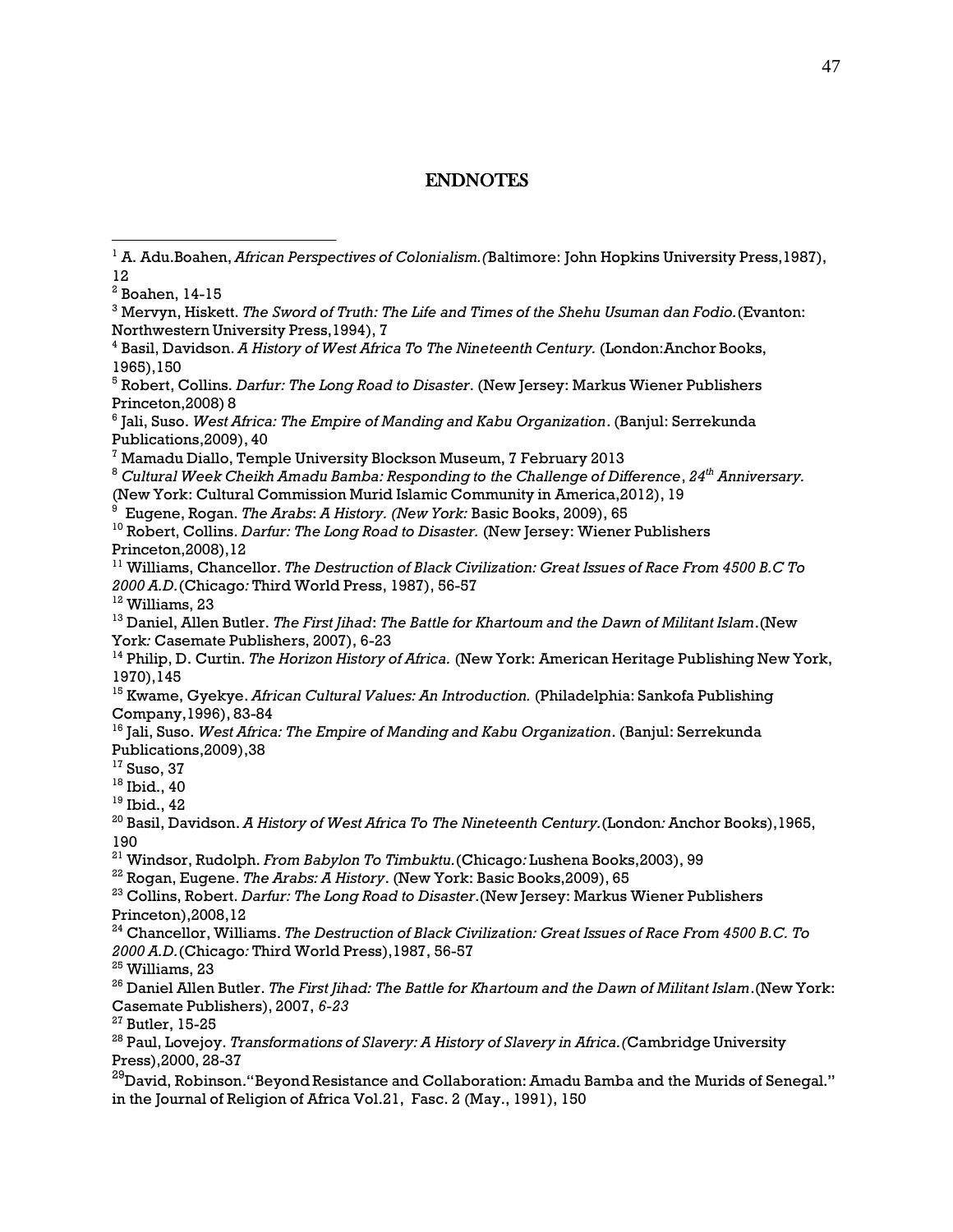<sup>30</sup> Mervyn, Hiskett. *The Sword of Truth: The Life and Times of the Shehu Usuman dan Fodio*.(Evanton: Northwestern University Press),1994,186

<sup>31</sup> Christopher, Harrison*. France and Islam in West Africa, 1860-1960*.(Cambridge University Press),1988, 93

<sup>32</sup> Harrison, 117

 $^{\rm 33}$  Interview with Dr. Cheikh Anta Babou , University of Pennsylvania, 26 October 2012

 $34$  Cheikh Anta Babou. "Educating The Murid: Theory and Practices of Education in Amadu Bamba's Thought." in the *Journal of Religion of Africa* Vol. 33, Islamic Thought in 20 th -Centery Africa( Aug., 2003), 315

<sup>35</sup> Babou, 315

<sup>36</sup> Christopher, Harrison*. France and Islam in West Africa 1860-1960.*(New York: Cambridge University Press),1988, 111

 $37$  Ibid.,  $315$ 

<sup>38</sup> Cheikh, Anta Babou. *Fighting the Greater Jihad: Amadu Bamba and the Founding of the Muridiyya of Senegal,1853-1913*.(Athens: Ohio University Press),2007, 17

<sup>39</sup> Martin, Klein. *Islam and Imperialism in Senegal Sine-Saloum, 1847-1914. (California:* Stanford University Press),1968, 61

<sup>40</sup> Klein, 64

 $41$ Ibid., 323

 $^{42}$  Cheikh Anta Babou. "Educating The Murid: Theory and Practices of Education in Amadu Bamba's Thought." in the *Journal of Religion of Africa* Vol. 33, Islamic Thought in 20 th -Centery Africa( Aug., 2003), 314

43 Ibid., 324

44 Ibid., 318

 $^{45}$  Interview with Dr. Cheikh Anta Babou, University of Pennsylvania, 26 October 2012

<sup>46</sup> Cheikh, Anta Babou. *Fighting the Greater Jihad: Amadu Bamba and the Founding of the Muridiyya of Senegal,1853-1913*.(Athens:Ohio University Press),2007, 62-63

<sup>47</sup> Babou, 63

 $^{48}$  Interview with Ahmadou Bamba Mbengue, 2224 Glenview street Philadelphia, 22 February 2013

 $^{\rm 49}$  Interview with Ahmadou Bamba Mbengue, Philadelphia Dahira, 15 October 2012

 $^{\rm 50}$  Interview with Ahmadou Bamba Mbengue, Philadelphia Dahira, 15 October 2012

<sup>51</sup> Cheikh Anta Babou, Cheikh. *Fighting the Greater Jihad: Amadu Bamba and the Founding of the Muridiyya of Senegal,1853-1913*.(Athens: Ohio University Press),2007, 81

<sup>52</sup> Martin, Klein. *Islam and Imperialism in Senegal: Sine-Saloum, 1847-1914.*(California: Stanford University Press),1968, 221

<sup>53</sup> Christopher, Harrison. *France and Islam in West Africa, 1860-1960*.(New York: Cambridge University Press),1988, 58

<sup>54</sup> Klein, Martin. *Islam and Imperialism in Senegal: Sine-Saloum, 1847-1914.*(California Stanford University Press),1968, 228

 $^{55}$  Interview with Dr. Cheikh Anta Babou, University of Pennsylvania, 26 October 2012

 $^{56}$  Interview with Dr. Cheikh Anta Babou, University of Pennsylvania, 26 October 2012

<sup>57</sup> Cheikh, Anta Babou. "Educating The Murid: Theory and Practices of Education in Amadu Bamba's Thought." in the *Journal of Religion of Africa* Vol. 33, Islamic Thought in 20 th -Centery Africa( Aug., 2003), 316

<sup>58</sup> Cheikh, Anta Babou. *Fighting the Greater Jihad: Amadu Bamba and the Founding of the Muridiyya of Senegal,1853-1913*.(Athens: Ohio University Press),2007, 62

 $^{59}$  Interview with Dr. Cheikh Anta Babou, University of Pennsylvania, 26 October 2012 and Interview with Ahmadou Bamba Mbengue, Philadelphia Dahira, 15 October 2012

<sup>60</sup> Martin, Klein. *Islam and Imperialism in Senegal: Sine-Saloum,1847-1914.* (California:Stanford University Press),1968, 239

<sup>61</sup> Klein, 239

<sup>62</sup>*Cultural Week Cheikh Amadu Bamba: Responding to the Challenge of Difference*, *24 th Anniversary.* (New York: Published, Cultural Commission Murid Islamic Community in America),2012, 8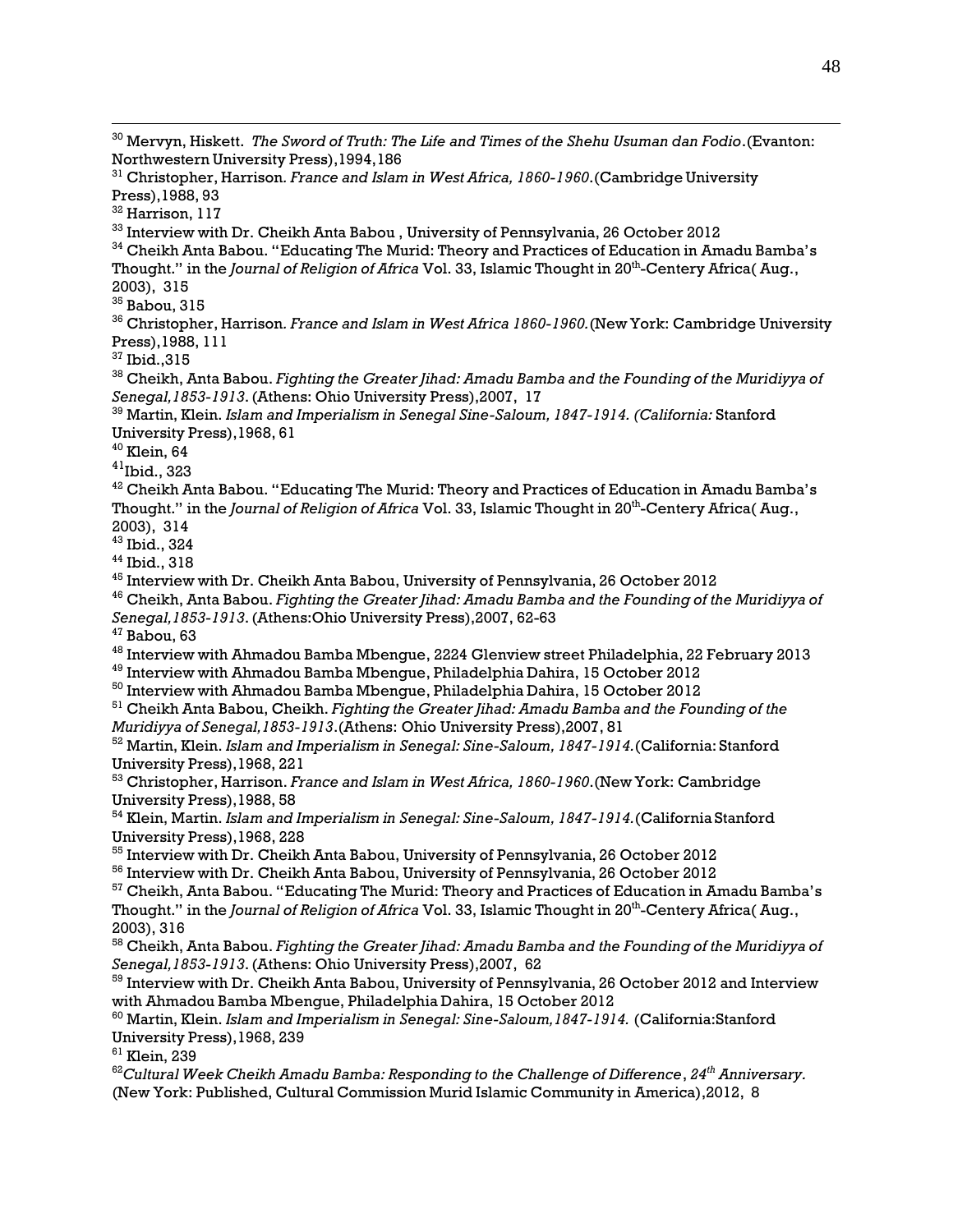<sup>63</sup> Martin, Klein. *Islam and Imperialism in Senegal: Sine-Saloum, 1847-1914*.(California: Stanford University Press),1968, 239

<sup>64</sup> *Cultural Week Cheikh Amadu Bamba: Responding to the Challenge of Difference*, *24th Anniversary.* (New York: Published, Cultural Commission Murid Islamic Community in America),2012, 20<br><sup>65</sup> Interview with Turki Aljarboua, Harcum College, 02 April 2013

*<sup>66</sup>* Zain, Abdullah*. Black Mecca.* (Oxford University Press),2010, 28 <sup>67</sup> Cheikh, Anta Babou. *Fighting the Greater Jihad: Amadu Bamba and the Founding of the Muridiyya of*

*Senegal,1853-1913*.(Athens: Ohio University Press),2007, 179

 $^{68}$  Interview with Ahmadou Bamba Mbengue, Philadelphia Dahira, 15 October 2012

 $^{69}$  Interview with Ahmadou Bamba Mbengue, Philadelphia Dahira, 16 September  $\,2012$ 

<sup>70</sup> *Cultural Week Cheikh Amadu Bamba: Responding to the Challenge of Difference*, *24th Anniversary.*

Published, Cultural Commission Murid Islamic Community in America,2012, 40

 $71$  Mercer Cook translations from Leopold Senghor, 1967, box 157-1, folder 26, 5, Catholic President in a Moslem country,1967

<sup>72</sup> Mercer Cook translations from Leopold Senghor, 1967, box 157-1, folder 26, 7, Catholic President in a Moslem country,1967

 $^{\rm 73}$  Interview with Serigne Abdou Khadir, Philadelphia Dahira, 17 November 2012

 $^{74}$ Interview with Serigne Abdou Khadir, Philadelphia Dahira, 17 November 2012

75 Jali, Suso. *West Africa: The Empire of Manding and Kabu Organization*. (Banjul: Serrekunda Publications),2009, 42

<sup>76</sup> *Cultural Week Cheikh Amadu Bamba: Responding to the Challenge of Difference*, *24th Anniversary, 41* <sup>77</sup> Cheikh, Anta Babou. *Fighting the Greater Jihad: Amadu Bamba and the Founding of the Muridiyya of Senegal,1853-1913*.(Athens: Ohio University Press),2007, 179

<sup>79</sup> Zain, Abullah. *Black Mecca. (*Oxford University Press),2010, 64

 $^{\rm 80}$  Interview with Ahmadou Bamba Mbengue, 2224 Glenview Street Philadelphia, 26 February 2013

<sup>81</sup> Cheikh Anta Babou. *Fighting the Greater Jihad: Amadu Bamba and the Founding of the Muridiyya of Senegal,1853-1913*.(Athens: Ohio University Press),2007, 178

<sup>82</sup> Edward, Said. *Culture and Imperialism*. (New York: Vintage Books), 1993, 215

<sup>83</sup>*Cultural Week Cheikh Amadu Bamba: Responding to the Challenge of Difference*, *24 th Anniversary.*

Published,2011 Cultural Commission Murid Islamic Community in America, 2012, 3

<sup>84</sup> Eugene, Rogan. *The Arabs: A History*. (New York: Basic Books),2009,11

<sup>85</sup> Frantz, Fanon. *Black Skins White Mask*. (New York: Grove Press), 1967,17

 $^{86}$  Interview with Dr. Cheikh Anta Babou , University of Pennsylvania, 26 October 2012

 $^{87}$ Interview with Mbeke Thioune, University Pennsylvania, 14 January 2013

 $^{88}$  Interview with Iraha Mbaye, Kilimanjaro Restaurant, $14$  March 2013

 $^{\rm 89}$  Interview with Iraha Mbaye, Kilimanjaro Restaurant, 14 March 2013

<sup>90</sup> Fu-Kiau, Kimbwandende. *African Cosmology of the Bantu Kongo:Principles of Life and Living. (Canada:* Athelia Press),2001, 9

<sup>91</sup>*Cultural Week Cheikh Amadu Bamba: Responding to the Challenge of Difference*, *24 th Anniversary.* New York: Published, 2011 Cultural Commission Murid Islamic Community in America),2012, 5

- $92$  Ibid., 6
- $93$  Ibid., 6
- $^{94}$  Ibid.,5
- 95 Ibid*.,*5
- $96$  Ibid.,  $6$
- $97$  Ibid., 6
- $^{98}$  Ibid.,6

<sup>99</sup> Ibid.,9

 $100$  Ibid., 11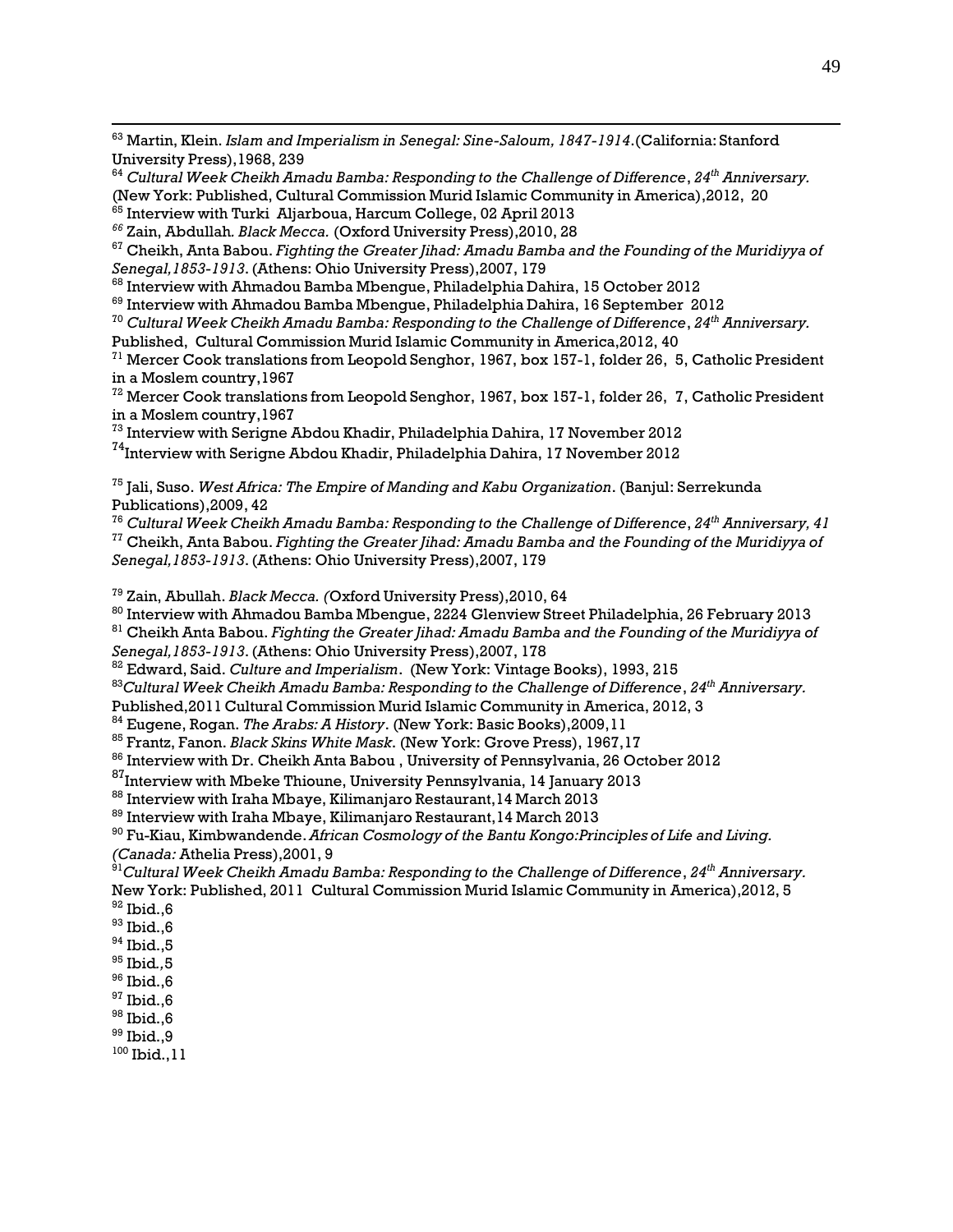#### BIBLIOGRAPHY INTERVIEWS

#### ISAAC DUNN INTERVIEWS IN PHILADELPHIA PA, 2012

Ahmadou Bamba Mbengue, Philadelphia Dihera, 9 and 16 September; 15 October 2012 Dr. Cheikh Anta Babou, University of Pennsylvania, 26 October 2012; 9 November 2012 Serigne Abdou Khadir, Philadelphia Dahira, 17 November 2012 Mamadou Diallo, Temple University Blockson Museum, 7 February 2013 Mbeke Thioune, University Pennsylvania, 14 January 2013 Mamadou Lamine, Red Lobster Seafood, 16 February 2013 Lamine Camera, Kilimanjaro Restaurant, 22 February 2013 Ahmadou Bamba Mbengue, 2224 Glenview Street Philadelphia, 26 February 2013 Ababacar Diagne, 2224 Glenview Street Philadelphia, 3 March 2013 Iraha Mbaye, Kilimanjaro Restaurant, 14 March 2013 Turki Aljarboua, Harcum College, 02 April 2013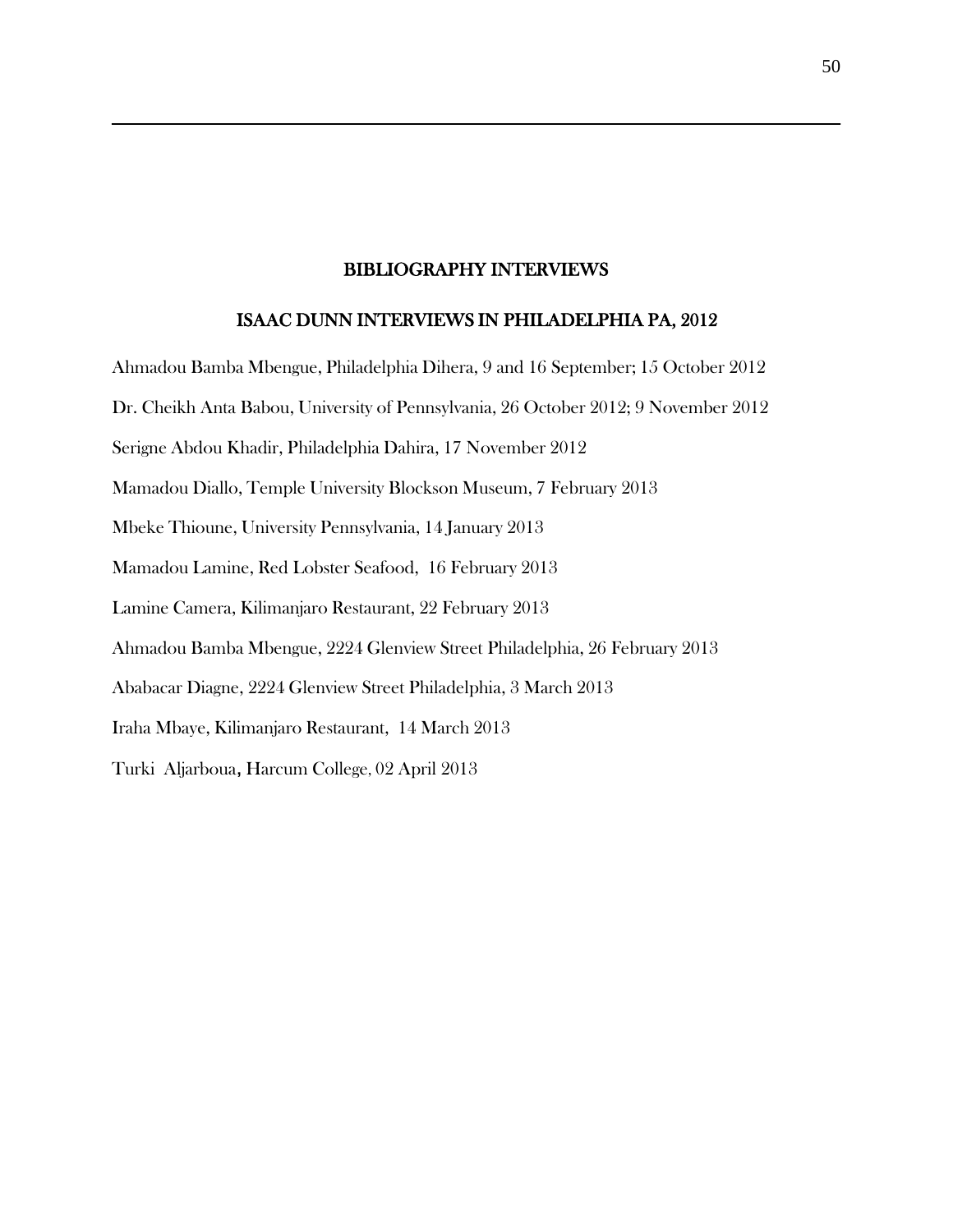## ARCHIVAL MATERIAL

Dossier Leopold Sedar Senghor (This is a folder containing most of the archival materials related to the relations between the Islamic Murrid population in Senegal and national unity. It is kept in the Guide to Resources on Africa in the Archival Manuscript Division of the Moorland-Spingarn Research Center at Howard University.)

#### **ARTICLES**

Babou, Cheikh Anta. "Educating The Murid: Theory and Practices of Education in Amadu Bamba's Thought." in the Journal of Religion of Africa Vol. 33, Islamic Thought in 20<sup>th</sup>-Centery Africa( Aug., 2003), pp 310-327

Babou, Cheikh Anta. "Urbanizing Mystical Islam: Making Space in the Cities of Senegal." in the International Journal of African Historical Studies Vol. 40, No. 2 (2007), pp. 197-223

Robinson, David. "Beyond Resistance and Collaboration: Amadu Bamba and the Murids of Senegal." in the Journal of Religion of Africa Vol.21, Fasc. 2 (May., 1991), pp.149-171

Murid Islamic Community in America. CulturalWeek CheikhAmaduBamba: Responding to the Challenge of Difference,  $24^{\text{th}}$  Anniversary. Published, 2012, pgs 6-58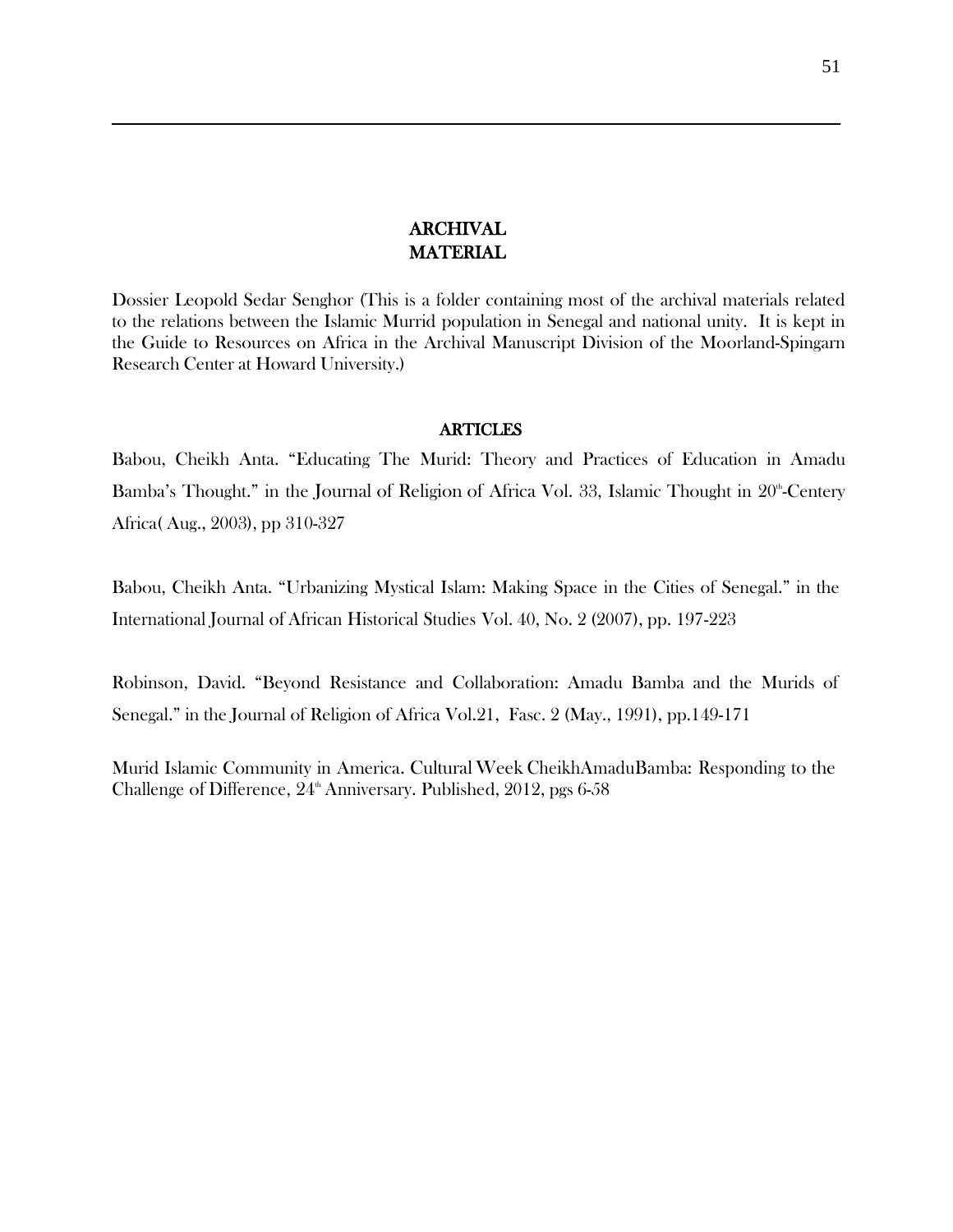#### BOOKS

- 1. Abdullah, Zain. Black Mecca: The African Muslims of Harlem. Oxford University Press, 2010
- 2. Babou Anta Cheikh. Fighting The Greater Jihad: AmaduBamba and the Founding of theMuridiyya of Senegal, 1853-1913. Ohio University Press, 2007
- 3. Boahen A. Adu. African Perspectives on Colonialism. The John Hopkins University Press, 1987
- 4. Butler, Daniel. The First Jihad: The Battle for Khartoum and The Rise of Militant Islam. Casemate Press, 2007
- 5. Cleaveland, Timothy. Becoming Walta: A History of Saharan Social Formation and Transformation. Heinemann Press, 2002
- 6. Collins O. Robert. Dafur: The Long Road to Disaster. Markus Wiener Publishers Princeton,2008
- 7. Collins O. Robert. Historical Problems of Imperial Africa. Markus Wiener Publishers Princeton,1996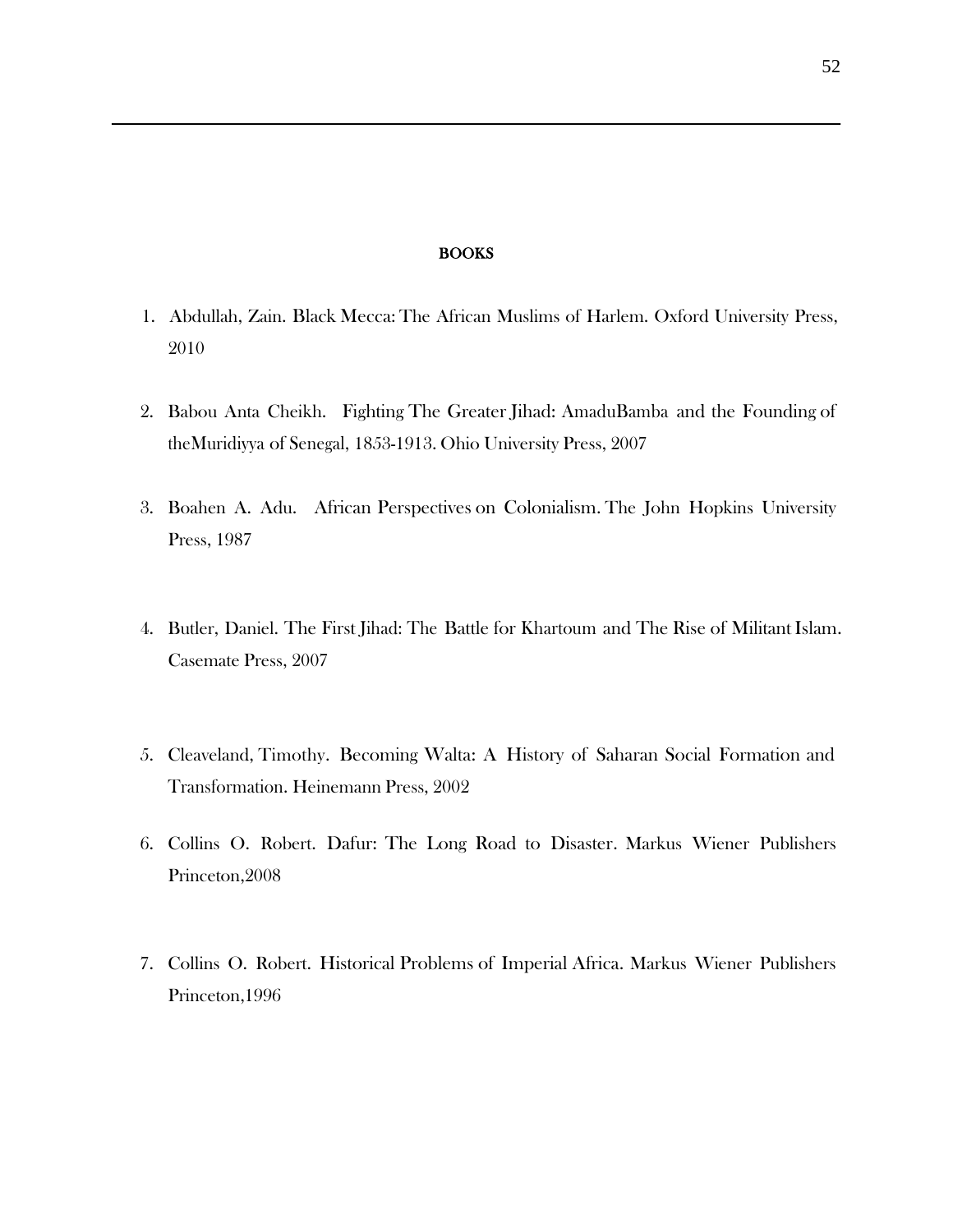- 8. Currey, James. "The Generality of Resistance" in the UNESCO General History of Africa, Vol.VII: Africa Under Colonial Domination, 1880-1935, edited by A.A. Boahen (Berkeley, California: University of California Press, 1985)
- 9. Davidson, Basil. A History of West Africa To The Nineteenth Century. Anchor Books, 1965
- 10. Diof, Mamadou Tolerance, Democracy, and Sufis in Senegal. Columbia University Press, 2013
- 11. Fage, J.D. A History of Africa. London New York, 1995
- 12. Fogarty, Richard. Race andWarin France. The John Hopkins University Press, 2008
- 13. Fu-Kiau, Kimbwandende. African Cosmology of the Bantu Kongo: Principles of Life and Living. Athelia Press,2001
- 14. Gyekye, Kwame. African Cultural Values: An Introduction. Sankofa Publishing Company,1996
- 15. Harrison, Christopher. France and Islam in West Africa, 1860-1960. Cambridge University Press,2003